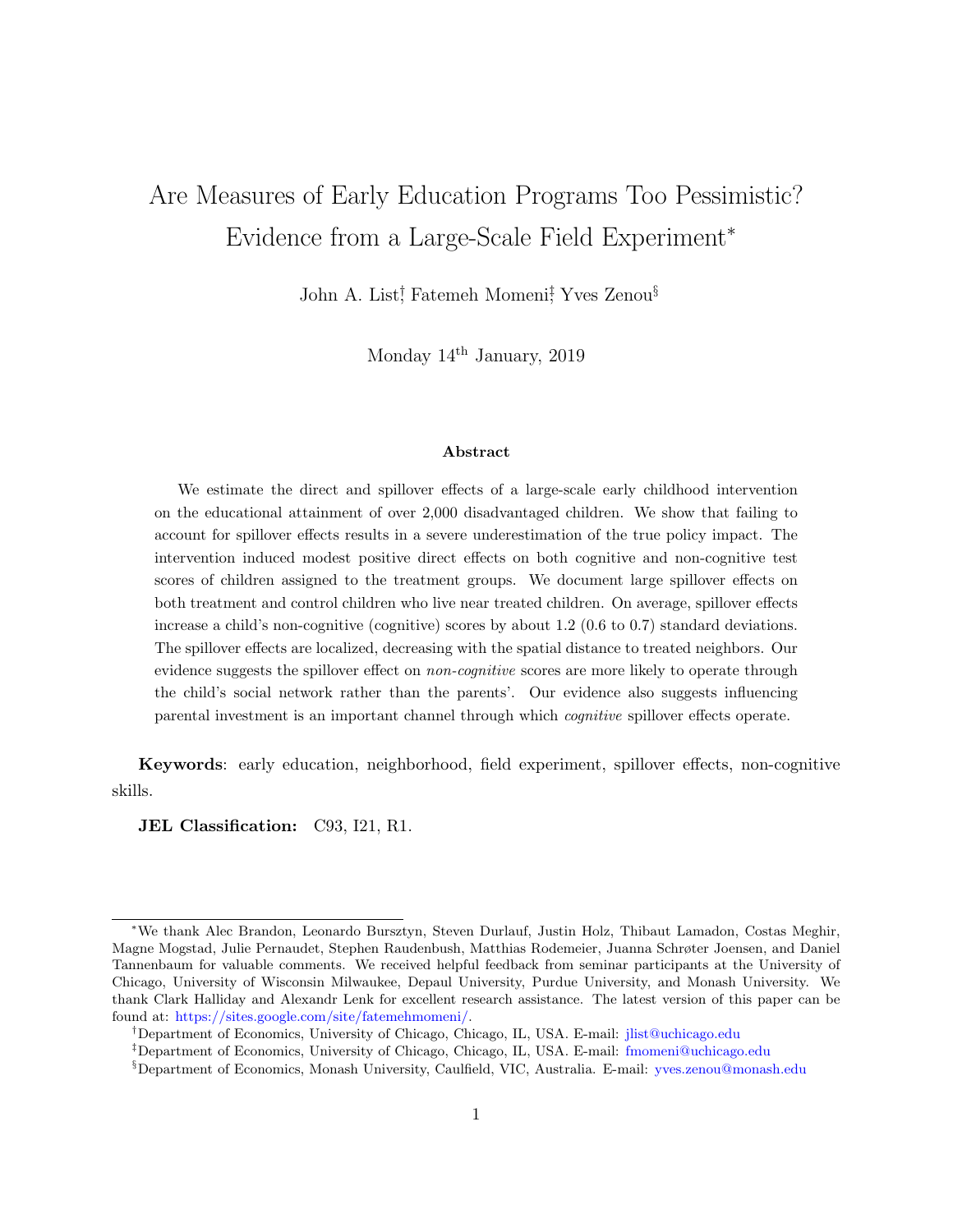"... I will emphasize again and again: that human capital accumulation is a social activity, involving groups of people in a way that has no counterpart in the accumulation of physical capital..." Lucas (1988)

## 1 Introduction

Evaluations of early childhood programs have played an important role in shaping policy debates on early education. For instance, the Head Start Impact Study (HSIS), a recent randomized control trial of Head Start, reported small effect sizes that fade out over a few years (Puma et al., 2010, 2012). These findings have heightened debate among academics over the cost effectiveness of Head Start (e.g. Barnett, 2011; Gibbs et al. 2011; Kline and Walters, 2016) and have been frequently cited by policymaker critics to argue Head Start is ineffective in achieving its mission and should be abandoned or seriously reformed.<sup>[1](#page-1-0)</sup> Given the policy impact of the findings from early education interventions, accurate evaluation of these programs is crucial.

The standard approach in evaluating early education programs is to randomly assign children to treatment and control groups. From there, many analysts simply difference the mean outcomes and report the monetized treatment effect within a benefit-cost framework. This approach is based on the assumption that a child's potential outcomes are independent of other participants' treatment assignment; that is, no spillover effects occur. However, if the assignment of treatment to one subject alters the outcomes of control subjects, the difference between the control and treatment means would not reflect the true impact of the program. Specifically, if the intervention generates positive (negative) externalities benefiting (harming) the control children, ignoring spillover effects would result in an understatement (overstatement) of treatment effects and send an overly pessimistic (optimistic) signal of program quality. Accounting for spillover effects becomes even more important when a program is taken to scale. The level of social interactions—which are often a key channel through which spillover effects operate—increases at scale, resulting in an even larger bias in impact estimates if spillover effects are ignored (Deaton and Cartwright, 2018). In this paper, we provide the first empirical evidence on spillover effects from a large-scale early education intervention and show that disregarding these effects results in severe underestimation of the total impact.

Between 2010 and 2014, a series of early childhood programs were delivered to low-income families with young children in the Chicago Heights Early Childhood Center (CHECC). CHECC was located in Chicago Heights, IL, a neighborhood on Chicago's South Side with characteristics similar to many other low-performing urban school districts. The goals of the intervention were to examine how investing in cognitive and non-cognitive skills of low-income children aged 3 to 4 affects their

<span id="page-1-0"></span><sup>1</sup> For example, a 2014 report from the House Budget Committee cites the findings of HSIS to conclude Head Start is "failing to prepare children for school" (see: http://budget.house.gov/uploadedfiles/war on poverty.pdf).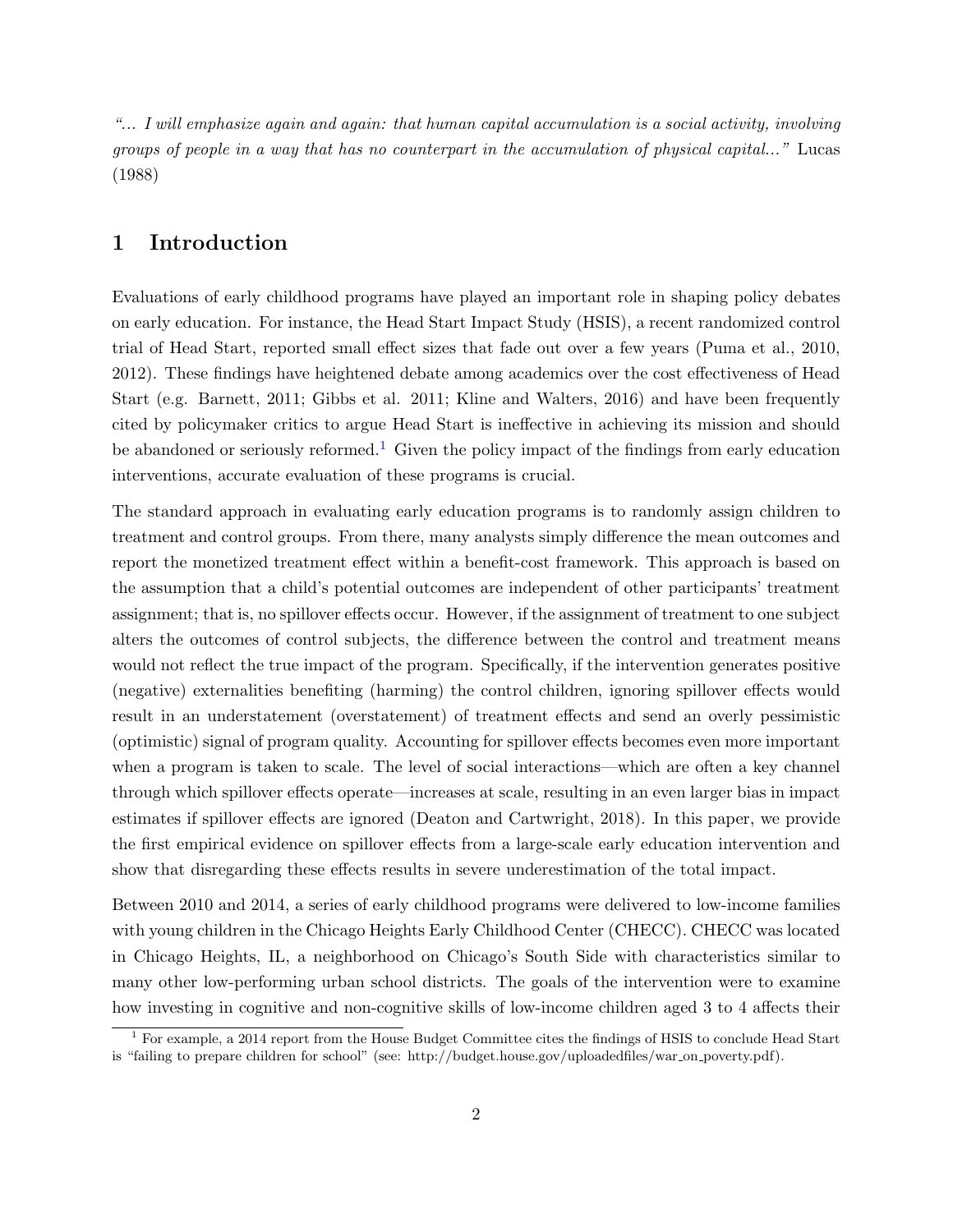short- and long-term outcomes, and to evaluate the effectiveness of investing directly in the child's education versus indirectly through the parents. To that end, families of over 2,000 disadvantaged children were randomized into (i) an incentivized parent-education program (Parent Academy), (ii) a high-quality preschool program (Pre-K), or (iii) a control group. The children's cognitive and non-cognitive skills were assessed on a regular basis, starting before the randomization and continuing into the middle and end of the programs. Follow-up assessments were also conducted on a yearly basis.

Fryer, Levitt and List (2015) and Fryer et al. (2018) evaluated the impacts of various treatment arms of CHECC by comparing cognitive and non-cognitive developments between children who were randomized into the control and treatment groups. These studies reported modest yet positive treatment effects on cognitive and non-cognitive test scores. Both of these studies estimated treatment effects under the assumption that potential outcomes are independent of other children's treatment assignment. Our goal is to relax this critical assumption and explore the spatial spillover effects on children's cognitive and non-cognitive performance. In particular, we study how control and treated children indirectly benefit from this intervention through their "treated" neighbors. Furthermore, we shed light on the underlying mechanisms through which these spillover effects operate. Finally, we estimate the total impact of the intervention, accounting for spillovers, and illustrate how ignoring these indirect effects would bias our estimates of the program impacts.

Treatment effects from the programs offered at CHECC can spill over through two main channels. The first channel is the direct social interactions between children who were randomized during the intervention. Our analysis includes observations from early childhood (3 to 4 years of age), when peer influence at the neighborhood level starts, to middle childhood  $(8 \text{ to } 9 \text{ years of age}),$ when social interactions within neighborhoods increase dramatically as children enter school (Leventhal and Brooks-Gunn, 2000). Therefore, direct exposure to treated children who live in the same neighborhood is a likely mechanism that can generate spatial spillover effects.<sup>[2](#page-2-0)</sup> The second channel is the interactions between parents. Observational studies have shown that neighborhoods can influence parental behavior and child-rearing practices (Leventhal and Brooks-Gunn, 2000), which play critical roles in early development (Cunha and Heckman, 2007; Waldfogel and Washbrook, 2011; Kautz et al. 2014; Fryer et al. 2015; Kalil, 2015). Because CHECC also offered education programs to parents, treatment effects can spill over through information and preference externalities, generated by social interactions with other parents who live close by.

We identify the spillover effects from CHECC, by exploiting some unique features of our data. First, conditional on the total number of neighbors who signed up to be a part of the intervention, the number of neighbors who were subsequently assigned to treatments is determined exogenously and through the randomization process. We leverage this experimentally induced variation in spatial

<span id="page-2-0"></span><sup>2</sup>See Epple and Romano (2011) and Sacerdote (2011) for recent reviews of the literature on peer effects.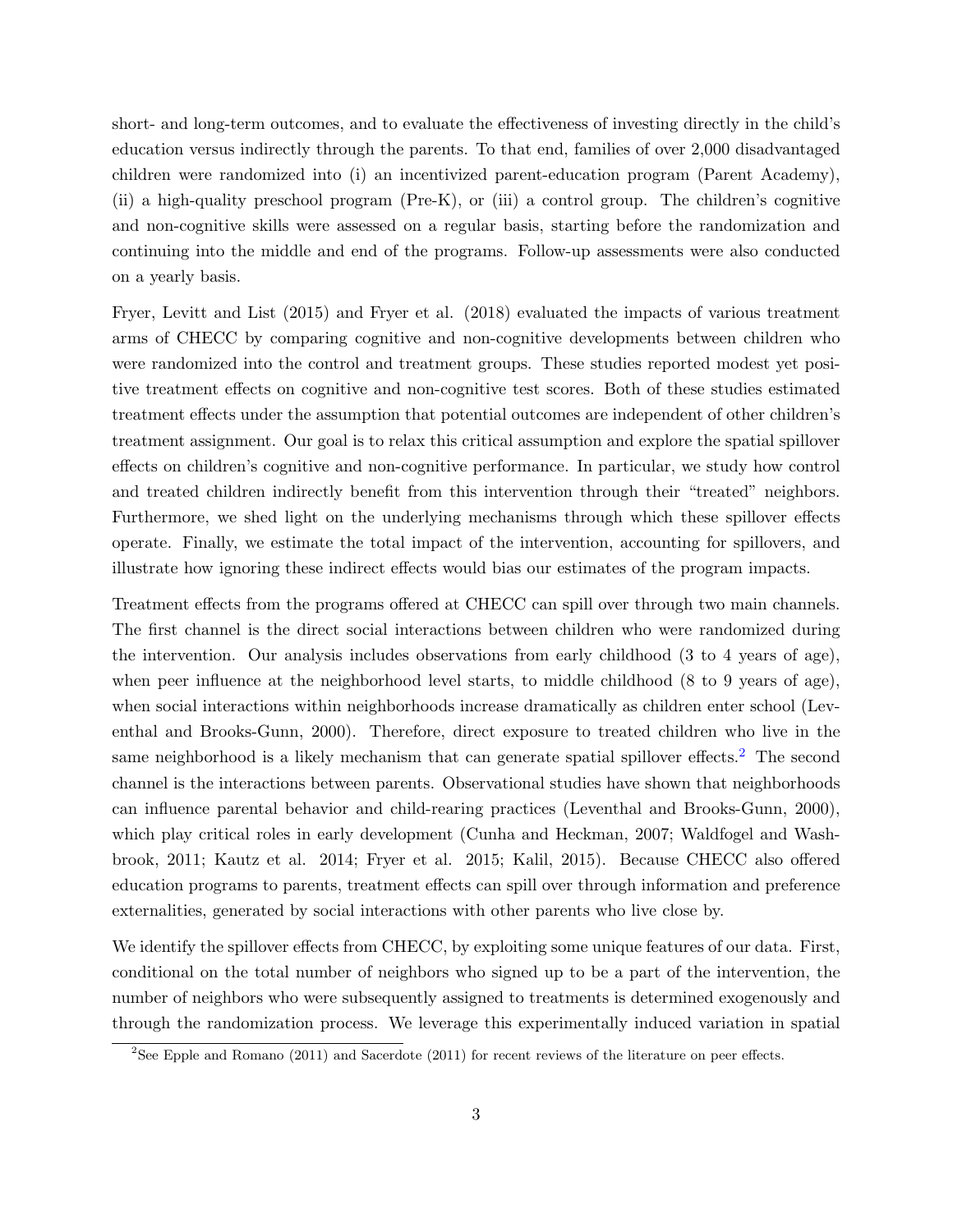exposure to treatments across children to estimate spillover effects. Second, our main identification strategy also exploits the panel nature of our data and the within-individual variations in exposure to treated neighbors, induced by delivery of programs over multiple years. Specifically, by including individual-specific fixed effects, our estimates control for any time-invariant individual, family, and neighborhood unobserved characteristics that might be correlated with spatial exposure to treatments. We also estimate the effects under a second model that relaxes the assumption of timeinvariant omitted variables by controlling for the lagged dependent variables (LDV) and dispensing with the fixed effects. Whereas our main identification strategy uses *within-individual* variations to estimate the spillover effects, the LDV specification estimates the effects by exploiting both within-individual and between-individual variations in spatial exposure to treatments. Our findings, presented below, are robust to using this alternative specification.

We document large and significant spillover effects on both cognitive and non-cognitive skills and find the non-cognitive spillover effects are about two times larger than the cognitive spillover effects. Our estimates suggest that, on average, each additional treated neighbor residing within a threekilometer radius of a child's home increases that child's cognitive score by 0.0033 to 0.0042 standard deviations ( $\sigma$ ), whereas it increases her non-cognitive score by 0.0069 $\sigma$  to 0.0070 $\sigma$ . Given that an average child in our sample has 178 treated neighbors residing within a three-kilometer radius of her home—and assuming linearity—we can infer that, on average, a child gains between  $0.6\sigma$  to  $0.7\sigma$  in cognitive test scores and about  $1.2\sigma$  in non-cognitive test scores in spillover effects from her treated neighbors. We find the spillover effects are localized and fall rapidly as the distance to a treated neighbor increases.

Fryer, Levitt, and List (2015) reported heterogeneity in treatment effects from the parentaleducation component of CHECC along the lines of gender and race. Through comparing outcomes between treatment and control children, Fryer, Levitt, and List (2015) find the Parent Academy increases test scores only for Hispanics and Whites and does not improve the outcomes of African American children. The authors do not any significant differences by gender . These findings prompt us to explore whether such heterogeneities also exist in spillover effects. Our estimates suggest that non-cognitive spillover effects are significantly larger for African Americans than Hispanics. According to our fixed-effects estimates, an additional treated neighbor within a three-kilometer radius increases the non-cognitive test score of an African American child by  $0.0100\sigma$ , whereas it increases the non-cognitive score of a Hispanic child by only  $0.0045\sigma$ . We find no significant racial differences in cognitive spillover effects. Focusing on gender, our estimates suggest boys tend to benefit more than girls from cognitive and non-cognitive spillovers, although these gender differences are not significant at the conventional levels. This observation is consistent with previous empirical evidence on neighborhood effects, which tend to be larger for boys (Entwisle et al., 1994; Halpern-Felsher et al., 1997; Leventhal and Brooks-Gunn, 2000; Katz et al., 2001; Chetty and Hendren, 2018b).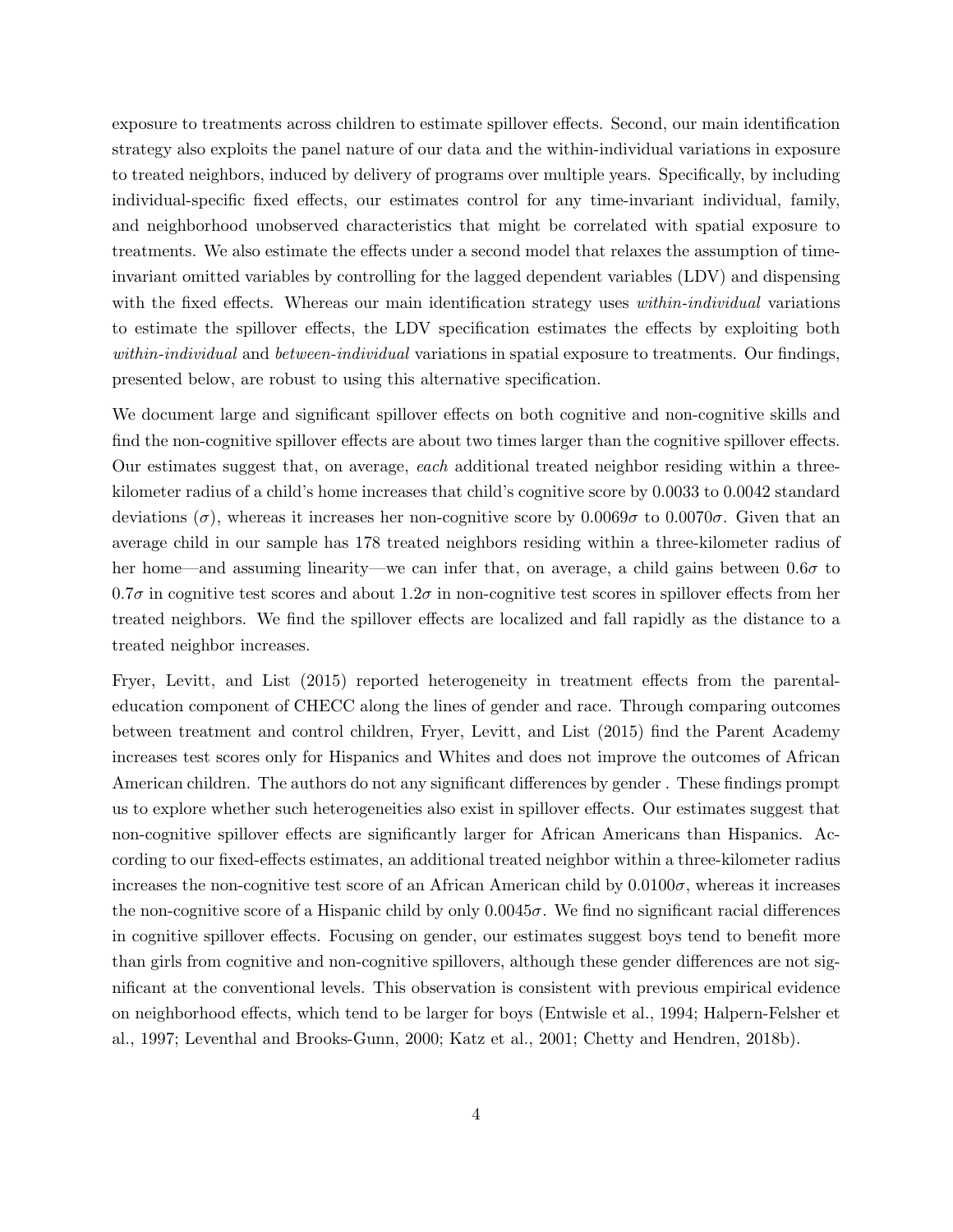To shed light on the mechanisms through which spillover effects operate, we start by comparing the effects from neighbors who were assigned to the parental-education programs with the effects from neighbors who were assigned to the preschool programs. Because, unlike in the Pre-K treatments, the focus of Parent Academies was on educating parents rather than children, if spillover effects are driven by interactions between parents, we might expect Parent Academy neighbors to generate larger effects than Pre-K neighbors.<sup>[3](#page-4-0)</sup> Alternatively, larger spillovers from Pre-K neighbors than from Parent Academy neighbors could imply the peer-influence channel plays an important role in generating the effects. Our estimates suggest non-cognitive spillovers are more likely to operate through preschool neighbors. According to our fixed-effects estimates, whereas an additional Parent Academy neighbor within three kilometers of a child's home induces a  $0.0045\sigma$  increase in her non-cognitive score, an additional Pre-K neighbor living within the same distance increases her non-cognitive score by  $0.0099\sigma$ . This finding suggests non-cognitive spillover effects are more likely to operate through children's rather than parents' social networks. We do not find any significant differences in cognitive spillover effects from Parent Academy and Pre-K neighbors.

Given our evidence suggesting peer influence at the neighborhood level is a key mechanism in generating non-cognitive spillover effects, we hypothesize that the racial differences in non-cognitive spillovers might be at least partially driven by differences in social interactions within neighborhoods. We explore this idea using data from the National Longitudinal Study of Adolescent Health Survey (Add Health). Our analysis confirms that African American adolescents are significantly more likely than Hispanics to (i) know most people in their neighborhoods, (ii) stop on the street and talk to someone from the neighborhood, and (iii) use recreation facilities in the neighborhood. Although these results cannot be interpreted as causal evidence, they are consistent with our previous finding that social interactions with peers within neighborhoods is a key channel in generating non-cognitive spillover effects.

Our estimates also suggest older children benefit more from non-cognitive spillovers. Indeed, we find the spillover effect on the non-cognitive test score of a 6-year-old child to be about  $0.13\sigma$  to  $0.14\sigma$  larger than the corresponding effect on a 5-year-old child. Because social interactions with peers in the neighborhood increase as a child gets older and enters middle childhood (Higgins and Parsons 1983; Cook and Cook, 2009), this observation is consistent with the hypothesis that *peer* influence is an important force in generating non-cognitive spillover effects.

Finally, our evidence suggests *cognitive* spillover effects are likely to operate—at least partially through influencing the parents' decision to enroll their child in a (non-CHECC) preschool program. Using survey data, we show that families with more treated neighbors are significantly more likely to enroll their child in a preschool program (other than the ones offered at CHECC). Our evidence also

<span id="page-4-0"></span> $3$ This intuition does not rule out possible spillover effects from Pre-K neighbors that are generated through parental interactions. Afterall, parents of children who received the Pre-K treatments might also be impacted through the Pre-K programs. This intuition merely assumes Parent Academies affect parents more than Pre-K treatments do.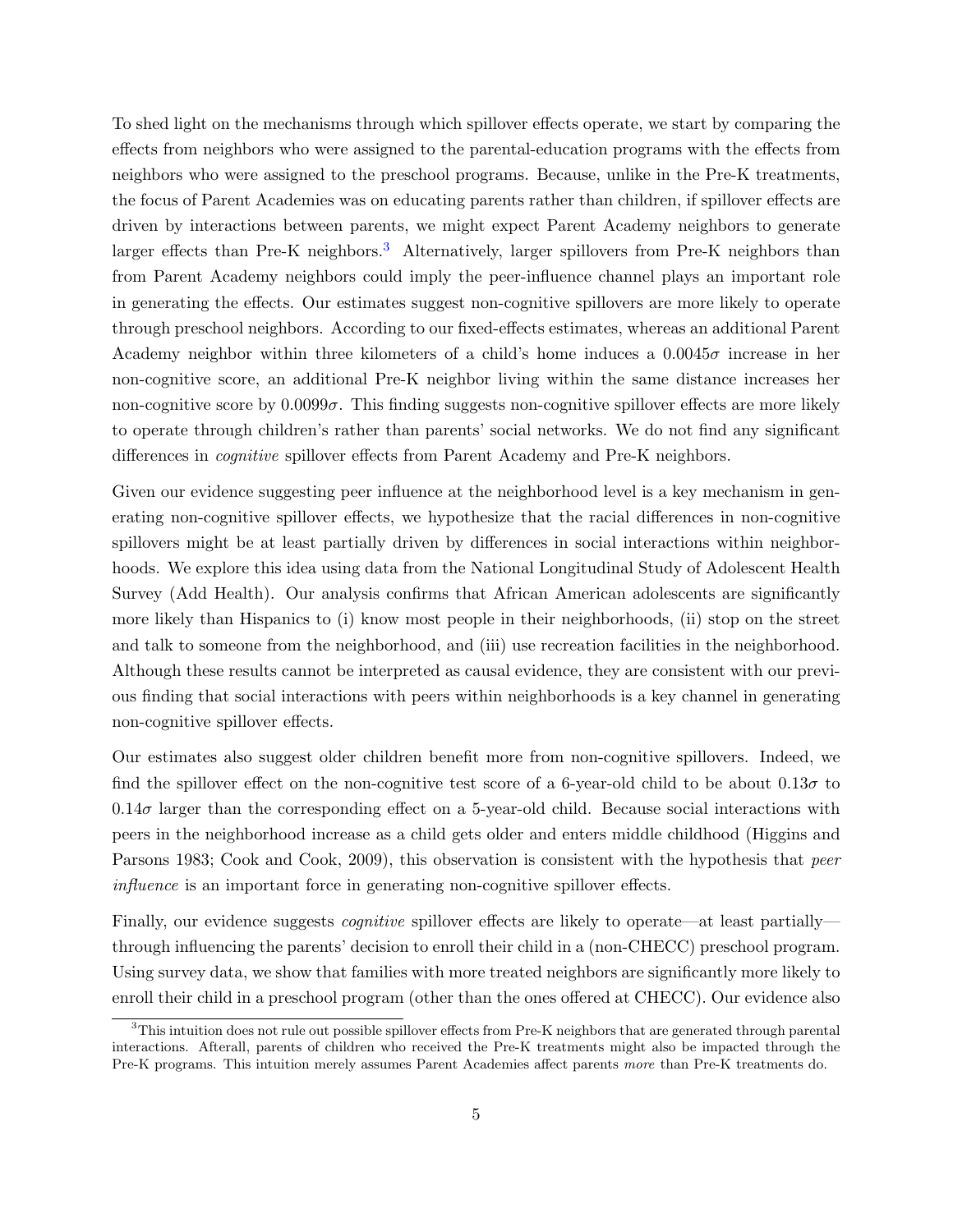suggests children whose parents reported enrolling them in an alternative preschool program perform significantly better in cognitive assessments. Therefore, we conclude that influencing parental investment decisions—as measured by the choice to enroll one's child in a preschool program—is a channel through which spillover effects on cognitive test scores operate.

We conclude our analysis by measuring the total impact of the intervention on children's cognitive and non-cognitive performance, accounting for the spillover effects. Our estimates suggest that, on average, the intervention increased a treatment child's cognitive (non-cognitive) test score by  $0.82\sigma$  (1.32 $\sigma$ ). Spillover effects make up a large portion of this total impact: whereas the average direct effect of the intervention on a *treatment* child's cognitive (non-cognitive) score is  $0.11\sigma$  $(0.05\sigma)$ , the corresponding indirect effect is  $0.71\sigma$  (1.27 $\sigma$ ). Control children also gain considerably as a result of the intervention: On average, the intervention increased a control child's cognitive (non-cognitive) test score by  $0.75\sigma$   $(1.25\sigma)$ . If we were to disregard the spillover effects on the control group and had simply based our estimates of the total impact on the outcome differences between the treatment and control children, we would have severely understated the total impact. Specifically, this approach would have misled us to conclude the intervention only improved the cognitive (non-cognitive) test scores of a treatment child by  $0.06\sigma$   $(0.07\sigma)$ . Ignoring spillover effects would have also led us to wrongly conclude African American children did not benefit from the intervention. Accounting for spillover effects enables us to document a significant and large impact on non-cognitive performance that is significantly larger for African Americans than Hispanics.

We view our results speaking to three strands of literature. First, we contribute to the growing number of studies that measure *spillover effects* from programs and policy changes, designed to improve behaviors and outcomes in various domains such as the labor market (Ferracci, Jolivet, and van den Berg, 2010; Crepon et al., 2013; Lalive, Landais, and Zweimuller, 2015; Gautier et al., 2017; Muralidharan, Niehaus, and Sukhtankar, 2018), health (Miguel and Kremer 2004; Janssen, 2011; Avitabile, 2012), compliance behavior (Rincke and Traxler, 2011; Boning et al., 2018), voting behavior (Sinclair, McConnell, and Green, 2012; Gine and Mansuri, 2018), retirement saving decisions (Duflo and Saez, 2003), and consumption (Angelucci and De Giorgi, 2009). We contribute to this literature by providing the first evidence on spillover effects from a large-scale early education intervention, shedding lights on the mechanisms, and estimating the total program impact when accounting for these spillover effects.

Second, we contribute to the literature that studies the role of *neighborhoods* in shaping children's short- and long-term outcomes. The empirical evidence on how neighborhoods affect children comes from observational studies that document correlations between neighborhood characteristics and children's outcomes, as well as studies that use experimental and quasi-experimental data to disentangle the causal effects of neighborhood from selection effects.<sup>[4](#page-5-0)</sup> We contribute to this

<span id="page-5-0"></span><sup>4</sup>See Leventhal and Brooks-Gunn (2000), Durlauf (2004), Minh et al. (2017) and Graham (2018) for reviews of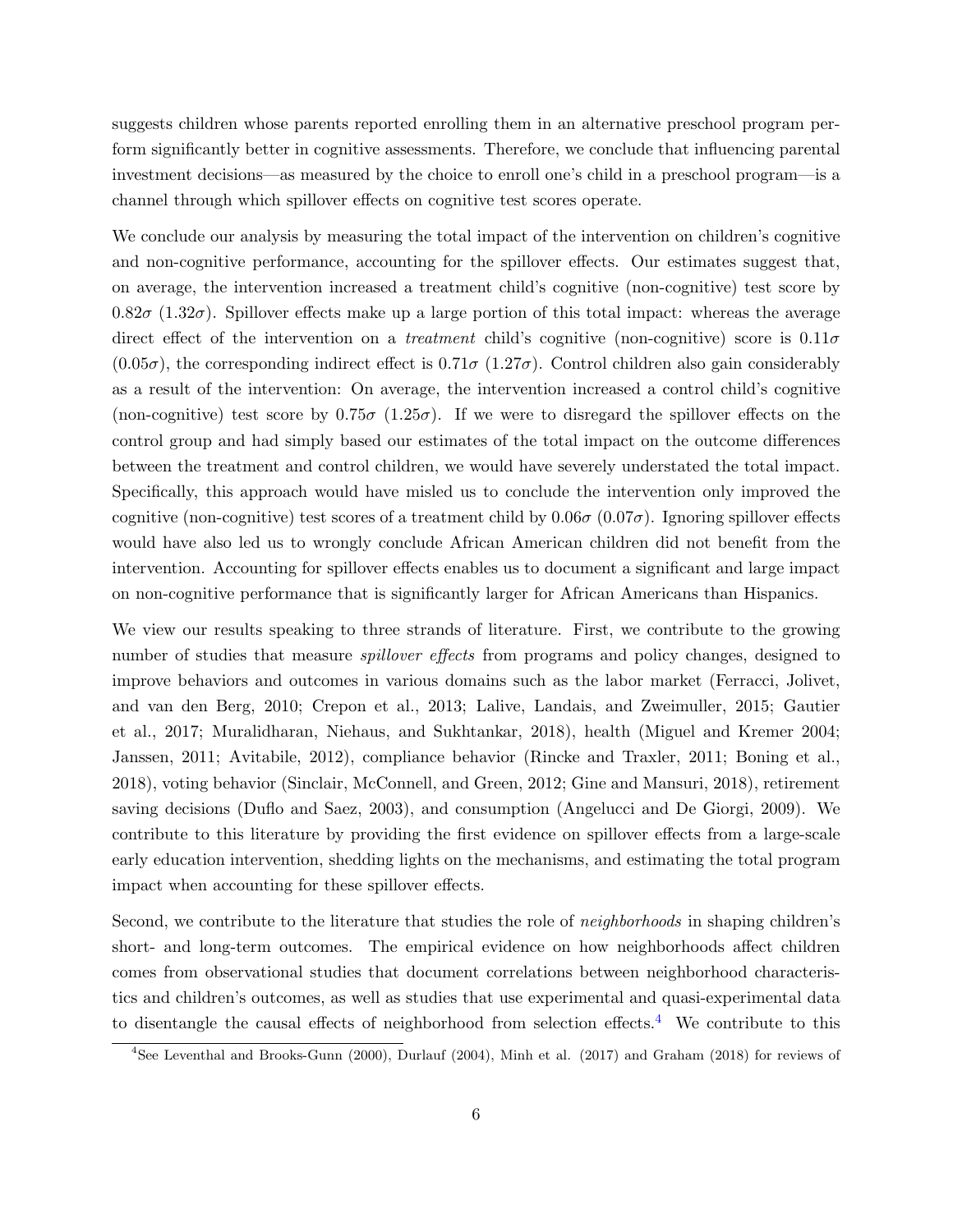literature in two important ways. Our first contribution is to provide causal evidence on neighborhood effects by exploiting a unique form of exogeneity, which was induced by our intervention. The existing experimental and quasi-experimental evidence on how neighborhoods shape children's outcomes identifies neighborhood effects using data from residential movers (e.g. Katz, Kling, and Liebman, 2001; Kling, Ludwig, and Katz, 2005; Damm and Dustmann, 2014; Chetty et al., 2016; Chyn, 2017; Chetty and Hendren, 2018a and 2018b). The identification of neighborhood effects in this literature relies on instruments such as randomly assigned housing vouchers, quasi-random assignment of immigrants to different neighborhoods, or public housing demolitions as sources of exogenous changes in neighborhood quality. We take a different approach in providing evidence on how neighborhoods influence children. Our identification strategy takes advantage of a large-scale intervention, delivered to a randomly chosen group of families, and exploits the experimentally induced variations—both within and between individuals—in spatial exposure to treated families to provide causal evidence on how neighbors influence children's outcomes. Our second contribution to this literature is to shed light on the role of *neighbors* in generating neighborhood effects. Neighborhoods have multiple attributes, which can each influence a child's outcomes, such as school quality, crime rate, neighbors, and so on. Unlike the previous estimates on neighborhood effects, which provide little empirical evidence on mechanisms, we are able to isolate and estimate the effect of *neighbors' quality* as one of the many channels through which neighborhoods can influence children's development. Specifically, our estimates suggest social interactions with other children in the neighborhood play an important role in the development of children's non-cognitive skills.

Finally, our findings provide important insights for academics interested in modeling the formation of human capital. A growing body of literature develops dynamic models of skill formation to explore the role of various inputs in the production of cognitive and non-cognitive skills. Through structurally estimating such models, this literature has found inputs such as parental ability, home environment, and parental investments to be important determinants in the formation of future skills (e.g. Todd and Wolpin, 2007; Cunha and Heckman, 2008; Cunha, Heckman, and Schennach, 2010; Attanasio, Mehgir, and Nix, 2017; Attanasio et al. 2017). A recent study by Agostinelli (2018) develops a model of skill formation in which peer quality is an input into the production of skills and estimates this model using survey data from adolescents. Whereas Agostinelli exploits variations in cohort composition within schools to deal with the inherent endogeneity in the formation of peer groups in his data, our experimentally induced variation in the spatial exposure to treatments enables us to bypass such identification challenges. Agostinelli's estimates suggest peer quality is an important input in the production of skills (as measured by grades and receptive vocabulary skills) for teenagers. Our results complement Agostinelli's by providing empirical evidence for the role of peer influence at even younger ages. Our estimates suggest peer quality plays an especially important role in producing non-cognitive skills.

neighborhood effects on children.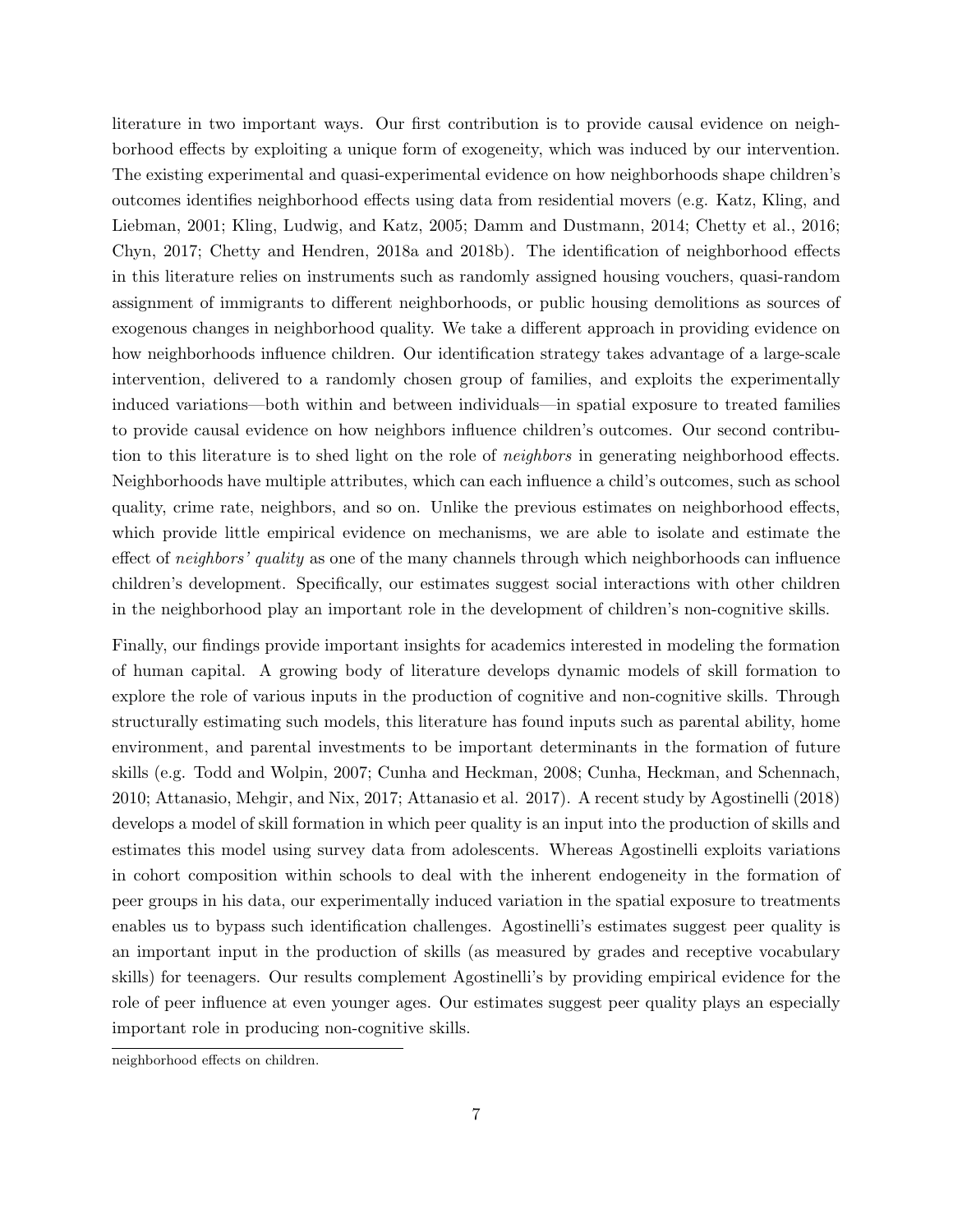The remainder of the paper is structured as follows. Section [2](#page-7-0) summarizes key features of our intervention, randomization, and assessments. Section [3](#page-10-0) describes our data and presents our estimation strategy. We present our main findings in section [4,](#page-15-0) where we report our fixed-effects estimates of spillover effects on cognitive and non-cognitive test scores, and explore heterogeneities by race and gender. Section [5](#page-19-0) presents the lagged dependent variable (LDV) estimates of the spillover effects and discusses the robustness of our findings to using this alternative identification strategy. We discuss the mechanisms in section [6.](#page-23-0) In section [7,](#page-31-0) we estimate the total impacts of CHECC, break down these estimates into direct and indirect effects, and discuss how ignoring indirect effects would bias our estimates. We discuss policy implications and conclude in section [8.](#page-34-0)

## <span id="page-7-0"></span>2 Program Details

#### 2.1 Overview of treatments

Between 2010 and 2014, a series of early childhood interventions were delivered to low-income families with young children in Chicago Heights Early Childhood Center (CHECC). The center was located in Chicago Heights, IL, which is a South Side, Chicago, neighborhood with characteristics similar to many other low-performing urban school districts. According to the 2010 Census, black and Hispanic minorities constituted about 80% of the population of Chicago Heights; its per-capita income was \$17,546 per year; and 90% of students attending the Chicago Heights School District were receiving free or reduced-price lunches.

The main goals of this large-scale intervention were (i) to examine how investing in cognitive and non-cognitive skills of low-income children 3 to 4 years of age affects their long-term outcomes, and (ii) to evaluate the effectiveness of investing directly in children's education versus indirectly through their parents. To that end, families of over 2,000 children were randomized into either one of the four preschool programs (henceforth "Pre-K") or one of the two parental-education programs (henceforth "Parent Academy") or a control group.

The Parent Academy was designed to teach parents to help their child with cognitive skills, such as counting and spelling, as well as non-cognitive skills, such as working memory and self-control. The curriculum for Parent Academy was adapted from two effective preschool curricula: Tools of the Mind, which focuses on fostering non-cognitive skills, and Literacy Express, which focuses on im-proving cognitive skills.<sup>[5](#page-7-1)</sup> The curriculum was delivered to parents in 18, 90-minute sessions, which were held every two weeks over a nine-month period. Parent Academy families had the opportunity to earn up to \$7,000 per year and could participate until their child entered kindergarten. Earnings were based on parents' attendance, their performance on homework, and their child's performance

<span id="page-7-1"></span> ${}^{5}$ See Fryer, Levitt, and List (2015) for more information on curriculum selection.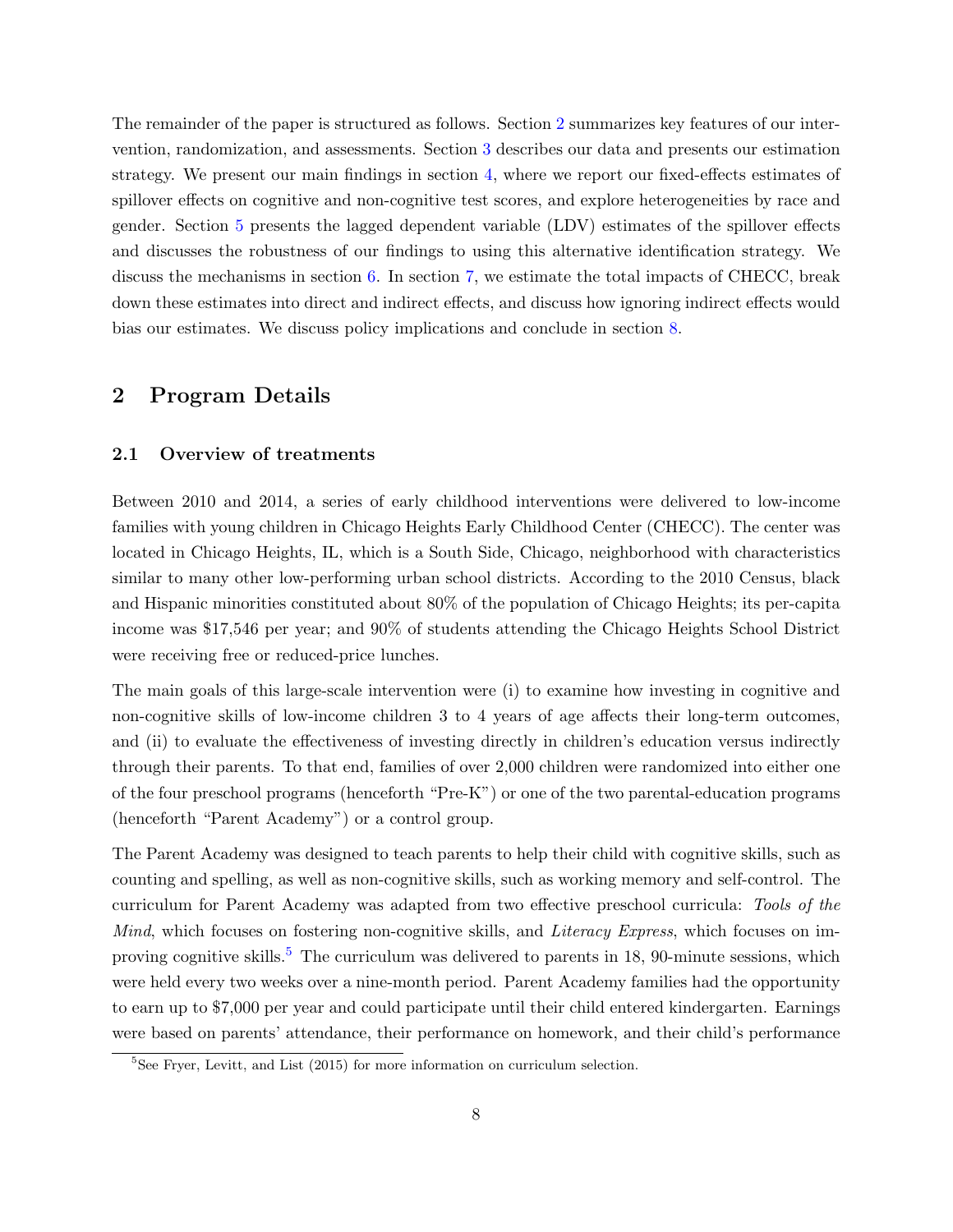on the interim and end-of-year assessments. The two Parent Academy treatments differed only in how they administered incentives. Payments made to families in the "Cash" treatment were made via cash/direct deposits, whereas payments made to families in the "College" treatment were deposited into an account that could only be accessed once the child was enrolled in a full-time postsecondary institution. Fryer, Levitt, and List (2015) evaluated the Parent Academy treatments by comparing the outcomes of treatment and control children, under the assumption that treatments did not induce externalities to the control group, and found Parent Academies increase children's non-cognitive scores by  $0.203\sigma$ , but do not significantly impact cognitive scores. Moreover, the authors found that Parent Academies improve test scores for Hispanics and Caucasian children, but not for African Americans. Girls experienced greater benefits than boys, although the gender gap was not significant at the conventional levels.

Besides the Parent Academy, CHECC delivered four preschool programs in which children were treated directly. We refer to these programs as Pre-K treatments. These four treatments differed in their curricula, as well as the duration and intensity of delivery. "Tools," "Literacy," and "Preschool Plus" were nine-month full-day programs delivered during the school year, whereas "Kinderprep" was a two-month half-day program delivered during the summer before a child entered kindergarten.<sup>[6](#page-8-0)</sup> The curriculum for "Tools" was designed based on *Tools of the Mind*, which was focused on improving non-cognitive skills, whereas "Literacy" was based on Literacy Express, which focused on fostering cognitive skills. A new curriculum called "Cog-X" was developed for "Preschool Plus" and "Kinderprep", which emphasized both cognitive and non-cognitive skills.[7](#page-8-1)

#### 2.2 Randomization

Between 2010 and 2013, 2,185 children from low-income families in South Side, Chicago were recruited and randomized into either one of the six treatments or the control group.<sup>[8](#page-8-2)</sup> The ran-domization took place once per year, at the beginning of each academic year.<sup>[9](#page-8-3)</sup> Some children were

<span id="page-8-0"></span><sup>6</sup>Preschool Plus and Kinderprep also offered a parental component that was much less extensive than the Parent Academies, both in terms of education time and incentives. Parent Academy parents could earn up to \$7,000 based on their attendance, their performance on homework, and their child's performance on assessments, whereas Preschool Plus and Kinderprep parents could only earn up to \$900 and \$200, based merely on their attendance to parental workshops. Preschool Plus and Kinderprep treatments also offered fewer instruction time to parents. Whereas Parent Academy parents could spend 27 hours in parental workshop, Preschool Plus and Kinderprep parents were offered a maximum of 21 and 6 hours of parental education, respectively. The intensity of the preschool component of Preschool Plus was similar to that of "Tools" and "Literacy Express" in terms of instruction time.

<span id="page-8-1"></span><sup>&</sup>lt;sup>7</sup>Fryer et al. (2018) evaluated Preschool Plus and Kinderprep under the assumption that the programs did not affect the outcomes of the control group. Through comparing the performance of treatment and control children, the authors found "Cog-X" treatments significantly improved cognitive scores (by about one quarter of a standard deviation), but failed to find any significant effects on non-cognitive scores. For more information on Pre-K programs, see Fryer et al. (2018).

<span id="page-8-3"></span><span id="page-8-2"></span> ${}^{8}$ See Appendix [B](#page-43-0) for maps of residential addresses.

<sup>&</sup>lt;sup>9</sup> The exceptions were years three and four of the program during which randomization took place twice per year: In the first randomizations, children were randomized into either the nine-month preschool program, the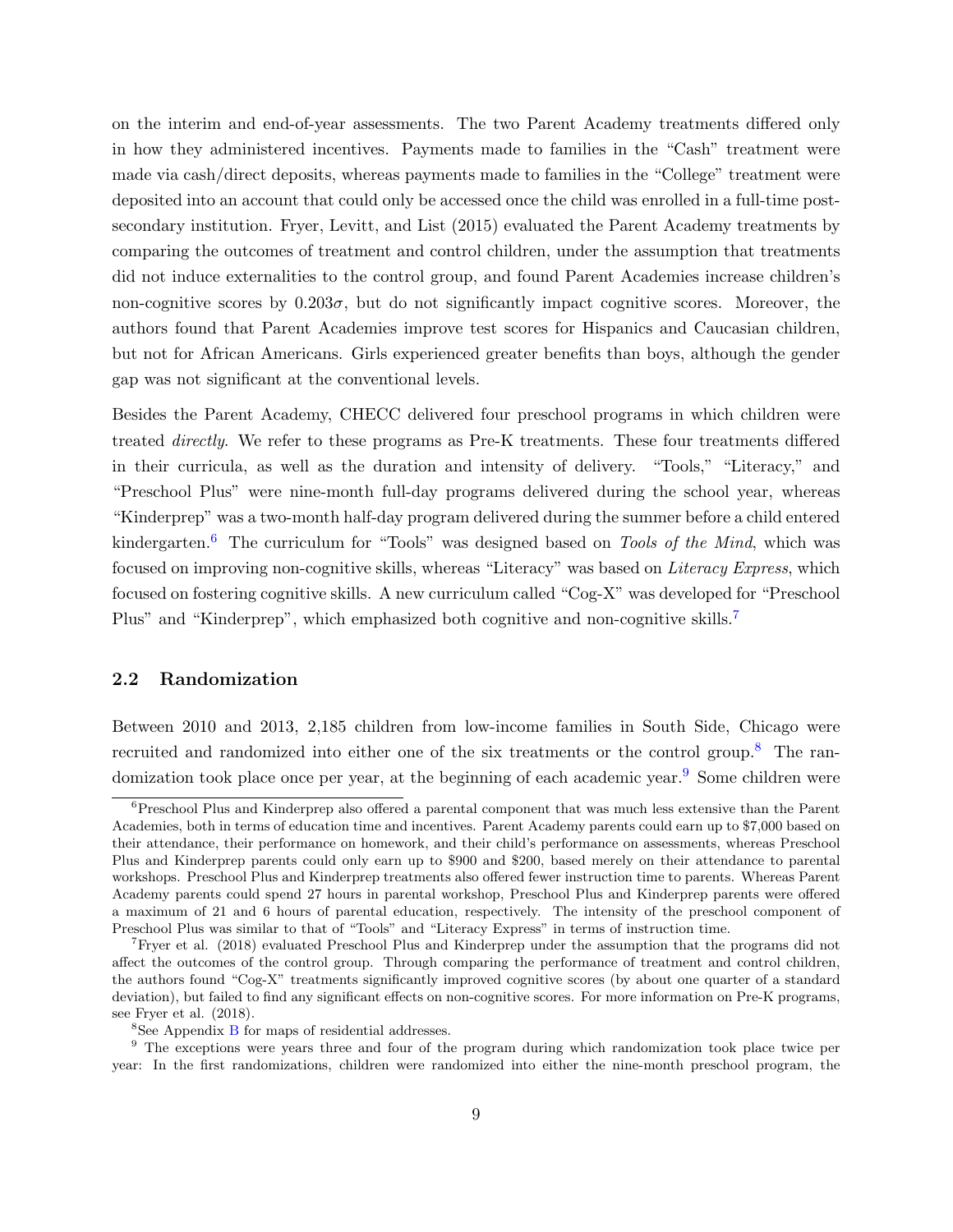<span id="page-9-2"></span>randomized during more than one year, mainly to encourage families who were initially placed in the control group to stay engaged with CHECC for assessments, by offering them a chance to participate in future years.<sup>[10](#page-9-0)</sup> The yearly randomization schedule created four cohorts of children we refer to by their year of randomization.<sup>[11](#page-9-1)</sup> Table [1](#page-9-2) summarizes the randomization schedule for each year of the program.

|              | Control | Parent    | 9-Month | Kindergarten |  |
|--------------|---------|-----------|---------|--------------|--|
|              |         | Academies | $Pre-K$ | Preparation  |  |
| Cohort-1     | 242     | 153       | 172     | 0            |  |
| (2010)       |         |           |         |              |  |
| Cohort-2     | 443     | 216       | 166     | 0            |  |
| (2011)       |         |           |         |              |  |
| Cohort-3     | 422     | 0         | 196     | 107          |  |
| (2012)       |         |           |         |              |  |
| $Cohort-4$   | 376     | 0         | 104     | 99           |  |
| (2013)       |         |           |         |              |  |
| Unique child | 1270    | 317       | 539     | 206          |  |

Table 1: Randomization by Year

Notes: The number of children randomized into each treatment group in each year of the program is reported. The bottom row presents the number of unique children in each group, over the course of four years.

### 2.3 Assessments

Our key outcome measures are children's performances in cognitive and non-cognitive assessments, which were used to evaluate the programs. These assessments consist of a *pre-assessment* administered to all incoming students prior to randomization, a *mid-assessment* between January and February, a *post-assessment*, which occurred in May, immediately after the school year ended, and a summer assessment at the end of the summer. Besides the assessments that took place during the program year, graduated children were also assessed annually in every April, starting the year after they finished the program. These assessments are referred to as *age-out assessments*. [A](#page-43-1)ppendix A presents the assessment schedule for all four cohorts.

Assessments included both cognitive and non-cognitive components and were administered by a

summer Kinderprep program, or the control group; and in the second, a smaller group of families were recruited and randomized into either the summer kindergarten preparation program or the control group. Table [1](#page-9-2) combines the two randomizations.

<span id="page-9-0"></span><sup>&</sup>lt;sup>10</sup>As a result, some children who were in the control group in earlier years were randomized into a treatment group in later randomizations. In a few cases, a child who was randomized into a treatment group in earlier years was assigned to a different (or the same) treatment in later randomizations. Overall, 1,675 children were randomized only once, 509 were randomized twice, and one child was randomized in three years.

<span id="page-9-1"></span> $11$ Those children who were randomized in multiple years also appear in multiple cohorts.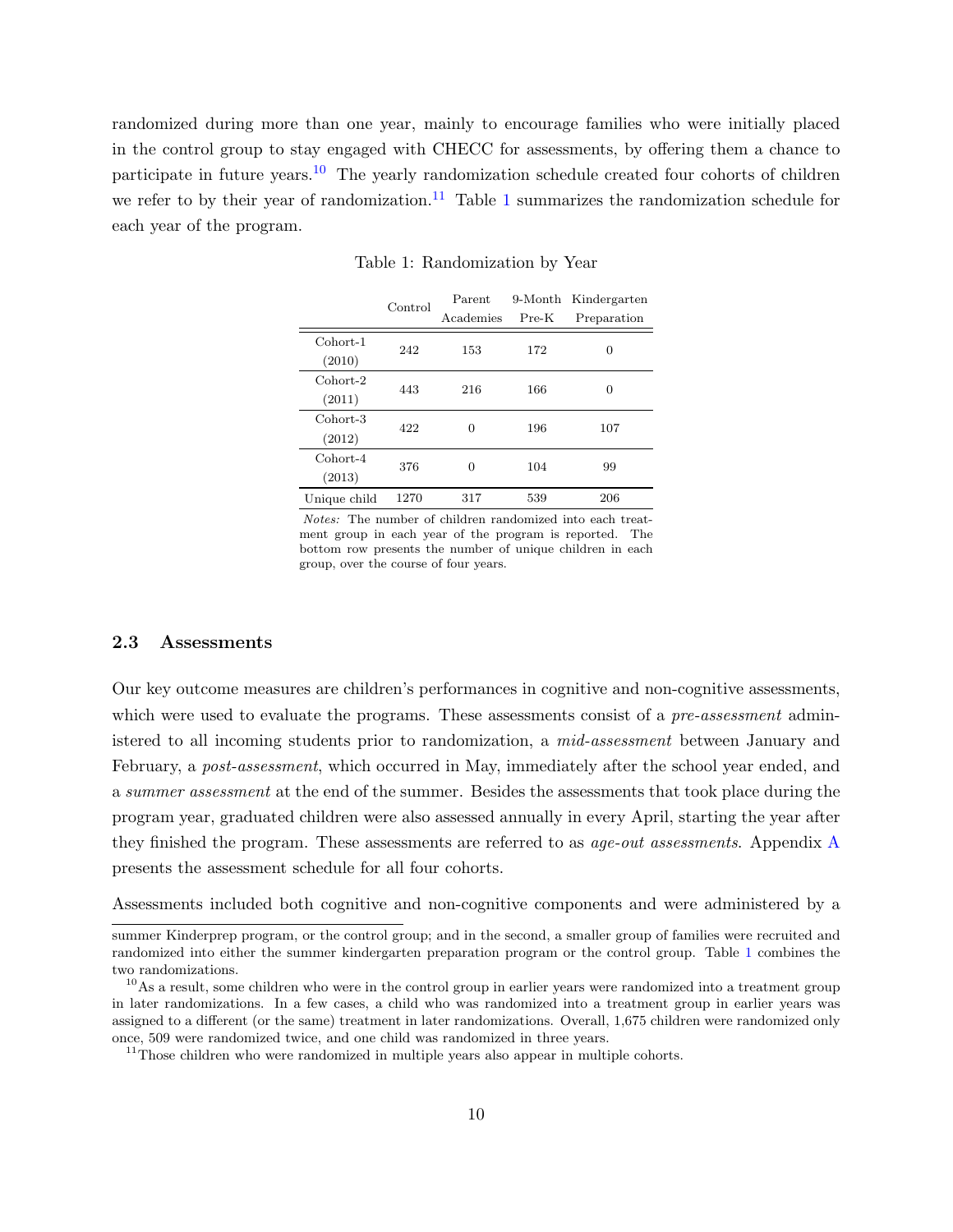team of trained assessors who were blind to the child's treatment. The cognitive component used a series of nationally normed tests, measuring general intellectual ability and specific cognitive abilities such as reading, writing, and mathematics. The non-cognitive component included a combination of subtests measuring executive functions such as working memory, inhibitory control, and attention shifting, as well as a questionnaire completed by assessors, which measured selfregulation in emotional, attentional, and behavioral domains.

## <span id="page-10-0"></span>3 Data and the Econometric Model

#### 3.1 Data

### 3.1.1 Construction of outcome variables

Our outcome measures are indexes generated from standardized test scores on cognitive and noncognitive assessments.[12](#page-10-1) The cognitive assessment included the Peabody Picture Vocabulary Test (PPVT), which assesses verbal ability and receptive vocabulary (Dunn et al., 1965), and four subtests of the Woodcock Johnson III Test of Achievement (WJ): (i) WJ-Letter and Word Identification (WJL), which measures the ability to identify letters and words;  $(ii)$  WJ-Spelling (WJS), which measures the ability to correctly write orally presented words; *(iii)* WJ-Applied Problems  $(WJA)$ , which measures the ability to analyze and solve math problems; and  $(iv)$  WJ-Quantitative Concepts (WJQ), which assesses the knowledge of mathematical concepts, symbols, and vocabulary (Woodcock et al. 2001).

The non-cognitive component included the Blair and Willoughby Executive Function test (Willoughby et al. 2012), which is composed of three subtests assessing attention (Spatial Conflict), working memory (Operation Span), and attention shifting (Same Game) and the Preschool Self-Regulation Assessment (PSRA), which is designed to assess self-regulation in emotional, attentional, and be-havioral domains.<sup>[13](#page-10-2)</sup>

A cognitive index was made up of averaged percentile scores on each cognitive subtest, and a noncognitive index was made up of average percent-correct scores on each non-cognitive subtest. The two indexes were then standardized by the type of assessment (pre-assessment, mid-assessment, etc.), including the entire study population (treated and control) who took that assessment, to obtain a zero mean and standard deviation of one.

<span id="page-10-2"></span><span id="page-10-1"></span><sup>&</sup>lt;sup>12</sup>These indexes were constructed by Fryer et al. (2015, 2018) for the original evaluations of the programs.

<sup>&</sup>lt;sup>13</sup>Because Blair and Willoughby tests are designed for preschool, a new test was added for assessments that were administered to older children (age-out assessments). For children in kindergarten or older, the Same Game test of Blair and Willoughby was replaced with a variant of Wisconsin Card Sort game, which measures attention shifting for children of that age.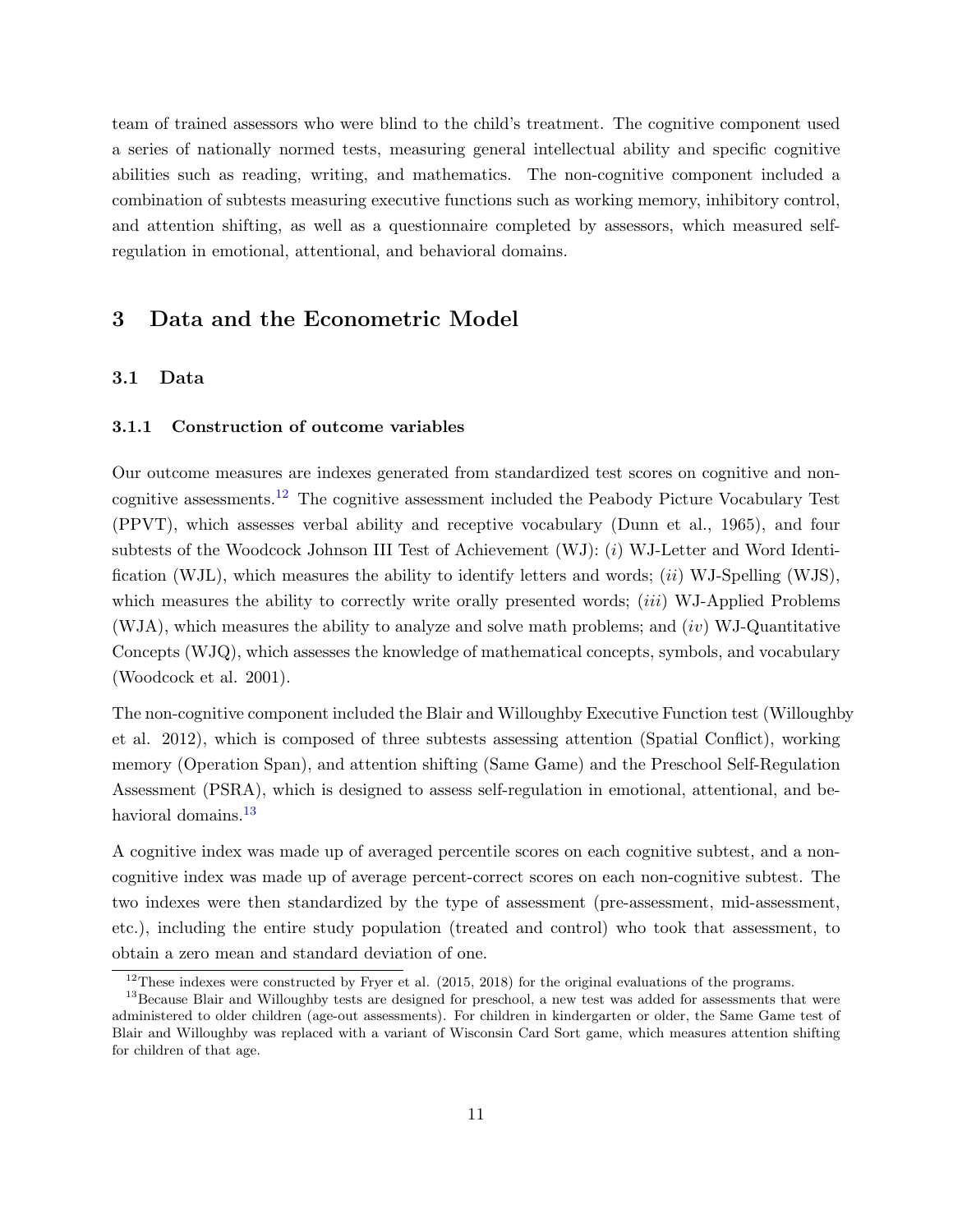To explore the spatial spillovers on both treatment and control children, we construct three samples: a pooled sample, including observations from both treatment and control groups; a control sample, including data from control children; and a treatment sample, including observations from treated children. Our treatment sample pools together observations from children who were randomized in any of the programs. We include observations from the baseline up to the fourth age-out assessment. Our final control, treatment, and pooled samples include 2,442, 3,074, and 5,208 observations, respectively.[14](#page-11-0) Appendix [C](#page-46-0) presents the details regarding how we construct these three samples.

Table [2](#page-11-1) provides summary statistics on the baseline demographic variables for our pooled sample. Note the majority (90%) of the children are either African American or Hispanic, and 53% live in families with an annual household income under \$35,000.

<span id="page-11-1"></span>

| Variable                            | Share/Mean | Variable                        | Share/Mean |  |  |  |
|-------------------------------------|------------|---------------------------------|------------|--|--|--|
| Gender                              |            | Mother's Education              |            |  |  |  |
| Male                                | .51        | Less than high school           | .08        |  |  |  |
| Race                                |            | Some high school but no diploma | .12        |  |  |  |
| Black                               | .40        | High school diploma             | $.13\,$    |  |  |  |
| Hispanic                            | .50        | Some college but no degree      | .17        |  |  |  |
| White                               | .09        | College degree                  | .18        |  |  |  |
| Other Race                          | .01        | Other                           | .06        |  |  |  |
| Missing Race                        | .01        | Missing Mother's Education      | .25        |  |  |  |
| HH Income and Unemployment Benefits |            | Father's Education              |            |  |  |  |
| below 35K                           | .53        | Less than high school           | .09        |  |  |  |
| 36K-75K                             | .14        | Some high school but no diploma | $\cdot$ 1  |  |  |  |
| $75K+$                              | .06        | High school diploma             | .13        |  |  |  |
| Income Missing                      | .26        | Some college but no degree      | .12        |  |  |  |
| Receives Unemployment Benefit       | .09        | College degree                  | .08        |  |  |  |
| Missing unemployment benefit<br>.31 |            | Other                           | .06        |  |  |  |
|                                     |            | Missing Father's Education      | .44        |  |  |  |
|                                     | 45.32      |                                 |            |  |  |  |
| Baseline Age (months)               | (6.91)     |                                 |            |  |  |  |

Table 2: Baseline Summary Statistics for the Pooled Sample

Notes: Summary statistics for baseline demographic variables are presented. For education levels, Some high school but not diploma includes parents with a GED or high school attendance without a diploma, College degree includes associate's, bachelor's and master's degrees, Less than high school includes an education level below 9th grade or no formal schooling, and Other includes vocational/technical or other unclassified programs. Standard deviations are reported in parentheses.

<span id="page-11-0"></span> $14$ Note that the number of observations in the pooled sample is smaller than the sum of the number of observations in our control and treatment samples. The reason is that in a few cases, when a child was first randomized into the control group and was placed into a treatment group in later randomizations, the pooled sample only includes observations that took place after the child was randomized into treatments. See Appendix [C](#page-46-0) for more information.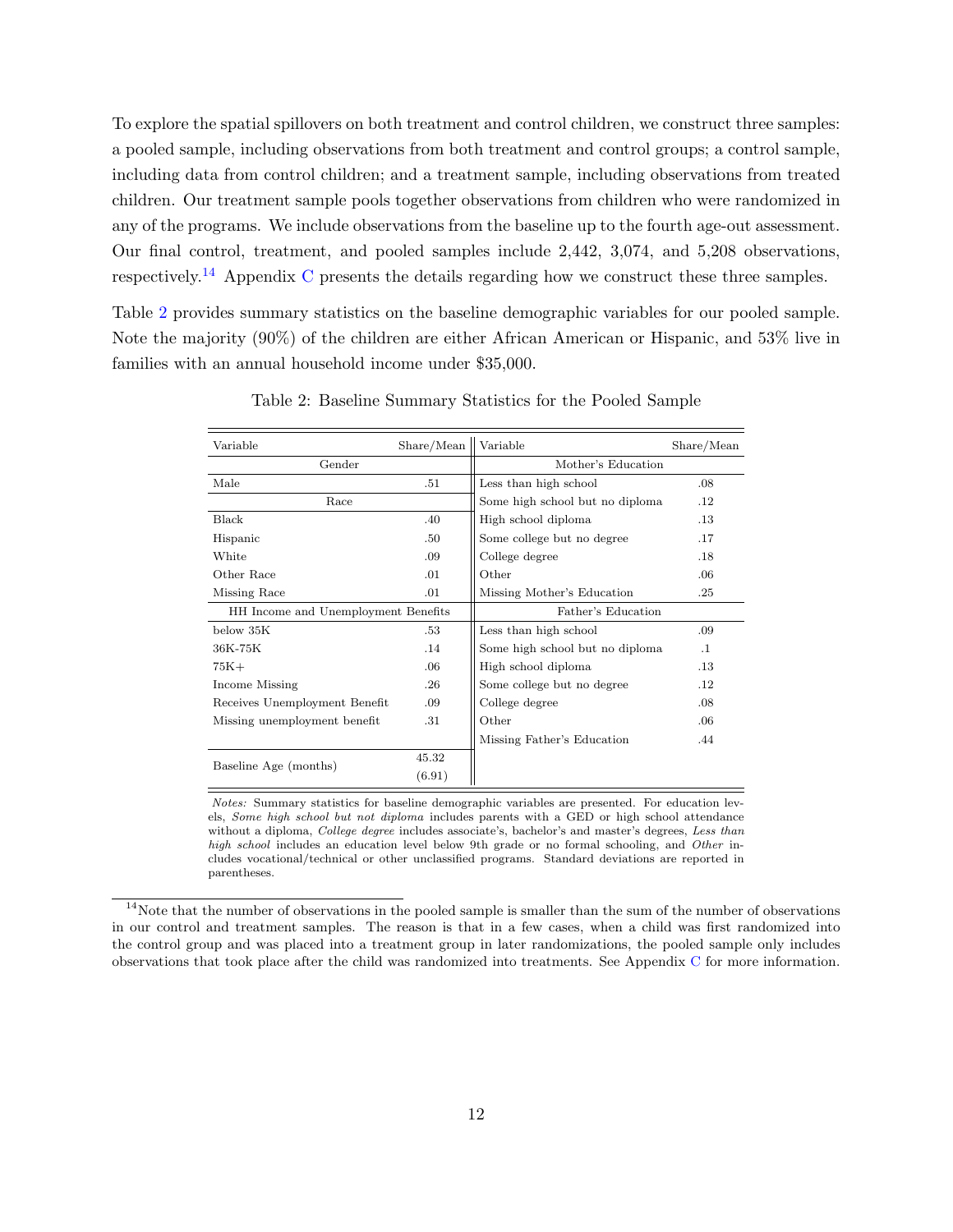#### 3.1.2 Addresses and neighbor counts

To estimate the spatial spillover effects from the intervention, we calculate the number of treated neighbors of a child at a given time and use it as a measure of spatial *exposure* to treatments. To do so, we start by calculating commuting distances between the home locations of all pairs of children who were randomized during the intervention.<sup>[15](#page-12-0)</sup> Commuting distances are calculated by considering the street network structure and its restrictions (e.g., one-way roads, U-turns, etc.) and finding the closest driving distance between each pair. The average travel distance between a pair of children in our sample is 8.52 kilometers (std. dev.= 8.07), and 99.8% of the sample resides within 60 kilometers of each other. Figure [1](#page-13-0) presents a histogram of travel distances between home locations of all children who were randomized during the intervention.

We define a pair as *neighbors* if the commuting distance between the two is less than "r" kilometers, and we call "r" the neighborhood radius. We conduct our analysis for various values of neighborhood radii. We then calculate the number of treated  $(N_{i,t,r}^{treated})$  and control  $(N_{i,t,r}^{control})$  neighbors of each child  $i$  at the time of her assessment  $t$ , and define the total number of CHECC neighbors of  $i$  as  $N_{i,t,r}^{total} = N_{i,t,r}^{treated} + N_{i,t,r}^{control}$ . Note that as more children are randomized into treatment and control groups over the four years of the intervention, the number of treated and control neighbors vary over time.<sup>[16](#page-12-1)</sup> Table [3](#page-12-2) reports the summary statistics for  $N_{i,t,r}^{treated}$  and  $N_{i,t,r}^{control}$ , and Figure [2](#page-14-0) presents histograms of the exposure measure  $N_{i,t,r}^{treated}$ , for various values of neighborhood radii. Whereas for  $r = 1$  kilometers, the variation in  $N_{i,t,r}^{treated}$  is small, as the neighborhood radius increases to 3 kilometers and beyond, we gain considerable variations in the exposure measure.

<span id="page-12-2"></span>

|                 | $r=1$ km | $r = 3 \text{ km}$ | $r = 5$ km | $r = 7 \text{ km}$ |
|-----------------|----------|--------------------|------------|--------------------|
| $N_r^{treated}$ | 27.89    | 178.13             | 325.63     | 422.81             |
|                 | (27.73)  | (154.21)           | (238.75)   | (272.08)           |
| $N_r^{control}$ | 29.49    | 183.47             | 333.73     | 437.79             |
|                 | (31.84)  | (165.34)           | (257.95)   | (301.11)           |

Table 3: Neighbor Counts by Neighborhood Radius

Notes: This table presents the average number of treated and control neighbors of a child in our pooled sample, for various definitions of neighborhood radii. The numbers reflect all the observations in our pooled sample for which we observe both cognitive and non-cognitive scores. Standard deviations are reported in parentheses.

<span id="page-12-1"></span><span id="page-12-0"></span><sup>&</sup>lt;sup>15</sup>Distances were calculated using the ArcGIS OD Cost Matrix Analysis tool.

<sup>&</sup>lt;sup>16</sup>Because more children were receiving the treatments over the four-year span of the intervention, and a neighbor who was previously in the control group in an earlier randomization might be assigned into a treatment group in later years,  $N_{i,t,r}^{control}$  can both increase or decrease over time. However,  $N_{i,t,r}^{treated}$  can only increase over time, because no child who was already treated could be assigned into the control group in later years.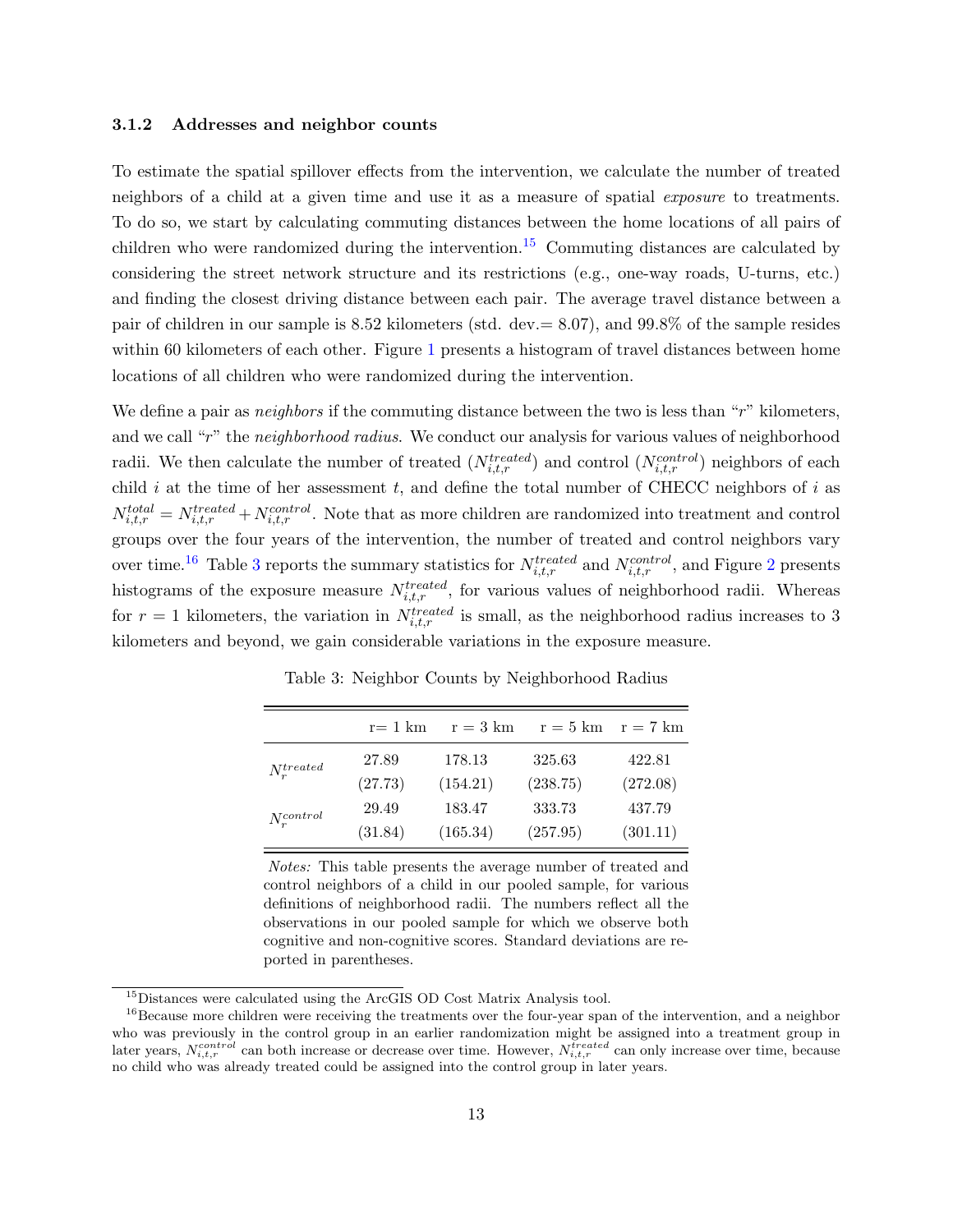<span id="page-13-0"></span>

Figure 1: Histogram of distances between children in the study. The horizontal axis is cut at 30 kilometers.

#### 3.2 Econometric model

We exploit three unique features of our data to estimate the spillover effects. First, conditional on the total number of a child's CHECC neighbors at a given point in time  $(N_{i,t,r}^{total})$ , the number of neighbors who are randomized into treatments  $(N_{i,t,r}^{treated})$  is determined exogenously through the intervention. Second, the repeated assessment schedule generates a panel data, which enables us to track the performance of a child over time. Finally, multiple randomizations and the delivery of programs over the four years of the intervention create within-individual variations in our exposure measure  $N_{i,t,r}^{treated}$ .

Although the experimentally induced variation in our exposure measure serves as an important feature, which we exploit for identification, our estimation strategy does not exclusively rely on it. Given our limited sample size and the fact that the intervention was not designed to measure spatial spillovers, our exposure measure could be correlated with individual- or neighborhood-level unobservable characteristics. Therefore, we exploit the panel nature of our data to provide clean estimates of the spillover effects. The above three properties allow us to estimate the spillover effects using *within-individual* variations in our exposure measure  $(N_{i,t,r}^{treated})$  through a fixed-effects specification. This technique uses the variations in spatial exposure over time and controls for any unobserved time-invariant individual-, family-, or neighborhood-level characteristics that might be correlated with  $N_{i,t,r}^{treated}$ .

We estimate spatial spillover effects from CHECC, using an individual fixed-effects specification of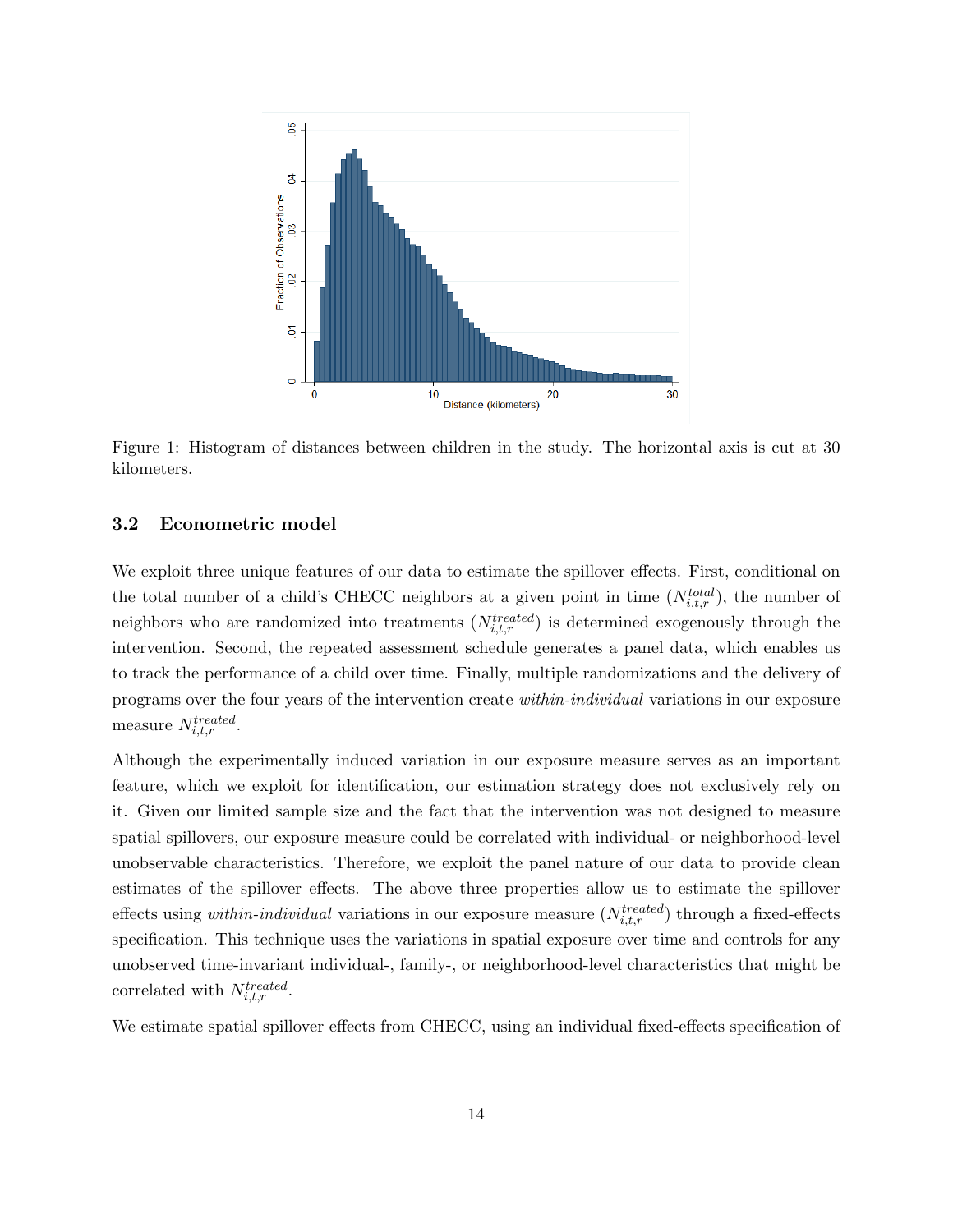<span id="page-14-0"></span>

Figure 2: Histogram of  $N_{i,t,r}^{treated}$  for  $r = \{1,3,5,7\}$  kilometers.

the form

<span id="page-14-2"></span>
$$
Y_{i,t} = \beta_0 + \beta_1 N_{i,t,r}^{treated} + \beta_2 N_{i,t,r}^{total} + \gamma_i + \delta_t + \epsilon_{i,t,r},
$$
\n
$$
\tag{1}
$$

where  $Y_{i,t}$  is the standardized cognitive or non-cognitive test score of a child i on test t,  $N_{i,t,r}^{treated}$ represents the number of treated neighbors of i at time t as previously defined, and  $N_{i,t,r}^{total}$  represents the total number of i's neighbors who were randomized in the intervention by time  $t^{17}$  $t^{17}$  $t^{17}$ ,  $\gamma_i$  and  $\delta_t$ are individual and test (time) fixed effects. Under this specification,  $\beta_1$  represents the average effect of moving one of the control neighbors of a child  $i$  to a treatment group, holding the total number of her neighbors constant. This measure  $(\beta_1)$  provides an intuitive estimate on the spillover effects from the intervention, because it enables a policymaker to weigh the benefits against the costs associated with treating an additional child in the neighborhood.

<span id="page-14-1"></span><sup>&</sup>lt;sup>17</sup> Miguel and Kremer (2004), Bobba and Gignoux (2016) and Gine and Mansouri (2018) use similar specifications to estimate spatial spillover effects. Like our specification, these studies use the number of treated individuals within a certain neighborhood radius as their measure of spatial exposure to treatments, and control for the total number of neighbors in their regression analyses. Unlike these three studies, which have relied exclusively on the experimentally induced variations in the distribution of treated neighbors across individuals, we are able to exploit the panel nature of our data and identify the spillover effects using within-individual variations in exposure to treatments and remove all unobserved time-invariant individual-level characteristics that might be correlated with the spatial exposure to treatments.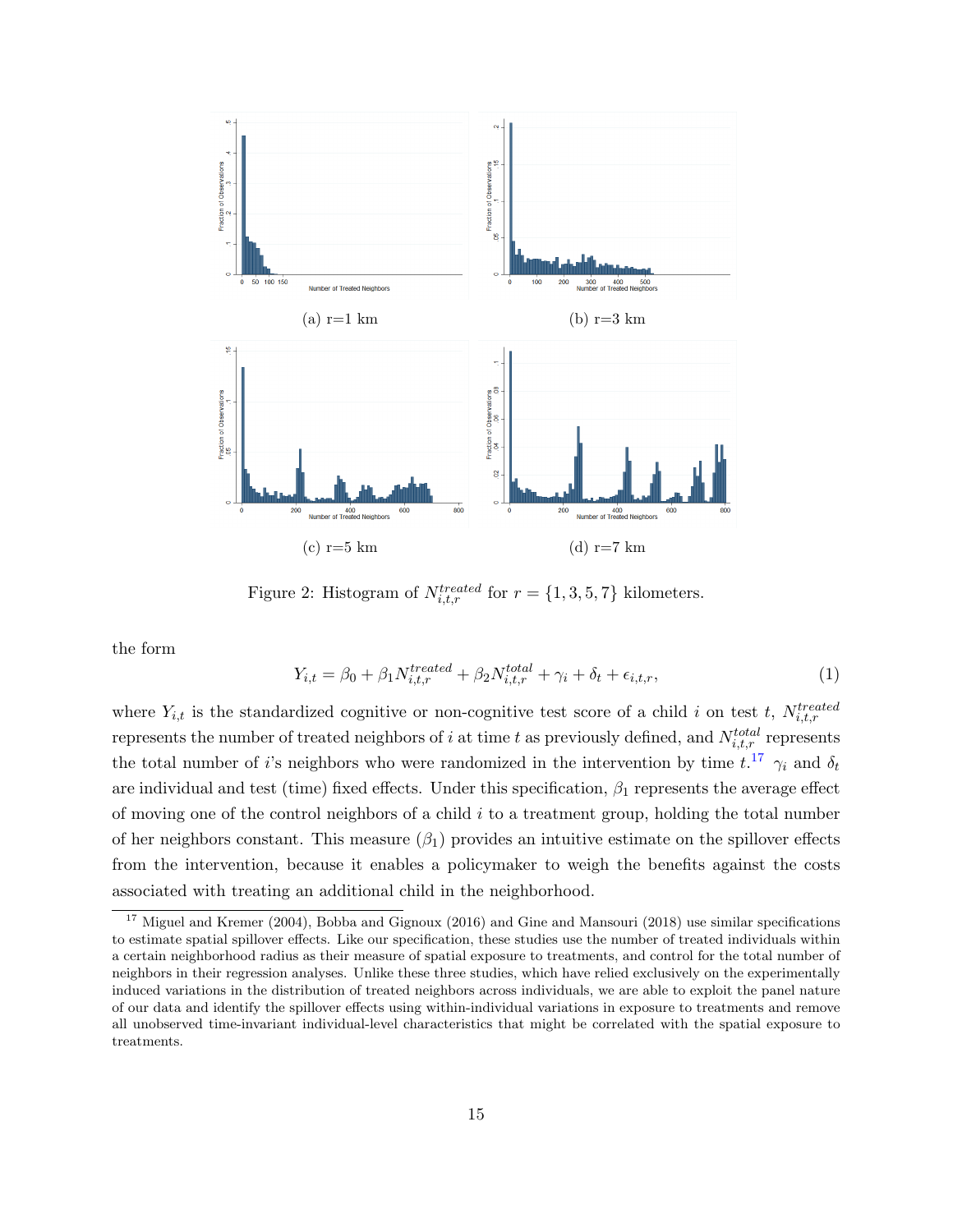<span id="page-15-0"></span>Section [5](#page-19-0) presents an alternative model, which relaxes the assumption of time invariance for individual effects and shows the robustness of our findings to using this second specification.

## 4 Results

#### <span id="page-15-4"></span>4.1 Main findings

We estimate spillover effects for the neighborhood radii of 3, 5, and 7 kilometers. As Figure [2](#page-14-0) suggests, when neighborhood is defined too narrowly, the variation in  $N_{i,t,r}^{treated}$  becomes too small, limiting our power to estimate the effects. Therefore, we define the neighborhood radii to be 3 kilometers and larger, which provides us with enough degree of variation in  $N_{i,t,r}^{treated}$  to estimate the effects. Arguably, these choices of neighborhood radii are economically relevant. According to the National Household Travel Survey, the average commuting distance to school for a 6- to 12-years-old child is about 6 kilometers  $(3.6 \text{ miles})$ .<sup>[18](#page-15-1)</sup> The average travel time from home to work for a Chicago Heights resident is estimated to be 26.1 minutes (US Census Bureau statistics), which translates to about 21 kilometers for a speed of 30 miles per hour.<sup>[19](#page-15-2)</sup> Because schools and workplaces provide natural interaction spaces for children and their parents, we can reasonably assume our choices of neighborhood radii are relevant distances within which social interactions can generate spillovers effects.

Table [4](#page-16-0) presents estimated  $\beta_1$  $\beta_1$ 's from equation 1 for neighborhood radii of 3, 5, and 7 kilometers. Standard errors—clustered at the census-block-group level to allow for common error components within geographical units—are reported in parentheses below each point estimate. The left (right) panel presents the average spillover effect from treating an additional neighbor of a child on her standardized cognitive (non-cognitive) test score. Columns 1 and 4 report the pooled effects on both treatment and control children and reveal significant positive spillover effects on both cognitive and non-cognitive test scores. The effects on non-cognitive scores are over twice as large as the effects on cognitive scores: An additional treated neighbor within 3 kilometers of a child's home increases her cognitive score by  $0.0033\sigma$  ( $p < 0.01$ ), whereas it increases her non-cognitive score by  $0.0069\sigma$  ( $p < 0.01$ ). The differences in cognitive and non-cognitive spillovers are statistically significant.<sup>[20](#page-15-3)</sup>

Columns 2 and 3 break down the effects on cognitive scores by the treatment assignment of the

<span id="page-15-2"></span><span id="page-15-1"></span><sup>18</sup>https://nhts.ornl.gov/briefs/Travel%20To%20School.pdf

<sup>&</sup>lt;sup>19</sup> This estimate is consistent with a report by the National Household Travel Survey that suggests the average commuting distance from home to work in the US is about 19 kilometers (11.8 miles). For more information, refer to https://www.bts.gov/sites/bts.dot.gov/files/docs/browse-statistical-products-and-data/nationaltransportation-statistics/220806/ntsentire2018q1.pdf (page 73).

<span id="page-15-3"></span><sup>&</sup>lt;sup>20</sup>The p-values from the Wald test of the null hypothesis H0:  $\beta_1^{cog} = \beta_1^{ncog}$  against H1:  $\beta_1^{cog} \neq \beta_1^{ncog}$  are 0.001, 0.03, and 0.06 for neighborhood radii of 3, 5, and 7 kilometers, respectively.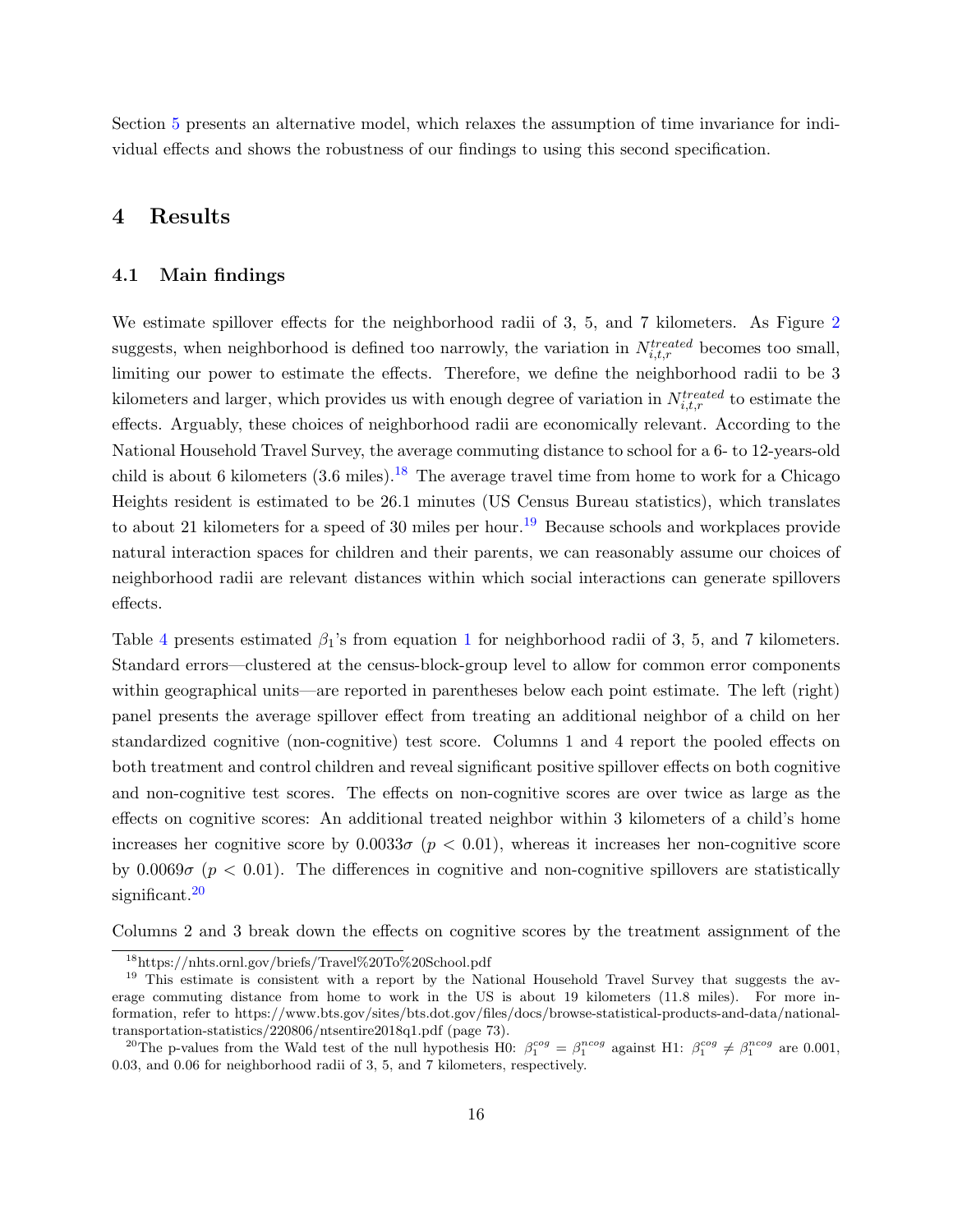receiving children. These estimates reveal that both treatment and control children benefit from living close to treated families. While the control group seems to benefit slightly more than the treatment group from cognitive spillover effects, the difference is not significant at the conventional levels.[21](#page-16-1) Columns 5 and 6 report the spillover in non-cognitive scores by the treatment assignment of the receiving child. These estimates illustrate that the treatment and control children both benefit from non-cognitive spillovers. The estimated spillover effects on non-cognitive scores on the control and treatment groups are very similar and are not significantly different across the two groups.<sup>[22](#page-16-2)</sup> These findings are robust to the choice of neighborhood radius,  $r^{23}$  $r^{23}$  $r^{23}$ 

In sum, we document significant positive spillover effects on both cognitive and non-cognitive test scores and find the effects are significantly larger for non-cognitive scores. $^{24}$  $^{24}$  $^{24}$ 

|            |             | Cognitive Scores |           | Non-cognitive Scores |                      |             |  |  |  |
|------------|-------------|------------------|-----------|----------------------|----------------------|-------------|--|--|--|
|            | Pooled      | Control          | Treatment | Pooled               | Control<br>Treatment |             |  |  |  |
|            | (1)         | (2)              | (3)       | (4)                  | (5)                  | (6)         |  |  |  |
| $r = 3$ km | $0.0033***$ | $0.0038***$      | 0.0016    | $0.0069***$          | $0.0075***$          | $0.0064***$ |  |  |  |
|            | (0.0010)    | (0.001)          | (0.0010)  | (0.0013)             | (0.0015)             | (0.0013)    |  |  |  |
| $r = 5$ km | $0.0021***$ | $0.0023**$       | $0.0010*$ | $0.0043***$          | $0.0037***$          | $0.0034***$ |  |  |  |
|            | (0.0006)    | (0.0008)         | (0.0006)  | (0.0008)             | (0.0011)             | (0.0008)    |  |  |  |
| $r = 7$ km | $0.0018***$ | $0.0021***$      | $0.0008*$ | $0.0033***$          | $0.0025***$          | $0.0028***$ |  |  |  |
|            | (0.0005)    | (0.0007)         | (0.0005)  | (0.0007)             | (0.0010)             | (0.0007)    |  |  |  |
| Obs.       | 5,208       | 2,442            | 3,074     | 5,208                | 2,442                | 3,074       |  |  |  |

<span id="page-16-0"></span>Table 4: Mean Effect Sizes on Cognitive and Non-cognitive Scores, Fixed-Effects Estimates

Notes: Spillover effects from each additional treated neighbors  $(\hat{\beta_1})$  estimated from equation [1](#page-14-2) are presented. Columns 1-3 (4-6) represent the average spillover effects from an additional treated neighbor on a child's standardized cognitive (non-cognitive) score. Robust standard errors, clustered at the census-block-group level, are in parentheses; \*\*\*  $p < 0.01$ , \*\*  $p < 0.05$ , \*  $p < 0.1$ 

## <span id="page-16-5"></span>4.2 Spatial fade-out

A closer look at the estimated  $\beta_1$ 's, reported in Table [4,](#page-16-0) suggests an important spatial pattern: The spillover effects from an additional treated neighbor becomes smaller as we broaden the neighborhood radius from 3 to 7 kilometers. To further explore this pattern and shed light on the relationship between spillover effects and distance, Figure [3](#page-17-0) graphs the estimated  $\beta_1$ 's for a broader

<span id="page-16-1"></span><sup>&</sup>lt;sup>21</sup>P-values from the Wald test of equal  $\beta_1^{cog}$ 's for the control and treatment group are 0.11, 0.16, and 0.13 for neighborhood radii of 3K, 5K, and 7K meters, respectively.

<span id="page-16-2"></span><sup>&</sup>lt;sup>22</sup>P-values from the Wald test of equal  $\beta_1^{ncog}$  for treatment and control group for neighborhood radii of 3K, 5K, and 7K meters are 0.80, 0.84, and 0.78.

<span id="page-16-3"></span> $^{23}$ Appendix [D](#page-46-1) breaks down these effects by subtests and explores which components of the cognitive/non-cognitive index generate the effects.

<span id="page-16-4"></span><sup>&</sup>lt;sup>24</sup>Appendix [I](#page-52-0) presents the estimated effects for a subsample of children who attend the majority of assessments.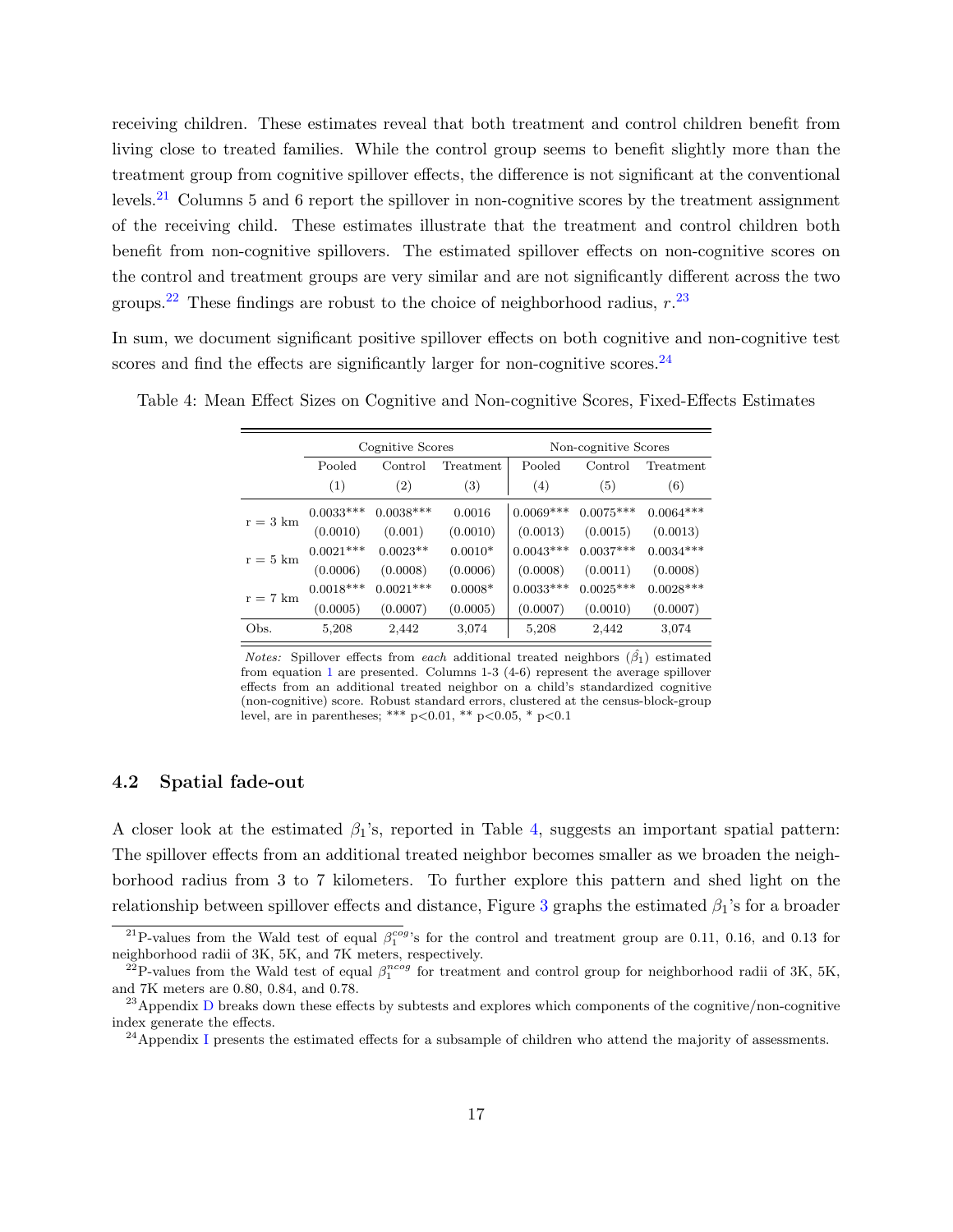range of  $r$ 's.<sup>[25](#page-17-1)</sup> Note the effects on both cognitive and non-cognitive scores operate very locally. As we increase the neighborhood radius, the spillover effects from an additional treated neighbor monotonically decrease. Because a larger neighborhood radius corresponds to a longer average distance to neighbors, the negative relationship between  $\hat{\beta_1}$  and r implies that as the distance between a child and her treated neighbor grows, the spillover effects on both cognitive and non-cognitive scores weakens. Specifically, the average spillover effect on a child's non-cognitive score, from a treated neighbor within a 3-kilometer radius is about twice as large as the effect from a treated neighbor who resides within a 7-kilometer radius  $(0.0069\sigma \text{ vs. } 0.0033\sigma)$ . Similarly, the average effect on the cognitive score from an additional treated neighbor who lives within 3 kilometers of a child is about twice as large as the effect from a treated neighbor who resides within a 7-kilometer radius  $(0.0033\sigma \text{ vs. } 0.0018\sigma)$ . In summary, we find spillover effects on both cognitive and non-cognitive scores are localized and decrease as the distance to a treated neighbor's home increases.

<span id="page-17-0"></span>

Figure 3: The spillover effect from having an additional treated neighbor on a child's standardized cognitive and non-cognitive scores, as functions of neighborhood radius.

<span id="page-17-1"></span> $^{25}$ The point estimates are reported in Appendix [E.](#page-47-0)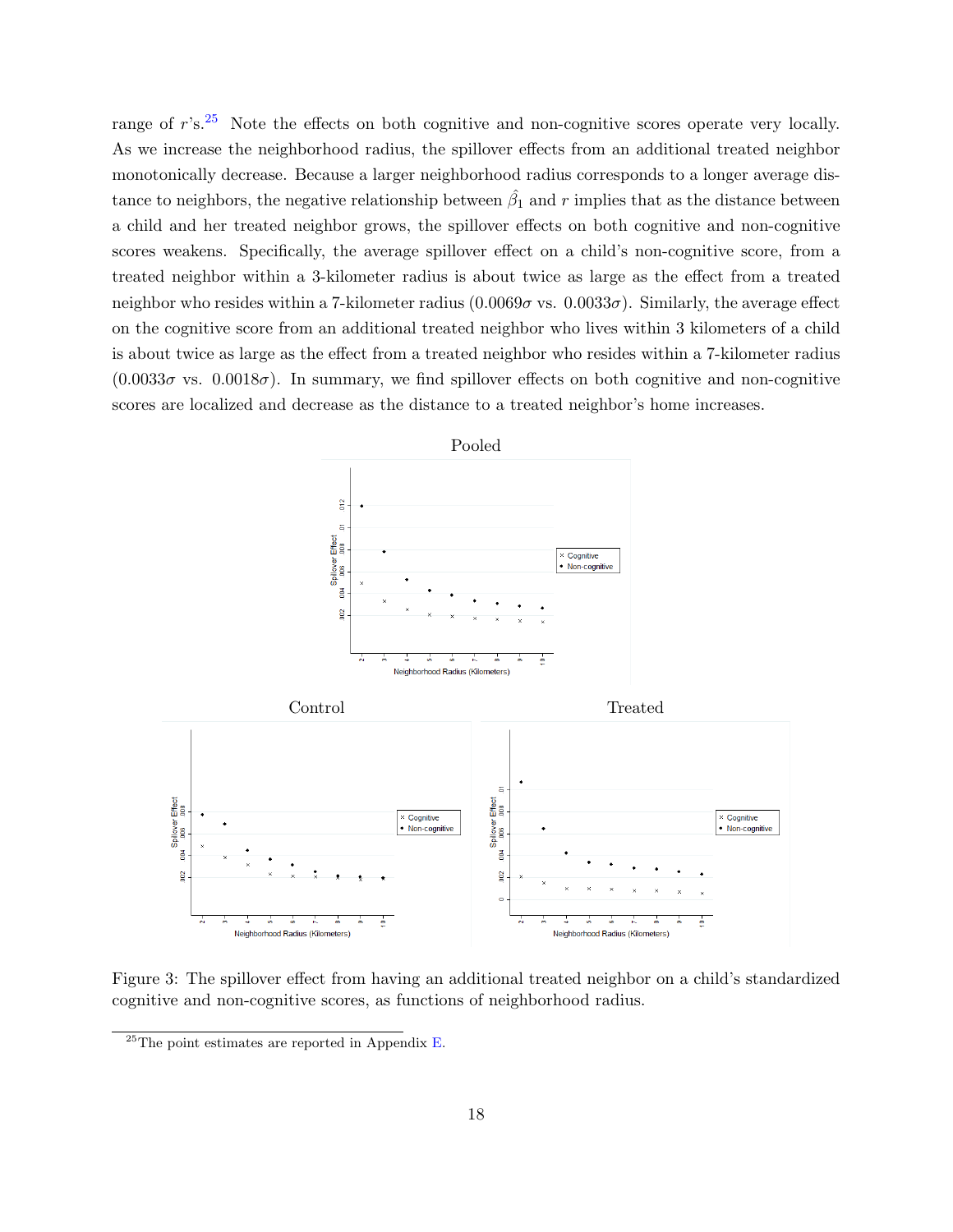#### 4.3 Heterogeneous effects

Fryer, Levitt, and List (2015) evaluated the parent-education component of CHECC (Parent Academy). The authors reported positive treatment effects on cognitive and non-cognitive scores for Hispanics, but did not find any significant treatment effects on African American children. Parent Academy was also reported to have slightly larger effects on girls than boys, although the gender differences were not significant.

Motivated by the heterogeneity in treatment effects from the Parent Academy component of the intervention reported in Fryer, Levitt, and List (2015), we investigate whether children of different races (or gender) benefit differently from spillover effects. We do so by estimating equation [1,](#page-14-2) separately by race and gender.

Since African Americans and Hispanics make up over 90% of our sample, our analysis on heterogene-ity along race focuses on these two groups. Panel (a) of Table [5](#page-19-1) and Figure [4](#page-20-0) present  $\hat{\beta_1}$ 's separately for African American and Hispanic receiving children. Comparing the effects across races, we find no significant differences in cognitive spillover effects between Hispanics and African Americans. In contrast to the effects on cognitive scores, spillovers on non-cognitive scores are significantly larger for African Americans than Hispanics.<sup>[26](#page-18-0)</sup> On average, an additional treated neighbor increases the non-cognitive score of an African American child by about two to three times as much as a Hispanic child. For instance, an additional treated neighbor within a 3-kilometer radius increases the non-cognitive score of a Hispanic child by  $0.0045\sigma$ , whereas it increases an African American child's non-cognitive score by  $0.0100\sigma$ .

Panel (b) of Table [5](#page-19-1) and Figure [4](#page-20-0) present the estimated effects by the gender of a receiving child. Overall, boys seem to benefit more than girls from both cognitive and non-cognitive spillovers. However, these gender differences are not statistically significant.<sup>[27](#page-18-1)</sup> In section [6,](#page-23-0) we shed light on the mechanism through which spillover effects operate, and discuss a potential source of heterogeneity in spillover effects along race and gender lines.

Note that our estimates cannot be directly compared with the heterogeneity in treatment effects reported by Fryer, Levitt, and List (2015) due to two main differences between our samples. First, unlike Fryer, Levitt, and List (2015) who report on heterogeneous effects from Parent Academy, our analysis uses data from all programs and considers heterogeneity in spillover effects on all children who were randomized during the intervention. Second, whereas Fryer, Levitt, and List (2015) base

<span id="page-18-0"></span><sup>&</sup>lt;sup>26</sup>P-values from Wald tests of the null of equal  $\beta_1$  for Hispanics and African American children's cognitive (noncognitive) test scores (in the pooled sample) are  $0.15$   $(0.07)$ ,  $0.10$   $(0.04)$ , and  $0.17$   $(0.07)$  for neighborhood radii of 3, 5, and 7 kilometers, respectively.

<span id="page-18-1"></span><sup>&</sup>lt;sup>27</sup>P-values from Wald tests of the null of equal  $\beta_1$  for cognitive (non-cognitive) test scores for boys and girls (in the pooled sample) are 0.12  $(0.47)$ , 0.13  $(0.50)$ , and 0.10  $(0.47)$  for neighborhood radii of 3, 5, and 7 kilometers, respevtively.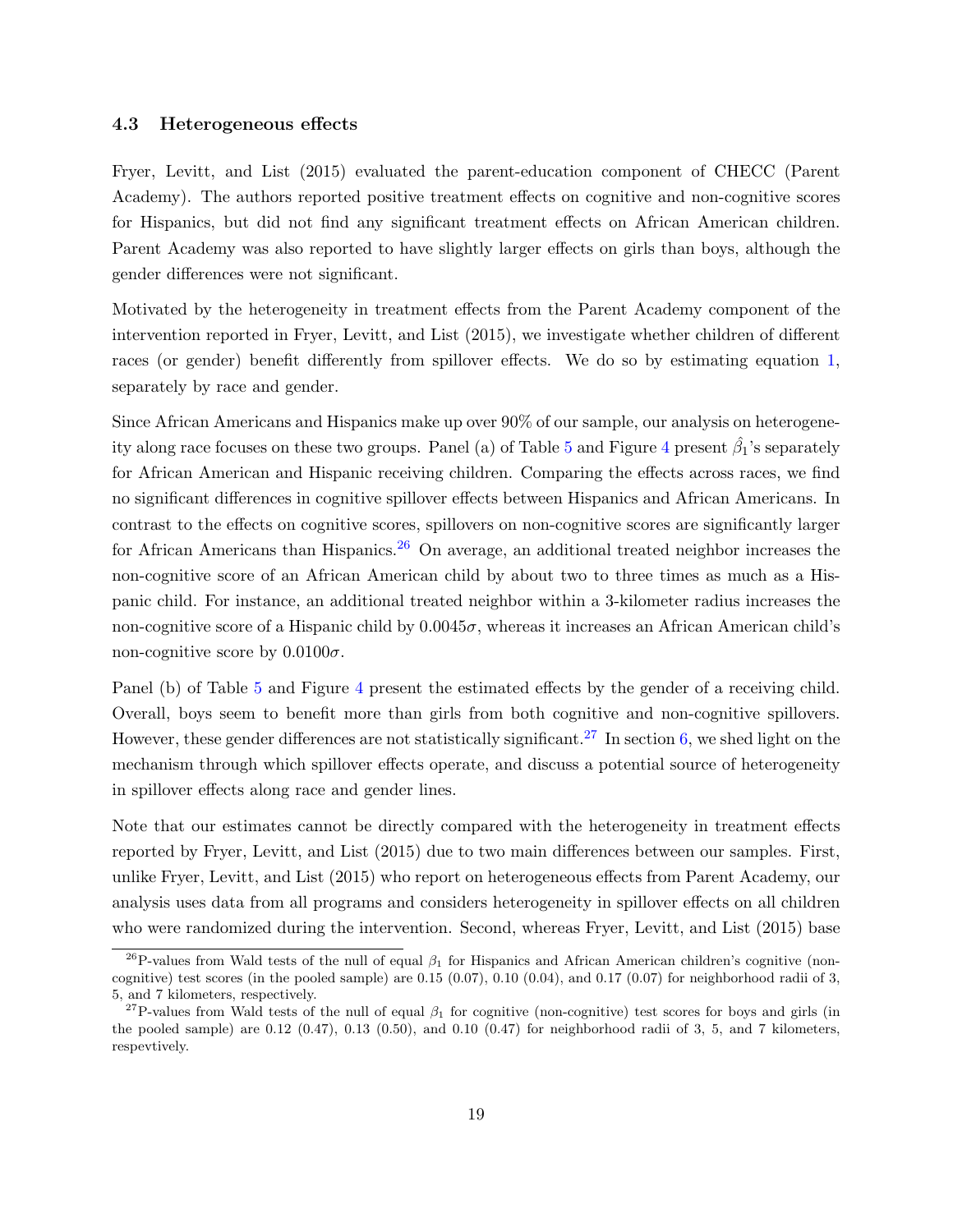<span id="page-19-1"></span>Table 5: Mean Effect Sizes within Gender and Race Subgroups, Fixed-Effects Estimates

#### (a) Race

#### (b) Gender

|                    |             | Cognitive Scores Non-cognitive Scores |  |             | Cognitive Scores Non-cognitive Scores |  |  |
|--------------------|-------------|---------------------------------------|--|-------------|---------------------------------------|--|--|
|                    | (1)         | (2)                                   |  | (3)         | (4)                                   |  |  |
|                    |             | Black                                 |  |             | <b>Boys</b>                           |  |  |
| $r = 3 \text{ km}$ | 0.0014      | $0.0100***$                           |  | $0.0048***$ | $0.0088***$                           |  |  |
|                    | (0.0015)    | (0.0024)                              |  | (0.0016)    | (0.0019)                              |  |  |
| $r = 5 \text{ km}$ | 0.0007      | $0.0055***$                           |  | $0.0029***$ | $0.0048***$                           |  |  |
|                    | (0.0008)    | (0.0015)                              |  | (0.0009)    | (0.0012)                              |  |  |
| $r = 7$ km         | 0.0009      | $0.0042***$                           |  | $0.0024***$ | $0.0038***$                           |  |  |
|                    | (0.0008)    | (0.0012)                              |  | (0.0007)    | (0.0010)                              |  |  |
| Obs.               | 2,087       | 2,087                                 |  | 2,583       | 2,583                                 |  |  |
|                    |             | Hispanic                              |  | Girls       |                                       |  |  |
| $r = 3$ km         | $0.0042***$ | $0.0045***$                           |  | 0.0017      | $0.0068***$                           |  |  |
|                    | (0.0013)    | (0.0014)                              |  | (0.0011)    | (0.0019)                              |  |  |
| $r = 5$ km         | $0.0027***$ | $0.0019**$                            |  | $0.0013*$   | $0.0037***$                           |  |  |
|                    | (0.0009)    | (0.0008)                              |  | (0.0007)    | (0.0011)                              |  |  |
| $r = 7$ km         | $0.0023***$ | $0.0016**$                            |  | 0.0011      | $0.0028***$                           |  |  |
|                    | (0.0007)    | (0.0008)                              |  | (0.0006)    | (0.0009)                              |  |  |
| Obs.               | 2,580       | 2,580                                 |  | 2,625       | 2,625                                 |  |  |

Notes: The spillover effects from each additional treated neighbor on cognitive and non-cognitive test scores, estimated from the fixed-effects model (equation [1\)](#page-14-2). Panel (a) presents the effects, separately for African American and Hispanic receiving children. Panel (b) reports the effects separately for boys and girls. Robust standard errors, clustered at the census-block-group level, are in parentheses; \*\*\*  $p<0.01$ , \*\*  $p<0.05$ , \*  $p<0.1$ 

their estimates on observations from the post program assessments (which took place immediately after the end of program year), our estimates use the pre-, mid-, and post-program assessment as well as up to four additional follow-up assessments, which were administered after a program year ended.

## <span id="page-19-0"></span>5 Robustness

Our identification strategy, presented in section [3](#page-10-0) (individual fixed-effects model), was based on the assumption that individual effects are time-invariant omitted variables. In this section, we explore the robustness of our findings to a different estimation strategy, where we relax this assumption by directly controlling for the lagged dependent variables and dispensing with the fixed effects. Whereas the fixed-effects specification uses within-individual variations in spatial exposure to treatments, the lagged dependent variables (LDV) model exploits both within- and betweenindividual variations to estimate the spillover effects. Angrist and Pischke (2008) argue that fixed effects and LDV estimates have a bracketing property such that if the true model is LDV, fixedeffects estimates of a positive treatment effect provide upper bounds for the true effects, and if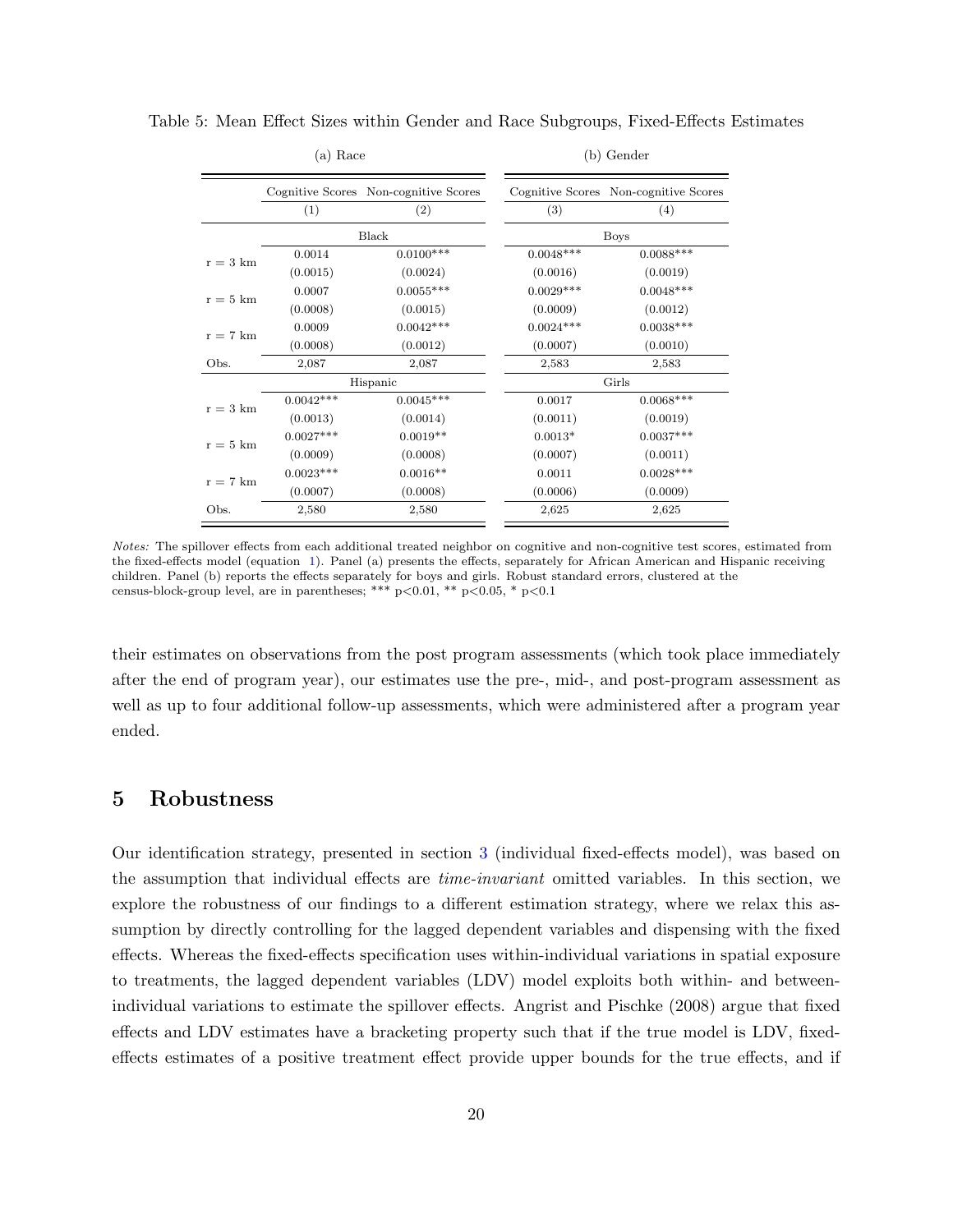<span id="page-20-0"></span>

Figure 4: The spillover effect from an additional treated neighbor on a child's standardized cognitive and non-cognitive scores, estimated from the fixed-effects model. Panel (a) presents the effects separately for African American and Hispanic children, and panel (b) presents the effects separately for males and females.

fixed effects is the true specification, the LDV estimates of a positive treatment effect provide lower bounds for the true effects. Therefore, the true effects are bounded to lie between the values estimated from the two models. We formulate this alternative specification as

<span id="page-20-1"></span>
$$
Y_{i,t} = \beta_0 + \beta_1 N_{i,t,r}^{treated} + \beta_2 N_{i,t,r}^{total} + \eta Y_{i,t-1} + X_i \alpha + \sigma_b + \delta_t + \mu_c + \epsilon_{i,t,r},
$$
\n(2)

where  $Y_{i,t}$ ,  $N_{i,t,r}^{treated}$ , and  $N_{i,t,r}^{total}$  are defined as previously. We control for the lagged cognitive and non-cognitive test scores through  $Y_{i,t-1}$ , and include census-block group  $(\sigma_b)$  as well as time and cohort fixed effects ( $\delta_t$  and  $\mu_c$ ).  $X_i$  represents a vector of time-invariant characteristics including gender, race, and age at the time of the baseline assessment. Under this specification,  $\beta_1$  reflects the average spillover effect from an additional treated neighbor who lives within radius r on a child's standardized cognitive or non-cognitive test score.

## 5.1 Main Effects

Table [6](#page-21-0) presents  $\beta_1$ 's, estimated from equation [2,](#page-20-1) for three different neighborhood radii: 3, 5, and 7 kilometers. The standard errors, reported in parentheses, are clustered at the census-block-group level to allow for common error components within geographical units. Consistent with the results presented in section [4.1,](#page-15-4) we find significant spillover effects on both cognitive and non-cognitive test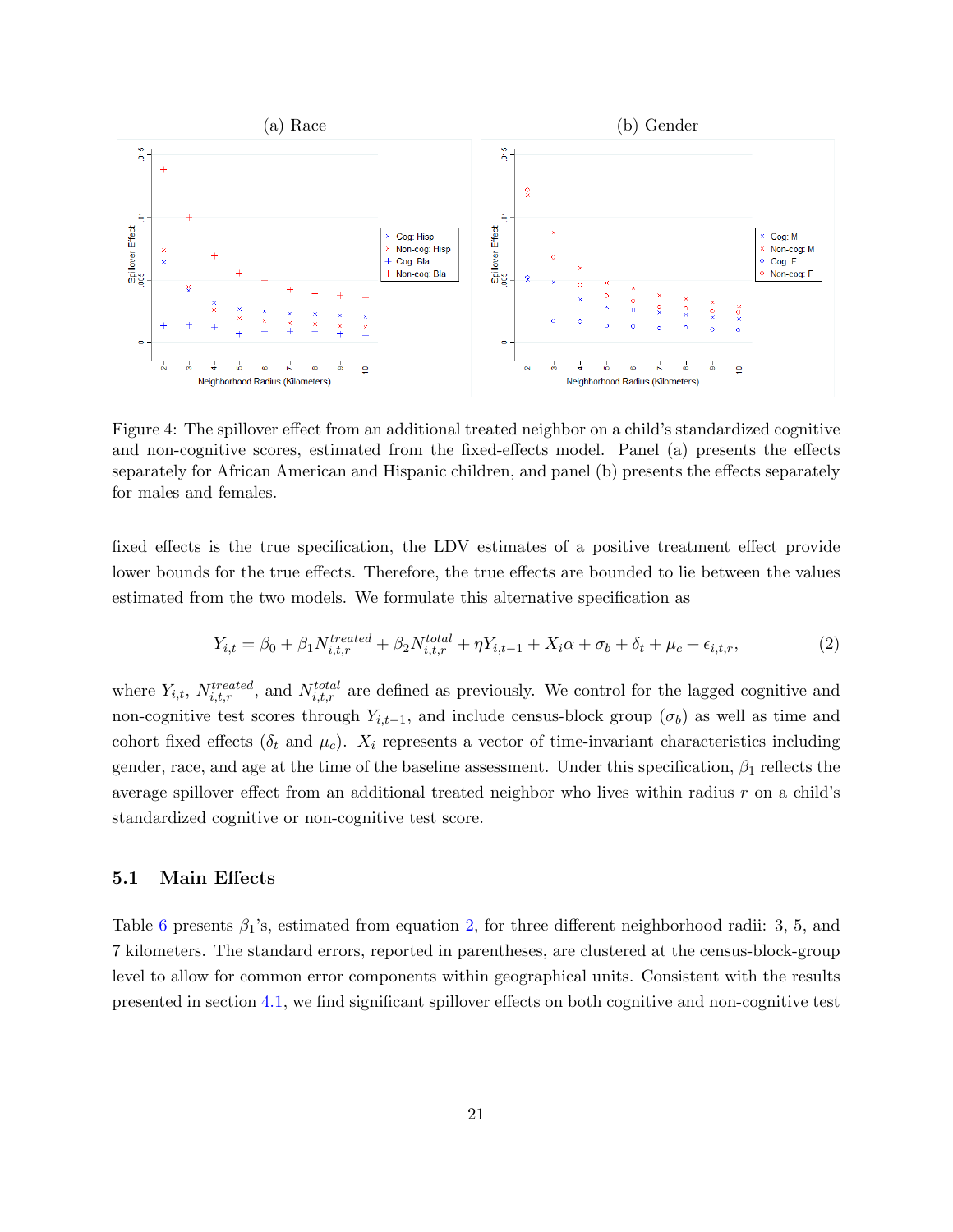scores, with larger effects on non-cognitive scores.<sup>[28](#page-21-1)</sup> The comparison between the effects on treated and control children leads to a conclusion similar to the one we reported under the fixed-effects specification: We do not find any significant differences in spillover effects between children who were assigned to the treatment and control groups.<sup>[29](#page-21-2)</sup> The estimates from the two models are also similar in magnitude: An additional treated neighbor within 3 kilometers of a child is estimated to increase that child's cognitive score by  $0.0033\sigma$  under the fixed-effects specification and by  $0.0042\sigma$ under the LDV model. Similarly, an additional treated neighbor residing within 3 kilometers is estimated to increase the child's non-cognitive score by  $0.0069\sigma$  and  $0.0070\sigma$  under the fixed-effects and LDV specifications, respectively.

|                    |             | Cognitive Scores |                  | Non-cognitive Scores |             |             |  |  |  |
|--------------------|-------------|------------------|------------------|----------------------|-------------|-------------|--|--|--|
|                    | Pooled      | Control          | Treatment        | Pooled               | Control     | Treatment   |  |  |  |
|                    | (1)         | (2)              | $\left(3\right)$ | (4)                  | (5)         | (6)         |  |  |  |
| $r = 3 \text{ km}$ | $0.0042***$ | $0.0052**$       | 0.0019           | $0.0070***$          | $0.0059***$ | $0.0067**$  |  |  |  |
|                    | (0.0012)    | (0.0025)         | (0.0020)         | (0.0015)             | (0.0018)    | (0.0026)    |  |  |  |
| $r = 5$ km         | $0.0033***$ | $0.0038**$       | $0.0021*$        | $0.0059***$          | $0.0037***$ | $0.0060***$ |  |  |  |
|                    | (0.0009)    | (0.0016)         | (0.0011)         | (0.0014)             | (0.0011)    | (0.0023)    |  |  |  |
| $r = 7$ km         | $0.0027**$  | $0.0034***$      | 0.0015           | $0.0054***$          | $0.0035***$ | $0.0053**$  |  |  |  |
|                    | (0.0007)    | (0.0013)         | (0.0010)         | (0.0014)             | (0.0013)    | (0.0022)    |  |  |  |
| Obs.               | 3,403       | 1,495            | 2,093            | 3,403                | 1,495       | 2,093       |  |  |  |

<span id="page-21-0"></span>Table 6: Mean Effect Sizes on Cognitive and Non-cognitive Scores, LDV Estimates

Notes: Spillover effects from each additional treated neighbors  $(\hat{\beta_1})$  estimated from equation [2](#page-20-1) are presented. Columns 1-3 (4-6) represent the effects from an additional treated neighbor on a child's standardized cognitive (non-cognitive) score. Robust standard errors, clustered at the census-block-group level are in parentheses; \*\*\* p<0.01, \*\* p<0.05, \* p<0.1

## 5.2 Spatial fade-out

Figure [5](#page-22-0) graphs the estimated effects from an additional treated neighbor, as a function of neighbor-hood radius. The point estimates are reported in Appendix [E.](#page-47-0) Similar to Figure [3,](#page-17-0) the estimated effects from the LDV specification also exhibit a downward-sloping relationship with the neighborhood radius. The spatial fade-out is more salient for the effects on non-cognitive scores. Confirming our finding from estimating the fixed-effects model reported in section [4.2,](#page-16-5) the LDV estimates show that the spillover effect from a treated neighbor decreases as the spatial distance to that neighbor's home increases.

<span id="page-21-1"></span><sup>&</sup>lt;sup>28</sup> P-values from the Wald test of the null hypothesis of  $\beta_1^{cog} = \beta_1^{ncog}$  against the alternative of  $\beta_1^{cog} \neq \beta_1^{ncog}$  are 0.045, 0.035, and 0.035 for neighborhood radii of 3, 5 and 7 kilometers, respectively.

<span id="page-21-2"></span><sup>&</sup>lt;sup>29</sup>P-values from the Wald test of equal  $\beta_1^{cog}$ 's for the control and treatment group are 0.34, 0.39, and 0.22 for neighborhood radii of 3K, 5K, and 7K meters, respectively. The corresponsing p-values for  $\beta_1^{noncog}$ 's are 0.82, 0.37, and 0.44.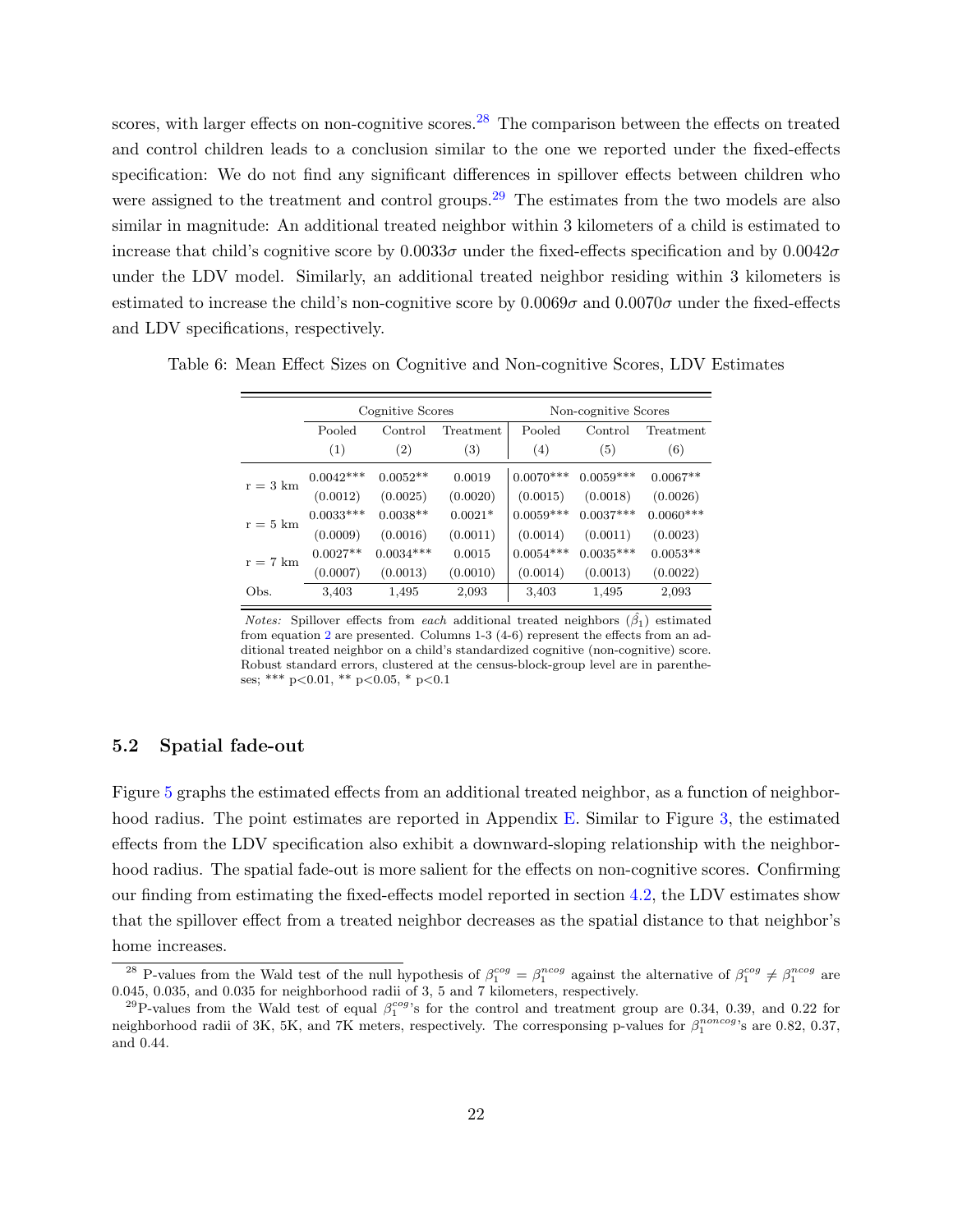<span id="page-22-0"></span>

Figure 5: The spillover effects, estimated under the LDV model, from an additional treated neighbor on a child's standardized cognitive and non-cognitive test scores, as functions of neighborhood radius.

## 5.3 Heterogeneous effects

Table [7](#page-23-1) reports spillover effects by the race and gender of a receiving child, estimated from the LDV specification (equation [2\)](#page-20-1). Focusing on race (panel-a), we find no significant differences in spillover on cognitive scores between African Americans and Hispanics.<sup>[30](#page-22-1)</sup> Similar to the fixed-effects estimates, the LDV estimates of non-cognitive spillover effects reveal a large and significant racial gap, with African Americans benefiting about three to four times as much as Hispanics from their treated neighbors.<sup>[31](#page-22-2)</sup>

Panel (b) of Table [7](#page-23-1) reports the effects from the LDV specification, by the gender of a receiving child, and reveals that in general, boys tend to benefit slightly more than girls from spillover effects.

<span id="page-22-1"></span> $30P$ -values from Wald tests of the null hypothesis of equal spillover effects on cognitive scores ( $\beta_1$ ) for Hispanics and African Americans in the pooled sample are 0.59, 0.52, and 0.50 for neighborhood radii of 3, 5, and 7 kilometers, respectively.

<span id="page-22-2"></span><sup>&</sup>lt;sup>31</sup>P-values from Wald tests of the null hypothesis of equal spillover effects on non-cognitive scores ( $\beta_1$ ) for Hispanics and African Americans in the pooled sample are 0.001, 0.005, and 0.020 for neighborhood radii of 3, 5, and 7 kilometers, respectively.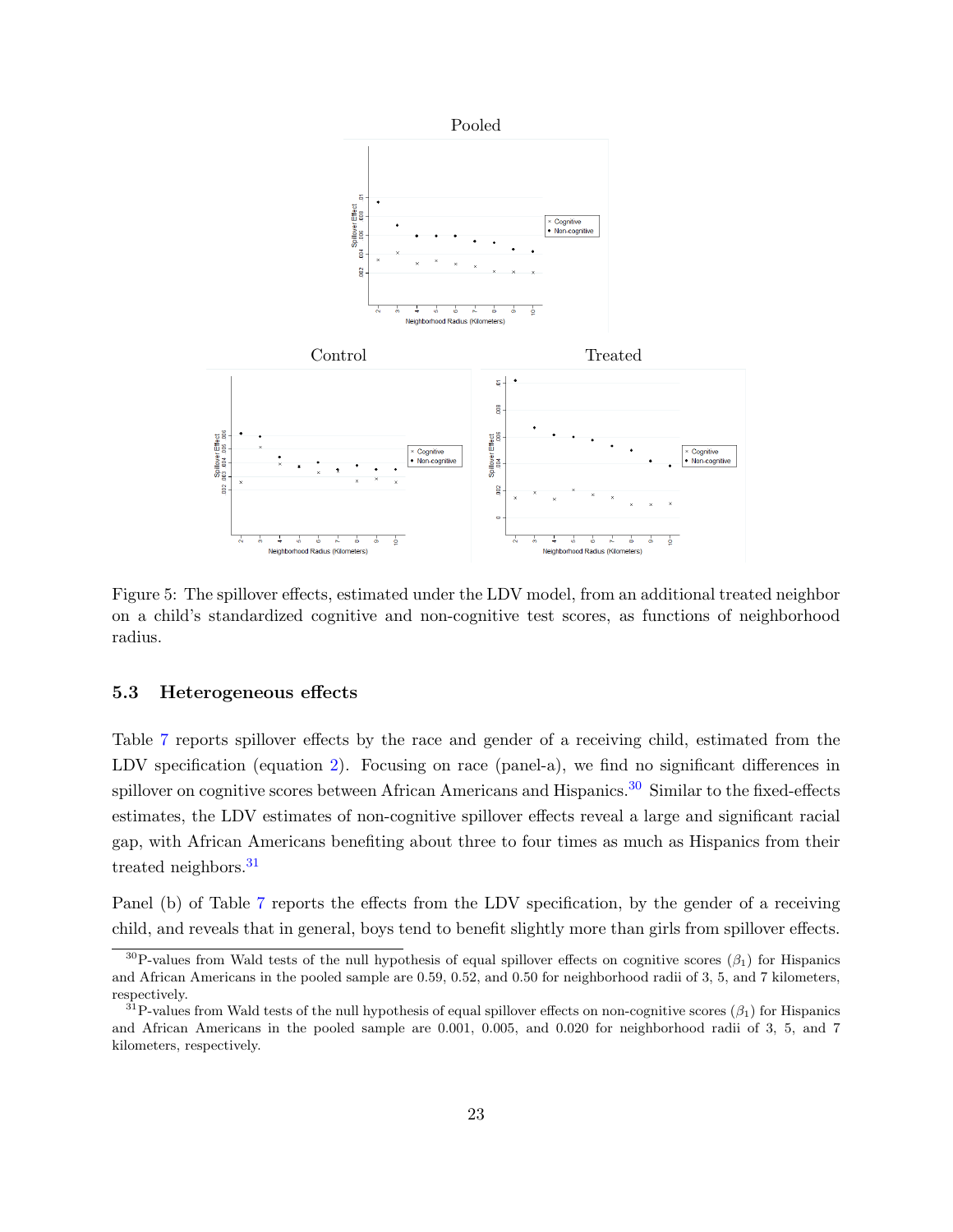<span id="page-23-1"></span>Table 7: Mean Effect Sizes within Gender and Race Subgroups, LDV Estimates

#### (a) Race

#### (b) Gender

|                    |                  | Cognitive Scores Non-cognitive Scores |             | Cognitive Scores Non-cognitive Scores |  |  |  |
|--------------------|------------------|---------------------------------------|-------------|---------------------------------------|--|--|--|
|                    | $\left(1\right)$ | $\left( 2\right)$                     | (3)         | (4)                                   |  |  |  |
|                    |                  | Black                                 |             | <b>Boys</b>                           |  |  |  |
| $r = 3$ km         | $0.0056***$      | $0.0154***$                           | $0.0054***$ | $0.0063***$                           |  |  |  |
|                    | (0.0019)         | (0.0034)                              | (0.0026)    | (0.0023)                              |  |  |  |
|                    | $0.0037***$      | $0.0108***$                           | $0.0037***$ | $0.0059***$                           |  |  |  |
| $r = 5$ km         | (0.0013)         | (0.0025)                              | (0.0011)    | (0.0021)                              |  |  |  |
| $r = 7 \text{ km}$ | $0.0032***$      | $0.0087***$                           | $0.0033***$ | $0.0060***$                           |  |  |  |
|                    | (0.0012)         | (0.0022)                              | (0.0009)    | (0.0021)                              |  |  |  |
| Obs.               | 1,312            | 1,312                                 | 1,693       | 1,693                                 |  |  |  |
|                    |                  | Hispanic                              | Girls       |                                       |  |  |  |
| $r = 3$ km         | $0.0042**$       | $0.0034**$                            | $0.0032**$  | $0.0067***$                           |  |  |  |
|                    | (0.0017)         | (0.0016)                              | (0.0014)    | (0.0017)                              |  |  |  |
| $r = 5$ km         | $0.0026**$       | $0.0034**$                            | $0.0027***$ | $0.0053***$                           |  |  |  |
|                    | (0.0011)         | (0.0014)                              | (0.0010)    | (0.0019)                              |  |  |  |
| $r = 7$ km         | $0.0022**$       | $0.0031**$                            | $0.0017*$   | $0.0044**$                            |  |  |  |
|                    | (0.0009)         | (0.0016)                              | (0.0009)    | (0.0018)                              |  |  |  |
| Obs.               | 1,760            | 1,760                                 | 1,710       | 1,710                                 |  |  |  |

Notes: Spillover effects from an additional treated neighbor on cognitive and non-cognitive test scores, estimated from LDV specification (equation [2\)](#page-20-1). Panel (a) presents the effects, separately for African American and Hispanic receiving children. Panel (b) reports the effects separately for boys and girls. Robust standard errors, clustered at the census-block-group level, are in parentheses; \*\*\*  $p<0.01$ , \*\*  $p<0.05$ , \*  $p<0.1$ 

<span id="page-23-0"></span>However, the gender differences are not significant at conventional levels.<sup>[32](#page-23-2)</sup>

## 6 Exploring the Mechanisms

## <span id="page-23-3"></span>6.1 Parent Academy versus Pre-K

Since the intervention offered education programs for both children and parents, one might expect the spillover effects to operate though the social network of children via direct interactions between them, or indirectly through their parents' social networks. To shed light on which channel generates stronger effects, we start by comparing spillovers from treated neighbors who were assigned to the parent-education programs (Parent Academy neighbors) with the effect from those who were assigned to the preschool programs (Pre-K neighbors). If spillovers mainly operate through parents' social network, we might expect larger effects from Parent Academy neighbors than from Pre-K neighbors, because Parent Academy treatments involved parents more directly and more intensely

<span id="page-23-2"></span> $32P$ -values from Wald tests of the null hypothesis of equal spillover effects on cognitive scores  $(\beta_1)$  for boys and girls in the pooled sample are 0.29, 0.36, and 0.16 for neighborhood radii of 3, 5, and 7 kilometers, respectively. The corresponding p-values for spillover effects in non-cognitive scores are 0.88, 0.82, and 0.53.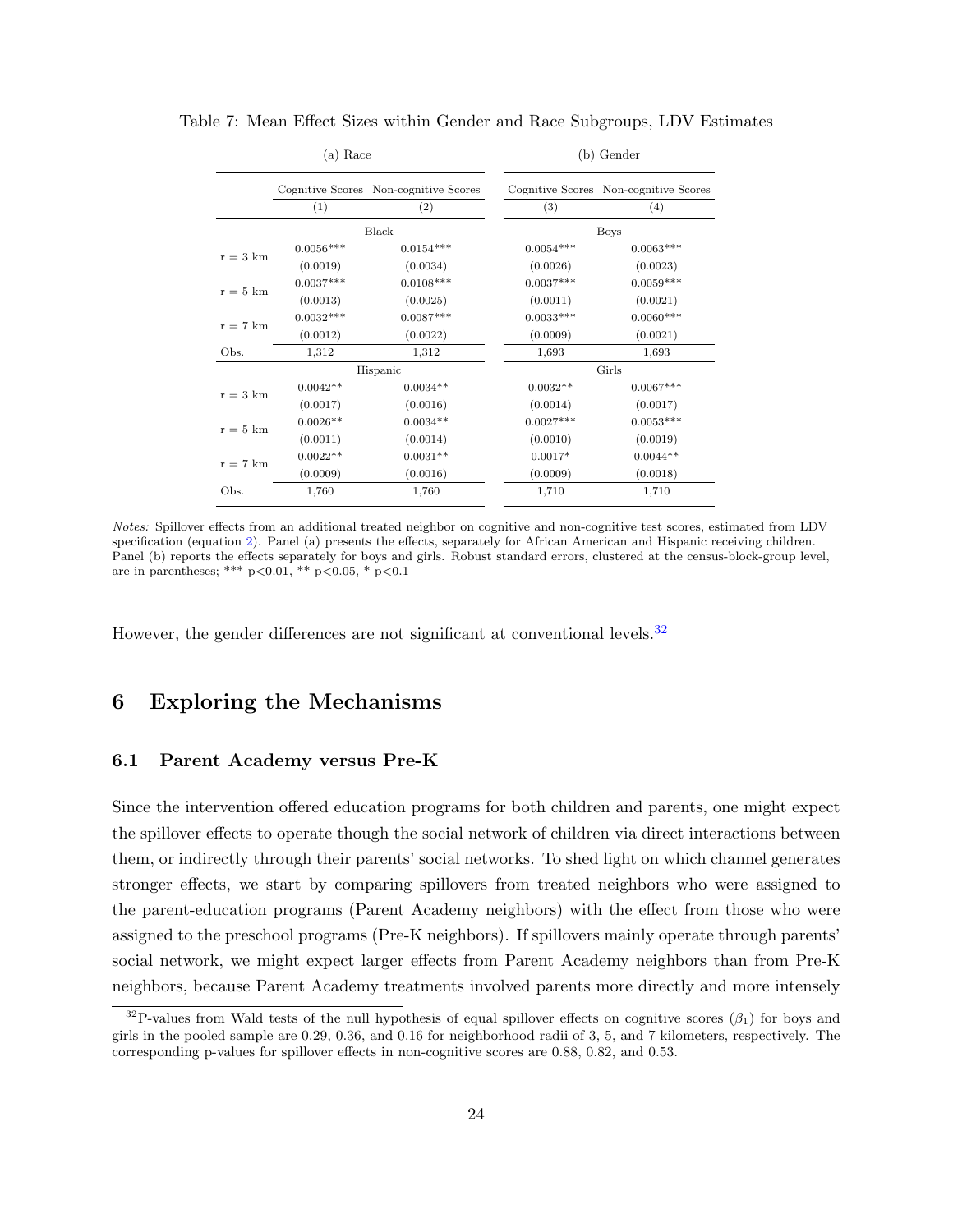

Figure 6: The spillover effect from an additional treated neighbor on a child's standardized cognitive and non-cognitive scores, estimated from the LDV model. Panel (a) presents the effects separately for African American and Hispanics, and panel (b) presents the effects by gender.

than Pre-K treatments. On the other hand, larger spillover effects from Pre-K neighbors could imply the direct interactions between children play an important role in generating the effects.

To compare spillovers from Parent Academy and Pre-K neighbors, we estimate the fixed-effects and LDV specifications of the following forms:<sup>[33](#page-24-0)</sup>

<span id="page-24-1"></span>
$$
Y_{i,t} = \beta_0 + \beta_p N_{i,t,r}^{Parent} + \beta_c N_{i,t,r}^{PreK} + \lambda N_{i,t,r}^{total} + \gamma_i + \delta_t + \epsilon_{i,t}
$$
\n
$$
\tag{3}
$$

<span id="page-24-2"></span>
$$
Y_{i,t} = \beta_0 + \beta_p N_{i,t,r}^{Parent} + \beta_c N_{i,t,r}^{PreK} + \lambda N_{i,t,r}^{total} + \eta Y_{i,t-1} + X_i \alpha + \sigma_b + \mu_c + \delta_t + \epsilon_{i,t}.
$$
 (4)

 $N_{i,t,r}^{Parent}$  and  $N_{i,t,r}^{PreK}$  represent the number of Parent Academy and Pre-K neighbors of a child i who reside within a distance r from i at the time of her assessment t, and  $N_{i,t,r}^{total}$ ,  $Y_{i,t}$ ,  $Y_{i,t-1}$ ,  $X_i$ ,  $\gamma_i$ ,  $\sigma_b$ ,  $\mu_c$ and  $\delta_t$  are defined as previously. To simplify the analysis and retain statistical power, we construct  $N_{i,t,r}^{PreK}$  and  $N_{i,t,r}^{Parent}$  by pooling neighbors who were assigned to any of the preschool programs as  $Pre-K$  neighbors, and pooling those who were assigned to any of the two parent-education programs as Parent Academy neighbors. Under the above specifications,  $\beta_p$  reflects the average spillover effect from an additional Parent Academy neighbor, holding  $N_{i,t,r}^{PreK}$  and  $N_{i,t,r}^{total}$  constant. In other words,  $\beta_p$  represents the average effect of substituting a control neighbor with a Parent Academy neighbor. Similarly,  $\beta_c$  represents the average spillover effect from an additional Pre-K neighbor on a child's test scores.

Note that a child i may benefit from a Parent Academy neighbor  $k$  through two channels. The

<span id="page-24-0"></span> $33$ In a few cases in which a treated neighbor k was first assigned to a Parent Academy (Pre-K) treatment and assigned to Pre-K (Parent Academy) in later years,  $k$  is counted as a Parent Academy (Pre-K) neighbor for the observations prior to the second randomization, and as a Pre-K (Parent academy) neighbor for the observations following the second randomization.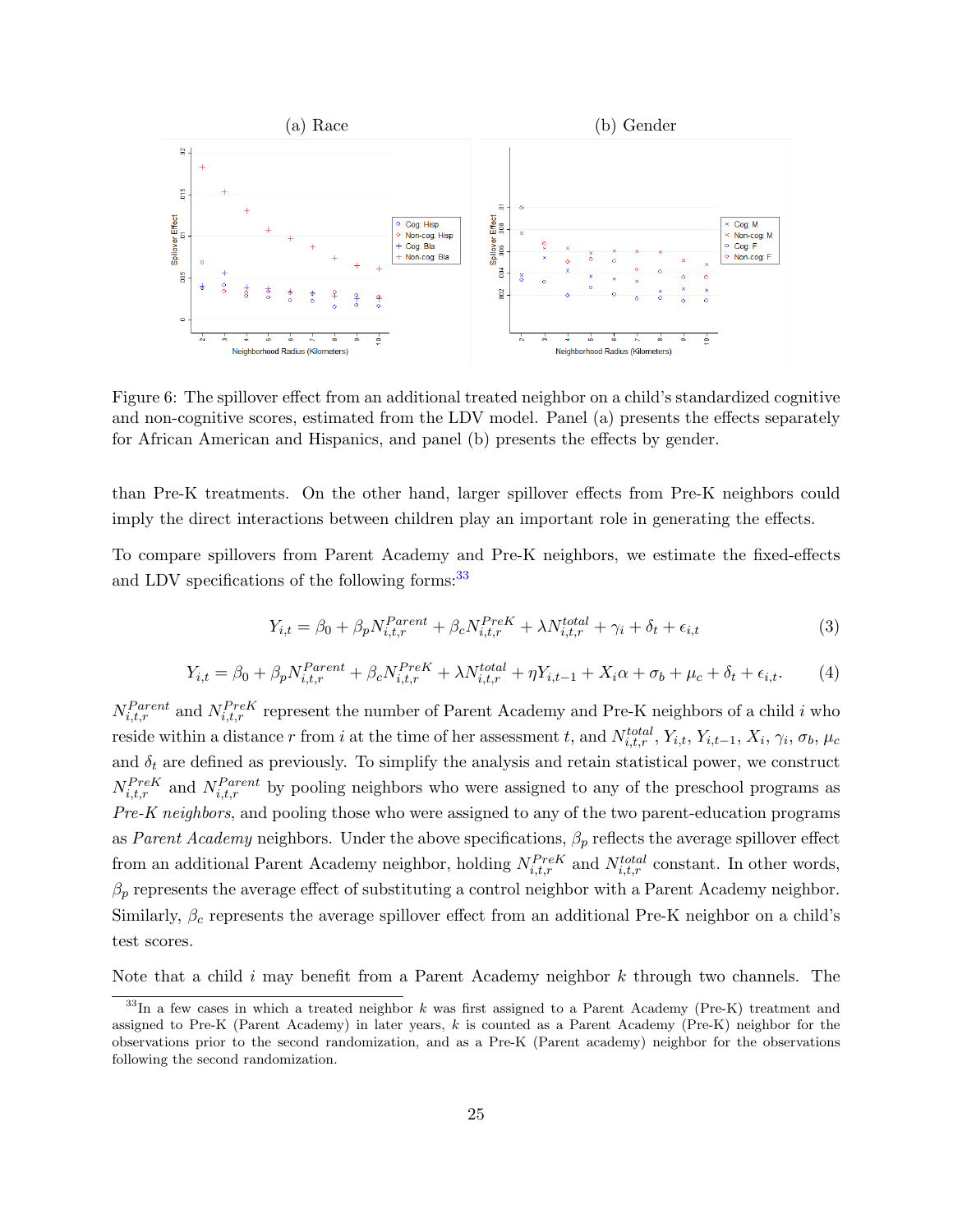first channel is the parents' social networks: k's parents may influence the behavior and decisions of i's parents', which may in turn shape i's development. Such effects can occur through information externalities (i.e., k's parents share their acquired knowledge from Parent Academy with i's parents) or preference externalities between parents. The second channel is peer influence: If Parent Academy improves k's outcomes, child i might benefit from direct interactions with child k. The benefits from a Pre-K neighbor, however, are likely to spill over mainly through direct interactions between children (peer influence) because parents are not the main target of the Pre-K treatments.<sup>[34](#page-25-0)</sup> Thus, although  $\hat{\beta}_p$  might reflect spillovers through both the parents' and the child's social networks,  $\hat{\beta}_c$  is more likely to reflect an effect that is mainly driven by direct interactions between children.

Table [8](#page-26-0) reports estimated  $\beta_p$  and  $\beta_c$  for neighborhood radii of 3, 5, and 7 kilometers from the fixedeffects and LDV specifications. Focusing on non-cognitive scores, the estimates from both models suggest larger spillover effects from Pre-K neighbors than Parent Academy neighbors  $(\hat{\beta}_p < \hat{\beta}_c)^{35}$  $(\hat{\beta}_p < \hat{\beta}_c)^{35}$  $(\hat{\beta}_p < \hat{\beta}_c)^{35}$ According to the fixed-effects estimates, an additional Pre-K neighbor within a 3-kilometer radius of a child increases her non-cognitive score by  $0.0099\sigma$ , whereas an additional Parent Academy neighbor only induces a  $0.0045\sigma$  increase in the non-cognitive test score. Similarly, the LDV estimates suggest an additional Pre-K neighbor within a 3-kilometer radius of a child increases her non-cognitive test score by  $0.0108\sigma$ , whereas an extra Parent Academy neighbor within the same radius induces only a  $0.0017\sigma$  increase in her non-cognitive test score. The larger spillovers from Pre-K neighbors than from Parent Academy neighbors suggests the non-cognitive effects are more likely to operate through direct social interactions between children rather than between parents.

Unlike the effects on non-cognitive scores, we find no significant differences in spillover effects on cognitive scores from Parent Academy and Pre-K neighbors.<sup>[36](#page-25-2)</sup> Appendix [G](#page-50-0) breaks down the estimated effects  $(\hat{\beta}_p \text{ and } \hat{\beta}_c)$ , by the treatment assignment of the receiving children and confirms the above findings for both the treatment and control subgroups.

<span id="page-25-3"></span><span id="page-25-0"></span><sup>&</sup>lt;sup>34</sup>As previously described in section [2,](#page-7-0) two out of the four Pre-K treatments (Preschool Plus and Kinderprep) had parental-education components that were unincentivised, and were much less intensive than the one offered to Parent Academy families. Appendix [F](#page-49-0) examines the spillover from Pre-K neighbors who were randomized to preschool programs with and without the parental component and shows that our conclusions are not sensitive to pooling these two treatments together.

<span id="page-25-1"></span><sup>&</sup>lt;sup>35</sup>P-values for the fixed-effects estimates from Wald tests of the null hypothesis  $\beta_p = \beta_c$  against  $\beta_p \neq \beta_c$  for r=3 km,  $r=5$  km and  $r=7$  km equal 0.004, 0.006, and 0.016, respectively. The corresponding p-values from the LDV estimates are 0.004, 0.010, and 0.03.

<span id="page-25-2"></span><sup>&</sup>lt;sup>36</sup>For the fixed-effects estimates, the p-values from Wald tests of the null hypothesis  $\beta_p = \beta_c$  against  $\beta_p \neq \beta_c$ for  $r=3$  km,  $r=5$  km and  $r=7$  km are 0.82, 0.43, and 0.34, respectively. The corresponding p-values from the LDV estimates are 0.76, 0.14, and 0.14.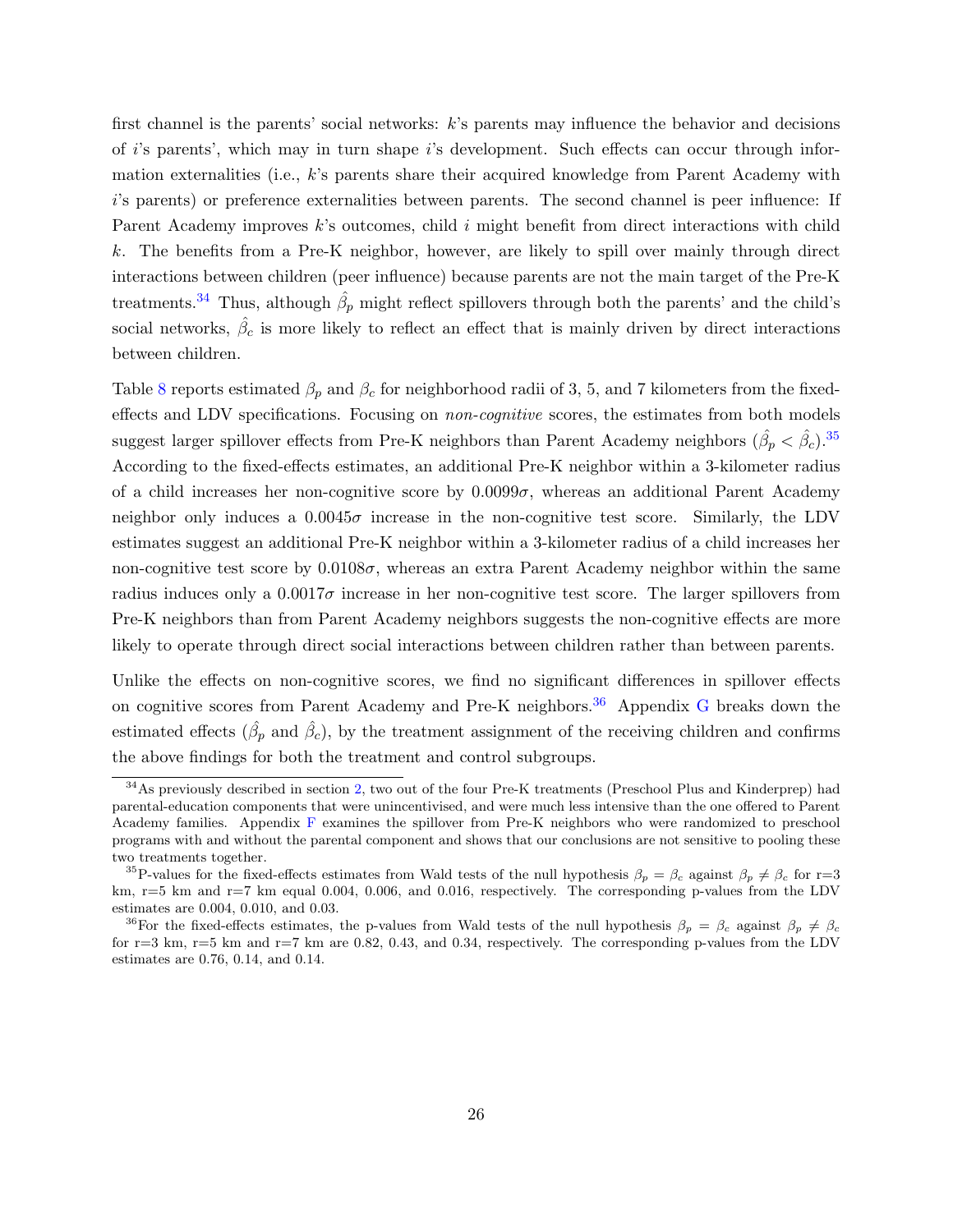<span id="page-26-0"></span>

|                    | Cognitive Scores<br>Non-cognitive Scores |             |             | Cognitive Scores | Non-cognitive Scores |             |           |             |
|--------------------|------------------------------------------|-------------|-------------|------------------|----------------------|-------------|-----------|-------------|
|                    | $\beta_p$                                | $\beta_c$   | $\beta_p$   | $\beta_c$        | $\beta_p$            | $\beta_c$   | $\beta_p$ | $\beta_c$   |
|                    | $\left(1\right)$                         | (2)         | (3)         | (4)              | (1)                  | (2)         | (3)       | (4)         |
| $r = 3 \text{ km}$ | $0.0035***$                              | $0.0033***$ | $0.0045***$ | $0.0099***$      | $0.0045***$          | $0.0040***$ | 0.0017    | $0.0108***$ |
|                    | (0.0012)                                 | (0.0011)    | (0.0008)    | (0.0018)         | (0.0016)             | (0.0014)    | (0.0017)  | (0.0021)    |
| $r = 5 \text{ km}$ | $0.0024***$                              | $0.0019***$ | $0.0024***$ | $0.0055***$      | $0.0046***$          | $0.0030***$ | 0.0019    | $0.0068***$ |
|                    | (0.0008)                                 | (0.0006)    | (0.0006)    | (0.0011)         | (0.0013)             | (0.0009)    | (0.0017)  | (0.0015)    |
| $r = 7$ km         | $0.0021***$                              | $0.0016***$ | $0.0022***$ | $0.0041***$      | $0.0041***$          | $0.0025***$ | 0.0023    | $0.0058***$ |
|                    | (0.0005)                                 | (0.0005)    | (0.0005)    | (0.0009)         | (0.0013)             | (0.0007)    | (0.0020)  | (0.0013)    |
| Obs.               | 5,208<br>5,208                           |             |             | 3,403            |                      | 3,403       |           |             |

(b) LDV estimates

Table 8: Spillover Effects from Parent Academy and Pre-K Neighbors, Pooled Sample

Notes: Columns 1 and 3 (2 and 4) report the average effect of an additional Parent Academy (Pre-K) neighbor who resides within distance r of a child, on her standardized cognitive and non-cognitive scores. Panel (a) presents the estimates from the fixed-effects specifications (equation [3\)](#page-24-1), and panel (b) reports LDV estimates [\(4\)](#page-24-2). Robust standard errors, clustered at the census-block-group level, are in parentheses; \*\*\* p<0.01, \*\* p<0.05, \* p<0.1

#### 6.2 Heterogeneity in neighborhood-level social interactions

(a) Fixed Effects Estimates

Our estimates presented in sections [4](#page-15-0) and [5](#page-19-0) suggested that non-cognitive spillover effects are significantly larger for African Americans than Hispanics. We also found spillover effects to be larger for boys than girls, although the gender difference was not significant at the conventional levels. Given our evidence suggesting direct interactions with peers at the neighborhood level might be an important mechanism in generating non-cognitive spillover effects, one might hypothesize that the racial and gender differences in non-cognitive spillover effects originate from racial and gender differences in social interactions within neighborhoods. We explore this idea using data from the National Longitudinal Study of Adolescent Health survey (Add Health),  $37$  which includes measures of social interactions within neighborhoods. Add Health is a longitudinal study of a nationally representative sample of adolescents in grades 7 to 12 in the United States. Using the public-use data from Add Health, we explore racial and gender differences in variables that reflect children's social interactions within neighborhoods. Table [9](#page-27-0) presents our findings. Consistent with our hypothesis, we find African American children are significantly (at  $p < 0.001$ ) more likely than Hispanics, and boys are significantly (at  $p < 0.001$ ) more likely than girls, to (i) know most people in their neighborhood, (ii) stop on the street to talk to someone from the neighborhood, and (iii) use recreation facilities in the neighborhood. Although these data speak to a slightly older age group than the one in our study, we believe that these findings provide suggestive evidence that the higher level of

<span id="page-26-1"></span><sup>&</sup>lt;sup>37</sup>The AddHealth is a program project directed by Kathleen Mullan Harris and designed by J. Richard Udry, Peter S. Bearman, and Kathleen Mullan Harris at the University of North Carolina at Chapel Hill, and funded by grant P01-HD31921 from the Eunice Kennedy Shriver National Institute of Child Health and Human Development, with cooperative funding from 23 other federal agencies and foundations. Information on how to obtain the Add Health data files is available on the Add Health website (http://www.cpc.unc.edu/addhealth). No direct support was received from grant P01-HD31921 for this analysis.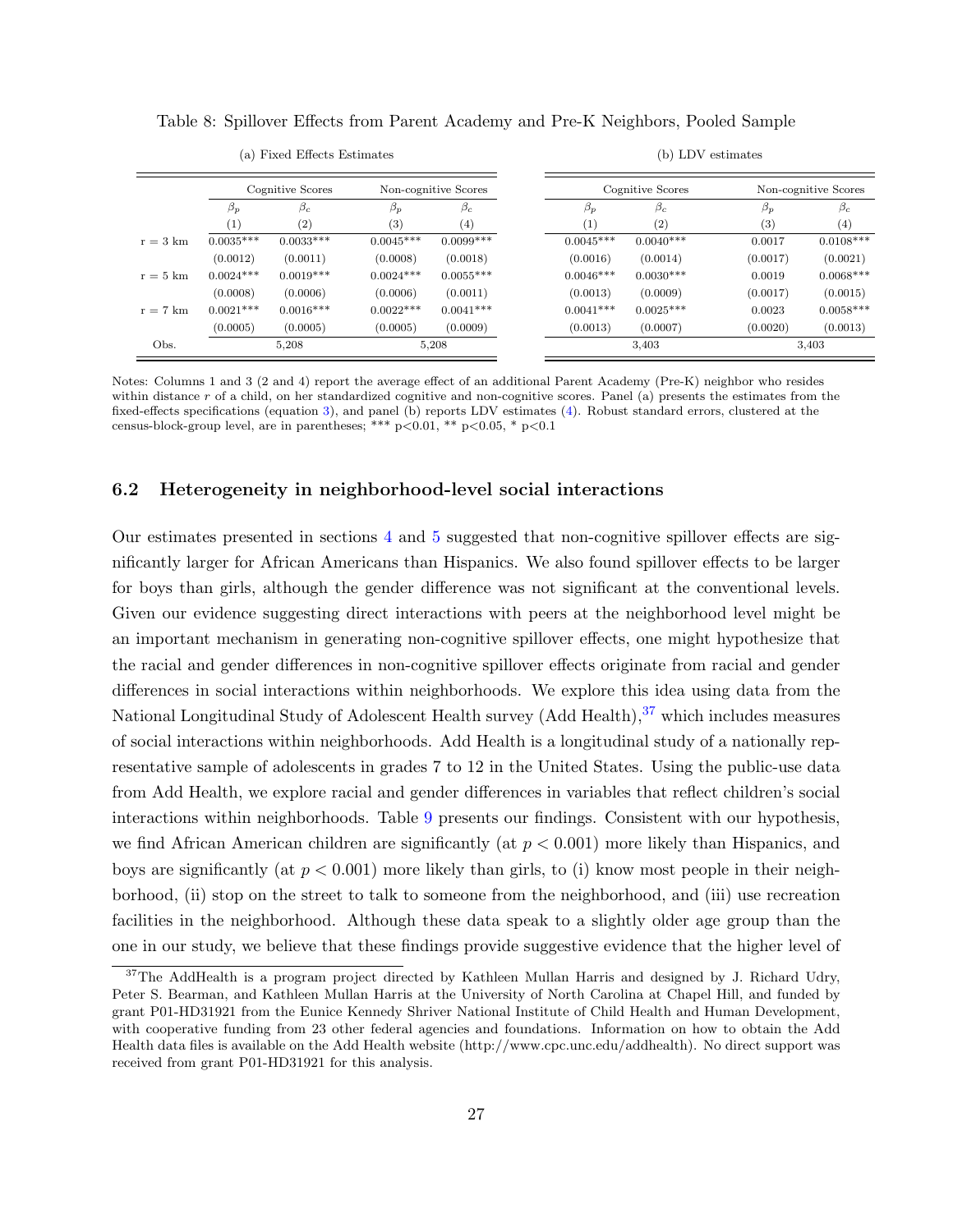neighborhood-level social interactions for African Americans (and for boys) is a possible cause of the larger non-cognitive spillover effects on this subgroup.

<span id="page-27-0"></span>

| 0.78   | 0.69 | 0.79 | 0.71                                  |
|--------|------|------|---------------------------------------|
| (0.00) |      |      | (0.00)                                |
| 0.84   | 0.78 | 0.86 | 0.79                                  |
| (0.00) |      |      | (0.00)                                |
| 0.25   | 0.18 | 0.28 | 0.17                                  |
| (0.00) |      |      | (0.00)                                |
| 1,121  | 537  | 787  | 871                                   |
|        |      |      | African American Hispanic Male Female |

Table 9: Heterogeneity in neighborhood level social interactions (Add Health Data)

Notes: The share of respondents who agreed with each statement. The data are restricted to African American and Hispanic respondents. Questions are from Wave II of the Add Health survey. Demographic information was obtained from Wave I of the survey. The precise wording of the survey questions are as follows: (1) You know most of the people in your neighborhood.  $(0 = false, 1 = true)$ ; (2) In the past month, you have stopped on the street to talk with someone who lives in your neighborhood.  $(0 = false, 1 = true)$ ; (3) Do you use a physical fitness or recreation center in your neighborhood? ( $0 =$  no,  $1 =$  yes). P-values from a two-sample test of proportions under the null hypothesis of equal proportions against the alternative of unequal proportions between each pair of subgroups are reported in parentheses.

#### <span id="page-27-1"></span>6.3 Spillovers and age

We might expect peer influence to play a more salient role in generating spillover effects for older than for younger children. Since at younger ages, children depend on their parents to put them in contact with peers, their friendship network tends to be mostly limited to children of their parents' acquaintances (Hartup, 1984). As children step into middle childhood and enter school, their interactions with peers increase dramatically and start growing independently from their caregivers' social network (Higgins and Parsons, 1983). Previous research has documented that children's social contact—both in terms of the number of peers as well as the time spent with peers—substantially increases between the ages of 6 and 12 (Cook and Cook, 2009). Following this line of reasoning, one might expect the peer influence-channel of the spillover effects to play a smaller role in earlier years when peer effects at the neighborhood level are more limited, and to become more pronounced as a child grows older. By exploring how the magnitude of cognitive and non-cognitive spillovers change as children age, we can gain deeper insight into the mechanisms generating the effects. We examine this idea by including an interaction term in equations [1](#page-14-2) and [2:](#page-20-1)

<span id="page-27-2"></span>
$$
Y_{i,t} = \beta_0 + \beta_1 N_{i,t,r}^{treated} + \beta_2 N_{i,t,r}^{treated} \times Age_{i,t} + \lambda N_{i,t,r}^{total} + \gamma_i + \delta_t + \epsilon_{i,t}.
$$
 (5)

<span id="page-27-3"></span>
$$
Y_{i,t} = \beta_0 + \beta_1 N_{i,t,r}^{treated} + \beta_2 N_{i,t,r}^{treated} \times Age_{i,t} + \lambda N_{i,t,r}^{total} + \eta Y_{i,t-1} + X_i \alpha + \sigma_b + \mu_c + \delta_t + \epsilon_{i,t}.
$$
 (6)

where  $Age_{i,t}$  represents the age of child i (in months) at the time of assessment t, and other arguments are defined as previously. Under the above specifications,  $\beta_2$  reflects how spillover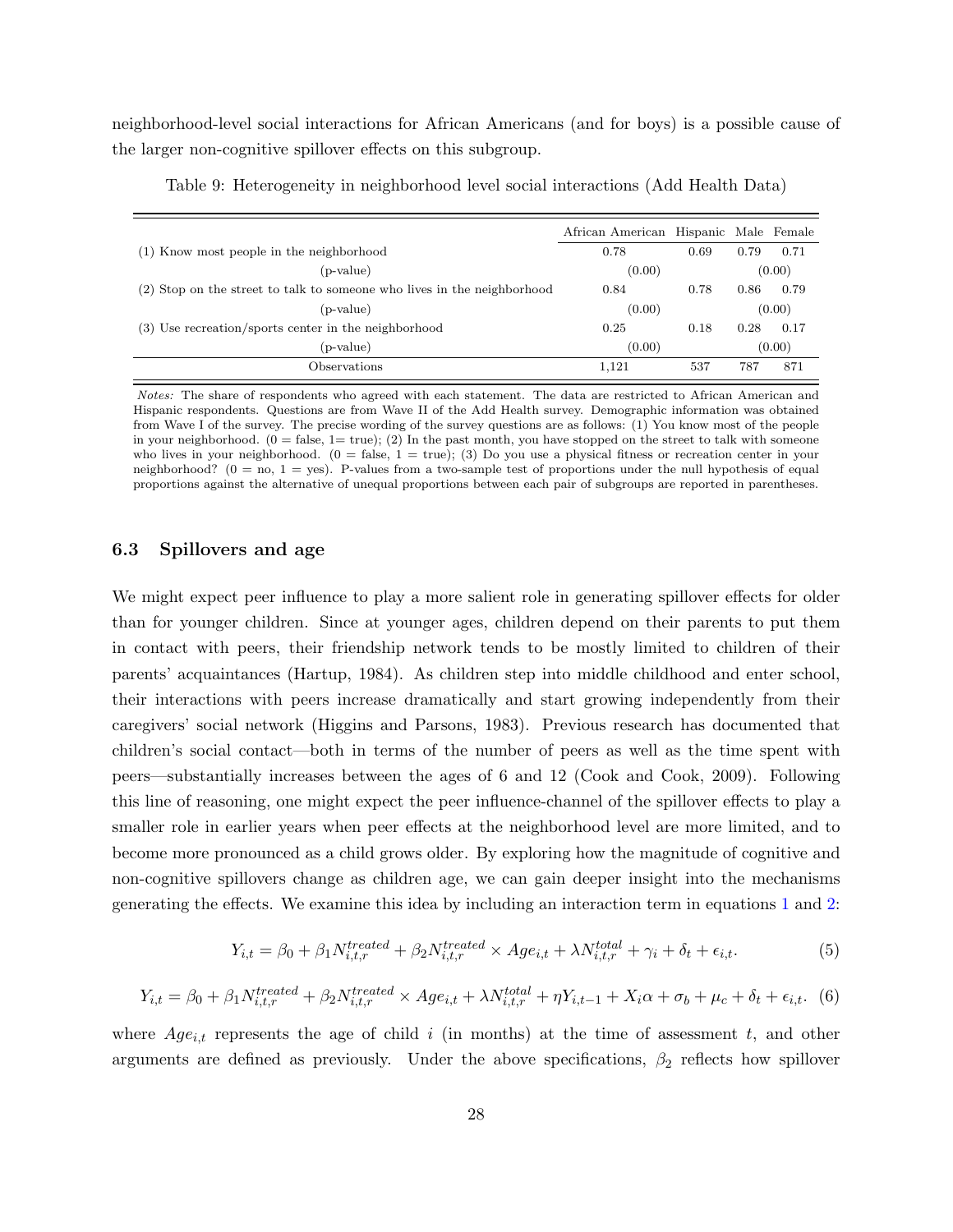effects change as a child grows. The fixed-effects and LDV estimates of  $\beta_2$  are reported in Table [10.](#page-28-0) Note that under both specifications, estimated  $\beta_2$ 's for non-cognitive outcomes are positive and significant, suggesting older children benefit more than younger ones from non-cognitive spillover effects. According to our fixed-effects (LDV) estimates, on average, the spillover effect on the noncognitive test score of a 6-year-old child from treated neighbors within a 3-kilometer radius is  $0.13\sigma$  $(0.14\sigma)$  larger than the corresponding effect on a 5-year-old child. Although the positive relationship between non-cognitive spillovers and age cannot be taken as causal evidence for mechanisms and should be interpreted with caution, it is consistent with the hypothesis that direct peer influence is a likely channel in generating non-cognitive spillover effects. The estimates of  $\beta_2$  for cognitive spillovers are negative, which can be regarded as a decline in cognitive spillover effects with age. However, these point estimates are generally not significant at the conventional levels.

<span id="page-28-0"></span>The results presented in sections [6.1,](#page-23-3) [6.2](#page-25-3) and [6.3](#page-27-1) provide suggestive evidence that peer influence at the neighborhood level serves as an important mechanism in generating non-cognitive spillover effects.

|                    |               | <b>Fixed Effects</b> | LDV          |               |  |  |
|--------------------|---------------|----------------------|--------------|---------------|--|--|
|                    | Cognitive     | Non-cognitive        | Cognitive    | Non-cognitive |  |  |
|                    | (1)           | (2)                  | (3)          | (4)           |  |  |
| $r = 3 \text{ km}$ | $-2.64e-06$   | $6.10e-05***$        | $-5.99e-07$  | $6.73e-05***$ |  |  |
|                    | $(4.68e-06)$  | $(1.50e-05)$         | $(5.92e-06)$ | $(1.68e-05)$  |  |  |
| $r = 5 \text{ km}$ | $-6.34e-06$   | $5.41e-05***$        | $-4.03e-06$  | $5.22e-05***$ |  |  |
|                    | $(4.26e-06)$  | $(1.22e-05)$         | $(4.75e-06)$ | $(1.37e-05)$  |  |  |
| $r = 7$ km         | $-8.35e-06**$ | $4.00e-05***$        | $-3.34e-06$  | $3.91e-05***$ |  |  |
|                    | $(3.95e-06)$  | $(1.08e-05)$         | $(4.51e-06)$ | $(1.26e-0.5)$ |  |  |
| Obs.               | 5,208         | 5,208                | 3,403        | 3,403         |  |  |

Table 10: Spillover Effects and Age

*Notes:* Estimated  $\hat{\beta}_2$ 's from equations [5](#page-27-2) and [6](#page-27-3) are presented. The point estimates represent how spillover effects from an additional treated neighbor change with a child's age (in months). Robust standard errors, clustered at the census-block-group level, are reported in parentheses; \*\*\* p<0.01, \*\* p<0.05, \* p<0.1

## 6.4 Parental Investment

Spillover effects can also operate through influencing parental decisions, which affect children's development. Parents might learn from their neighbors about returns to investments and the most productive forms of investments in their children and adjust their choices accordingly. Our data include a self-reported measure of investment concerning parents' decision to enroll their child in preschool programs (other than CHECC). This variable was collected through a survey completed by parents, which was administered at the end of each program year (at the time of the children's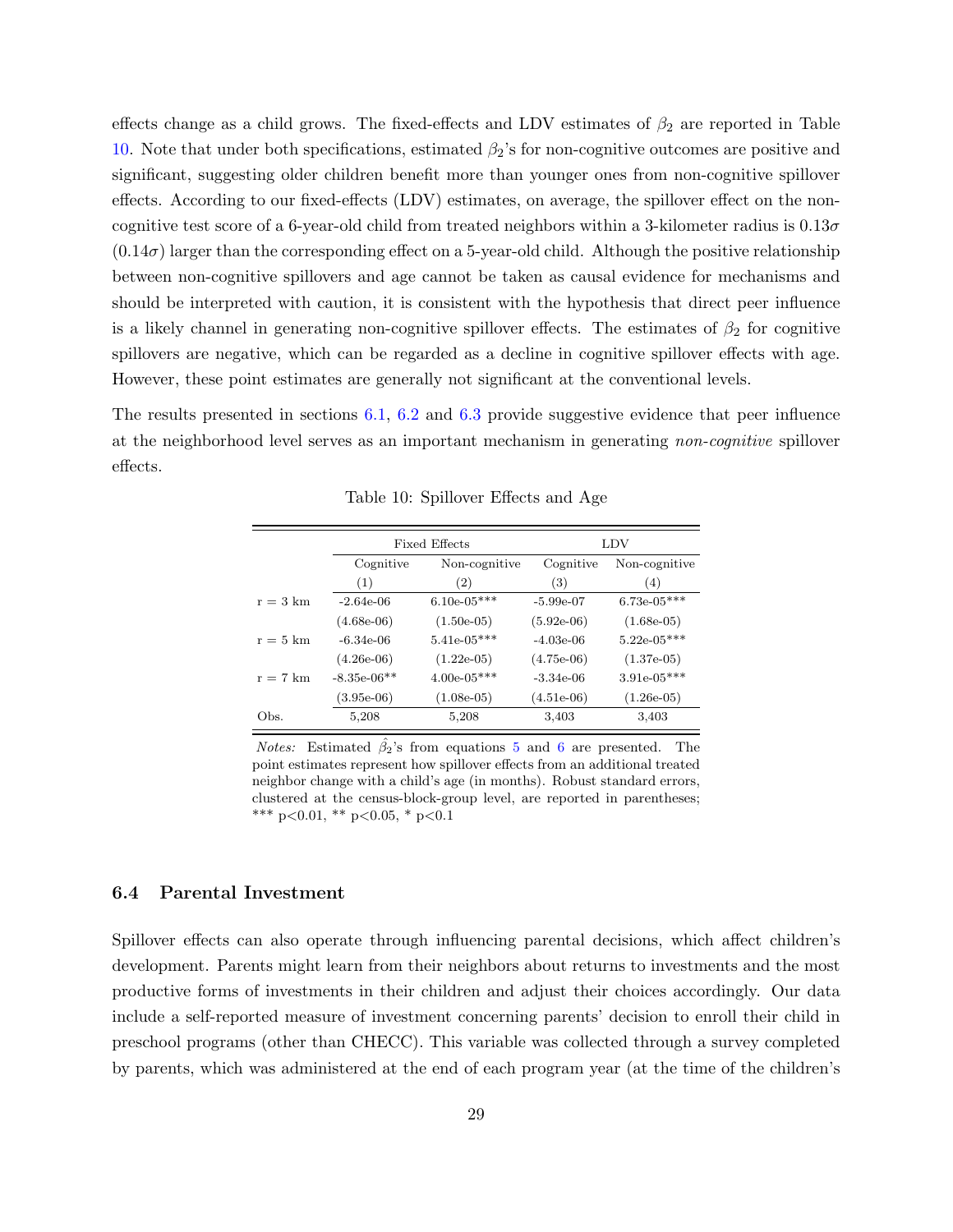post-assessment).[38](#page-29-0)

<span id="page-29-3"></span>and non-cognitive scores?

 $p<0.1$ 

We start by exploring whether this self-reported measure of parental investment has any predictive power regarding children's cognitive and non-cognitive performance, that is, whether enrolling one's child in a preschool program (other than CHECC) is productive in generating cognitive and non-cognitive skills. We do so by estimating an LDV model of the following form:<sup>[39](#page-29-1)</sup>

<span id="page-29-4"></span>
$$
Y_{i,t} = \beta_0 + \kappa Z_{i,t} + \eta Y_{i,t-1} + X_i \alpha + \sigma_b + \mu_c + \delta_t + \epsilon_{i,t},\tag{7}
$$

where  $Z_{i,t}$  is a binary variable indicating whether parents of a child i reported enrolling i in a preschool program during the school year prior to  $t^{.40}$  $t^{.40}$  $t^{.40}$  All other terms are defined as previously. Under the above specifications,  $\kappa$  reflects whether a parent's decision to enroll her child in a preschool program is a relevant input in producing skills  $(Y_{i,t})$ . Table [11](#page-29-3) presents  $\kappa$ 's estimated from equations [7.](#page-29-4) The estimates suggest a parent's decision to enroll her child in other (non-CHECC) preschool programs significantly increases the child's cognitive test score by  $0.134\sigma$ , whereas the impact on non-cognitive test-scores is not significant at conventional levels. In the next step, we explore whether spillover effects occur on a parent's decision to enroll her child in other programs.

|                | Cogitive   | Non-cognitive |
|----------------|------------|---------------|
| Other Programs | $0.134***$ | 0.127         |
|                | (0.048)    | (0.086)       |
| Observations   | 655        | 655           |
| R-squared      | 0.80       | 0.58          |

Table 11: Does a parent's decision to enroll a child in preschool programs affect the child's cognitive

Notes: Estimated  $\kappa$ 's from equation [7](#page-29-4) are presented. The point estimates reflect the effect of the parental decision to enroll children in preschool programs, and children's cognitive and non-cognitive test scores. Although we have about 1,000 observations on investment decisions, we observe lagged test scores for only about 60% of these observations. Robust standard errors, clustered at the census-blockgroup level, are reported in parentheses; \*\*\*  $p<0.01$ , \*\*  $p<0.05$ , \*

Our analysis of the spatial spillover effects on cognitive and non-cognitive test scores exploited the panel nature of our outcome variables, allowing us to estimate the causal spillover effects using individual fixed-effects or lagged dependent-variables specifications. Unfortunately, for a large majority (over 90%) of our sample, the data on parental decisions to enroll children in non-

<span id="page-29-0"></span><sup>&</sup>lt;sup>38</sup>For the last cohort of families who were randomized in the program, this information was also collected from parents at the time of pre-assessment (in addition to the post-assessment).

<span id="page-29-1"></span><sup>&</sup>lt;sup>39</sup>Since for the vast majority (over 90%) of our sample, we observe the investment measure only once, we cannot estimate their effects on test scores using within-individual variations.

<span id="page-29-2"></span><sup>&</sup>lt;sup>40</sup>Controlling for  $N_{i,t,r}^{treated}$  and  $N_{i,t,r}^{total}$  or the child's treatment assignment does not change our point estimates very much.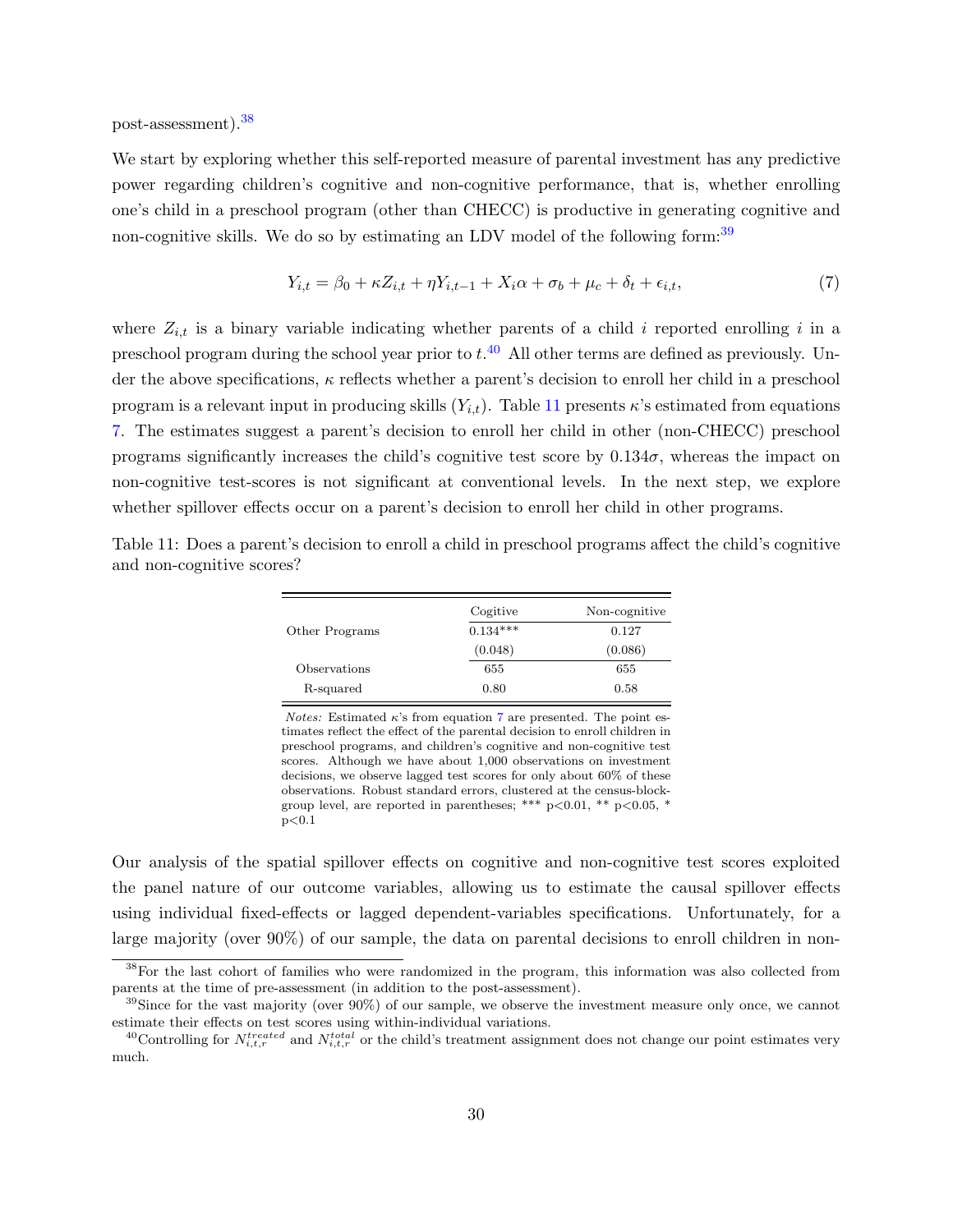CHECC programs were collected only once (at the time of children's post-assessment). Therefore, we cannot use the previous identification strategies to estimate the causal spillover effects on parents' investment decision. Instead, we rely on the following OLS specification to explore this channel:

<span id="page-30-1"></span>
$$
Z_{i,t} = \beta_0 + \beta_1 N_{i,t,r}^{treated} + \lambda N_{i,t,r}^{total} + X_i \alpha + \sigma_b + \mu_c + \delta_t + \epsilon_{i,t},
$$
\n
$$
(8)
$$

where  $Z_{i,t}$  represents parents' investment decision, and other variables are defined as previously. Under the above specification,  $\beta_1$  represents the relationship between having an additional treated neighbor residing within distance  $r$  and a parent's decision to enroll her child in a non-CHECC preschool program. Table [12](#page-30-0) presents estimated  $\beta_1$ 's from equation [8.](#page-30-1) Interestingly, our estimates suggest positive and significant spillover effects on this measure of parents' investment decision. Each additional treated neighbor residing within a 3-kilometer radius of a child's home increases the likelihood of the child's parents enrolling her in a preschool program by 0.55 percentage points. Given our previous finding that enrolling a child in a non-CHECC program significantly improves her cognitive performance, this result provides suggestive evidence that influencing the parental decision to enroll her child in a preschool program is an important channel through which cognitive spillover effects operate.

<span id="page-30-0"></span>

|          |  | Table 12: Exposure to treatments and the parents' decision to enroll their child in preschool |  |  |  |  |  |
|----------|--|-----------------------------------------------------------------------------------------------|--|--|--|--|--|
| programs |  |                                                                                               |  |  |  |  |  |

| Other Programs |
|----------------|
| $0.0055**$     |
| (0.0023)       |
| $0.0066*$      |
| (0.0040)       |
| $0.010**$      |
| (0.0041)       |
| 974            |
|                |

*Notes:* Estimated  $\beta_1$ 's from equation [8](#page-30-1) are presented. Robust standard errors, clustered at the census-blockgroup level, are reported in parentheses; \*\*\*  $p<0.01$ , \*\*  $p<0.05$ , \*  $p<0.1$ 

The above finding should be interpreted with caution for two reasons. First, our measure of parental investment decision is self-reported, and therefore is not an objective measure of the actual choices. Second, given that the structure of our survey data prevents us from using individual fixed-effects or LDV methods in estimation, interpreting  $\beta_1$  as the causal spillover effect on parents' decision would require an additional assumption that (conditional on  $N_{i,t,r}^{total}$ ,  $X_i$ ,  $\sigma_b$ ,  $\mu_c$  and  $\delta_t$ ) our exposure measure— $N_{i,t,r}^{treated}$ —is uncorrelated with unobserved individual-level characteristics. Recognizing these two caveats, we believe our results provide *suggestive* evidence that *cognitive* spillover effects might operate—at least partly—through influencing parents' decisions to enroll their child in a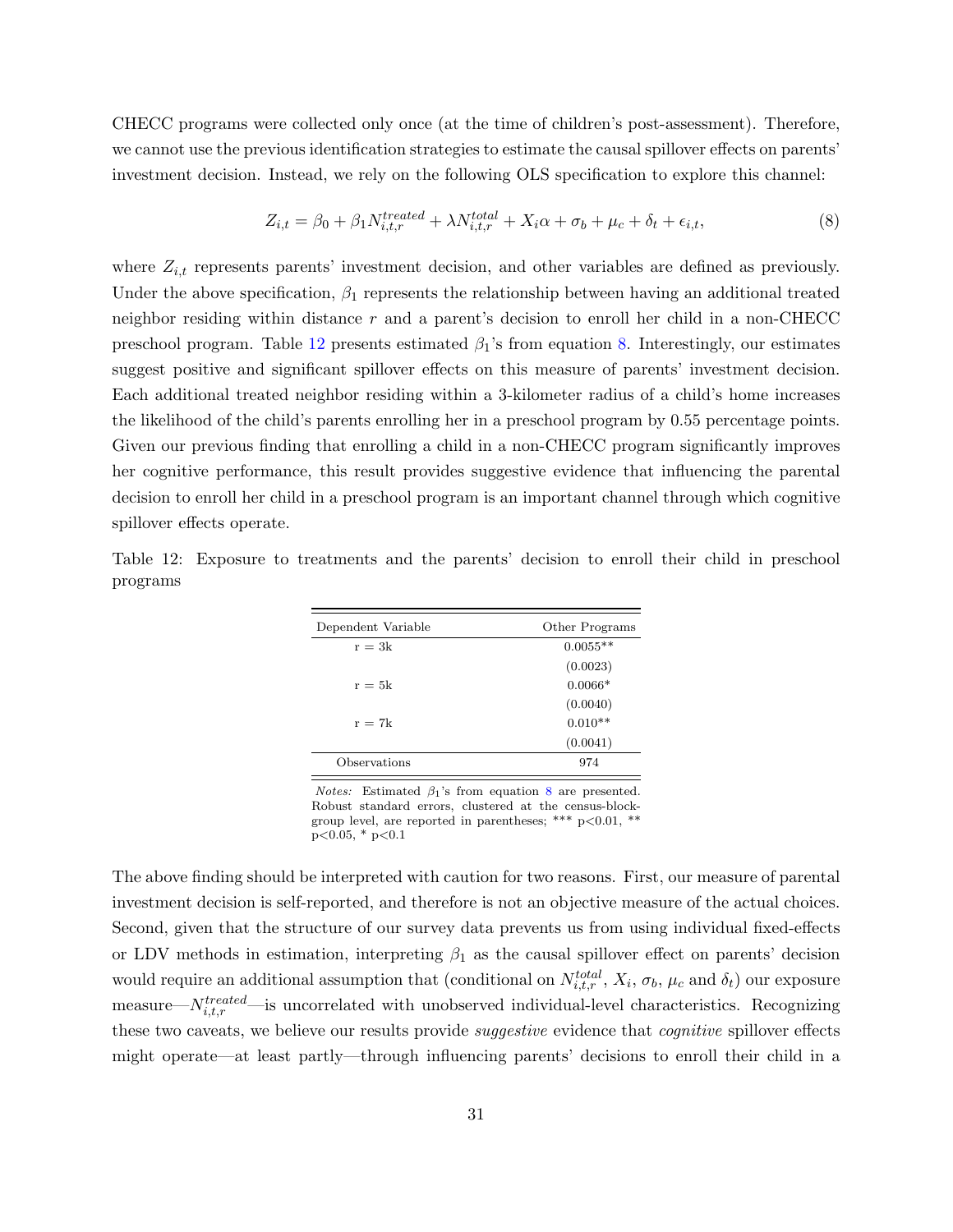<span id="page-31-0"></span>preschool program.

## 7 Total Impact

After documenting positive spillover effects from the programs delivered at CHECC, we now turn to estimating the total impact of the intervention, accounting for these indirect effects. Beyond estimating the total impact, we are going to (i) disentangle the direct and the spillover effects from the intervention, and (ii) estimate the size of biases that would arise if we were to ignore the spillovers.

Before presenting our evaluation strategy, we should emphasize three key features of this exercise. First, whereas CHECC offered multiple education programs to both parents and children, the aim of this exercise is not to separately evaluate each program. Instead, we are going to provide an overall evaluation of the intervention as a whole by pooling together all treatments and accounting for spatial spillover effects. Second, given that we estimate spillover effects using panel data over multiple years, our total-impact evaluation would also be based on observations over multiple years, starting at the time of randomization and ending four years after the programs delivered to a child's cohort end. Therefore, our analysis would provide an average estimate of the total impact of CHECC over time, which would include the immediate as well as the longer-run effects.<sup>[41](#page-31-1)</sup> Finally, to fix ideas and simplify the presentation of our results, we set the neighborhood radii to 3 kilometers. Appendix [H](#page-51-0) presents our estimates of the total impact for a broader range of neighborhood radii and discusses the robustness of our findings to varying r.

The total impact of the intervention  $(Total)$  on a child i who was randomized into one of the treatments (Parent Academies or Pre-K) can be expressed as the sum of the direct treatment effect (DE) and the spillover effects, which i receives from  $N$  other treated individuals in her vicinity  $(ST^N)$ : Total = Direct +  $ST^N$ . If an evaluator ignores the spillover effects on control children  $(SC<sup>N</sup>)$  and follows the standard approach, she would naively report the difference in the mean outcomes between the control and treated as the total impact. This standard approach would result in a biased estimate, which we call  $Total^{Standard} = Total - SC^N = Direct + ST^N - SC^N$ .

We evaluate the total impact of the intervention by estimating the following LDV model, using our pooled sample, which includes observations from both the treated and control children. We focus on the LDV specification for this estimation, because unlike the fixed-effects model, it allows us to

<span id="page-31-1"></span><sup>&</sup>lt;sup>41</sup>For this reason, our estimates of the total impact cannot be directly compared to the ones reported in Fryer, Levit, and List (2015), which are based on test scores from the assessments administered immediately after the programs ended.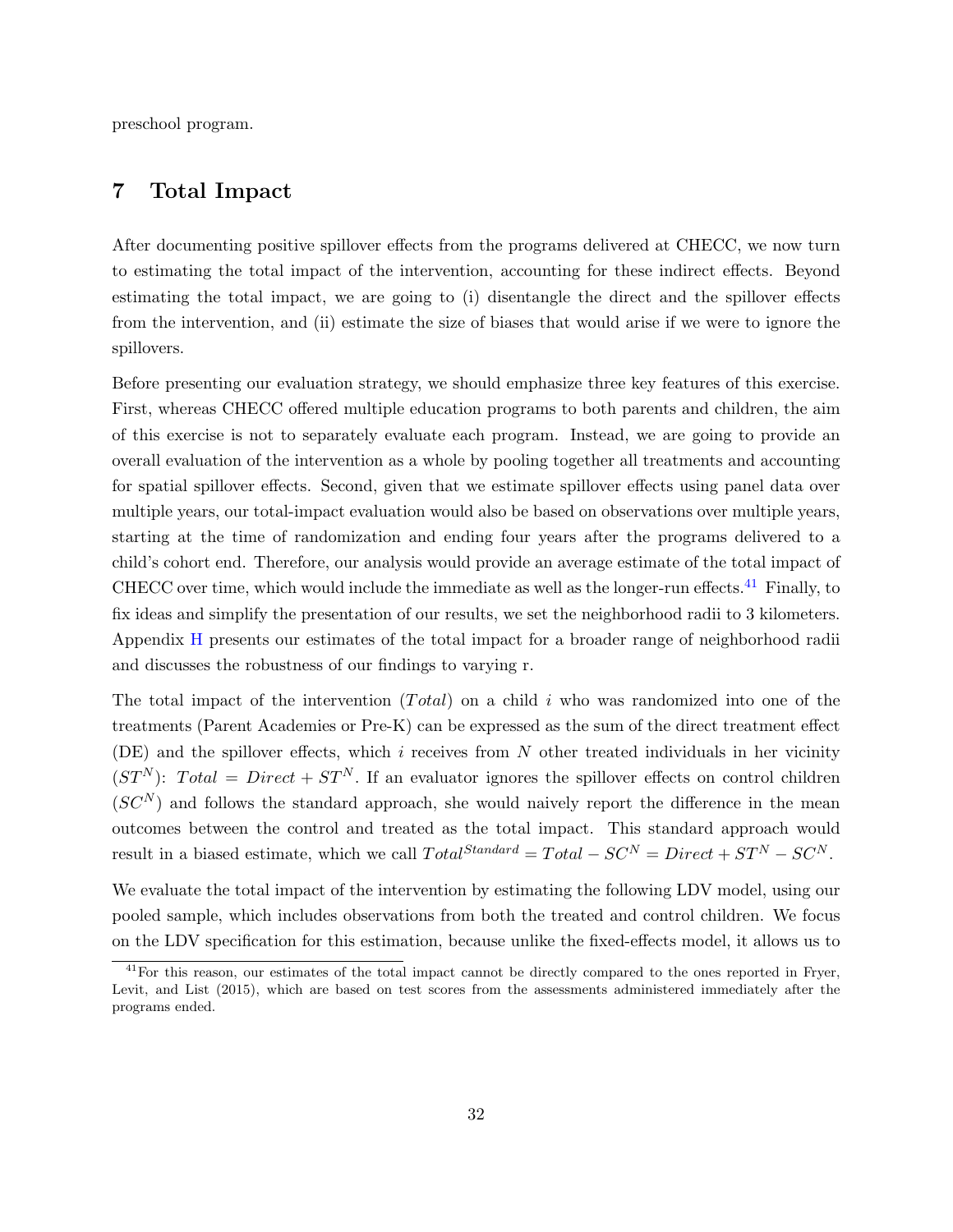exploit between-individual variations to estimate the direct time-invariant treatment effect:

<span id="page-32-1"></span>
$$
Y_{i,t} = \beta_0 + \theta T_i + \beta_1 N_{i,t,r}^{treated} + \lambda T_i \times N_{i,t,r}^{treated} + \beta_2 N_{i,t,r}^{total} + \eta Y_{i,t-1} + \alpha X_i + \delta_t + \mu_c + \sigma_b + \epsilon_{i,t}.
$$
 (9)

 $T_i$  is a treatment indicator, which equals 1 if i was assigned to a treatment group, and 0 otherwise, and  $Y_{i,t}, Y_{i,t-1}, N^{treated}_{i,t,r}, N^{total}_{i,t,r}, X_i, \delta_t, \mu_c$ , and  $\sigma_b$  are defined as previously. We include an interaction term  $(T_i \times N_{i,t,r}^{treated})$  to allow for different spillover effects on treatment and control children. Under this specification,  $\theta$  represents the average direct effect of the intervention on a treatment child ( $Direct$ ),  $\beta_1$  represents the average spillover effect from an additional treated neighbor on a control child  $(SC<sup>1</sup>)$ , and  $\beta_1 + \lambda$  represents the average spillover effect from an additional treated neighbor on a treatment child  $(ST<sup>1</sup>)$ . Assuming linearity, the average total spillover effect from all treated neighbors on a control child  $(SC^N)$  can be expressed as  $\overline{N_r^{treated}} \times \hat{\beta_1}$ , where  $N_r^{treated}$  represents the average number of treated neighbors who reside within distance r of a child.[42](#page-32-0) Likewise, the average total spillover effect from all treated neighbors on a child who was randomized into a treatment  $(ST^N)$  can be expressed as  $\overline{N_r^{treated}} \times (\hat{\beta}_1 + \hat{\lambda})$ . Therefore, the total impact of the intervention on a treatment child  $(Total)$  is the sum of the direct and the spillover effects:  $T \hat{\alpha} \hat{\alpha} \hat{\alpha} \hat{\beta} + \overline{N_r^{treated}} \times (\hat{\beta}_1 + \hat{\lambda}).$ 

Table [13](#page-33-0) reports the estimated coefficients from equation [9](#page-32-1) for  $r = 3$  kilometers. The first two columns present the estimates for the pooled sample, and the last four report the estimates separately for African Americans and Hispanics. Focusing on the pooled sample, the average direct effects of being randomly assigned to a treatment group on a child's standardized cognitive and non-cognitive scores are 0.11 and 0.05, respectively. The average total spillover effects on a control *child's* standardized cognitive and non-cognitive scores  $(SC^N)$  are estimated to be 0.75 and 1.25. The corresponding spillover effects on a treatment child are 0.71σ and 1.27σ. The total impact of being assigned to a treatment (including both the direct and spillover effects) on a child's standardized cognitive and non-cognitive test scores is estimated to be 0.82 and 1.32, respectively. Note that the total spillover effects on both cognitive and non-cognitive scores of treatment children are larger than the direct treatment effects, suggesting a large portion of the total impact is due to the network effects that emerge from interactions with other treated individuals. This finding implies that if one were to treat a single child in isolation, the average cognitive and non-cognitive treatment effects would be about  $\left(\frac{0.82}{0.11} \approx\right)$  7 and  $\left(\frac{1.31}{0.05} \approx\right)$  26 times smaller than the estimated impacts in the presence of spillovers from other treated children.

The comparison across the last two rows of Table [13](#page-33-0) shows that if we were to ignore the spillover effects altogether, we would have severely underestimated the total impact of the intervention. If we were to disregard the spillover effects, we would have wrongly concluded the intervention

<span id="page-32-0"></span> $^{42}$ Appendix [J](#page-53-0) shows these findings do not change much if we relax the linearity assumption and allow for quadratic and cubic terms.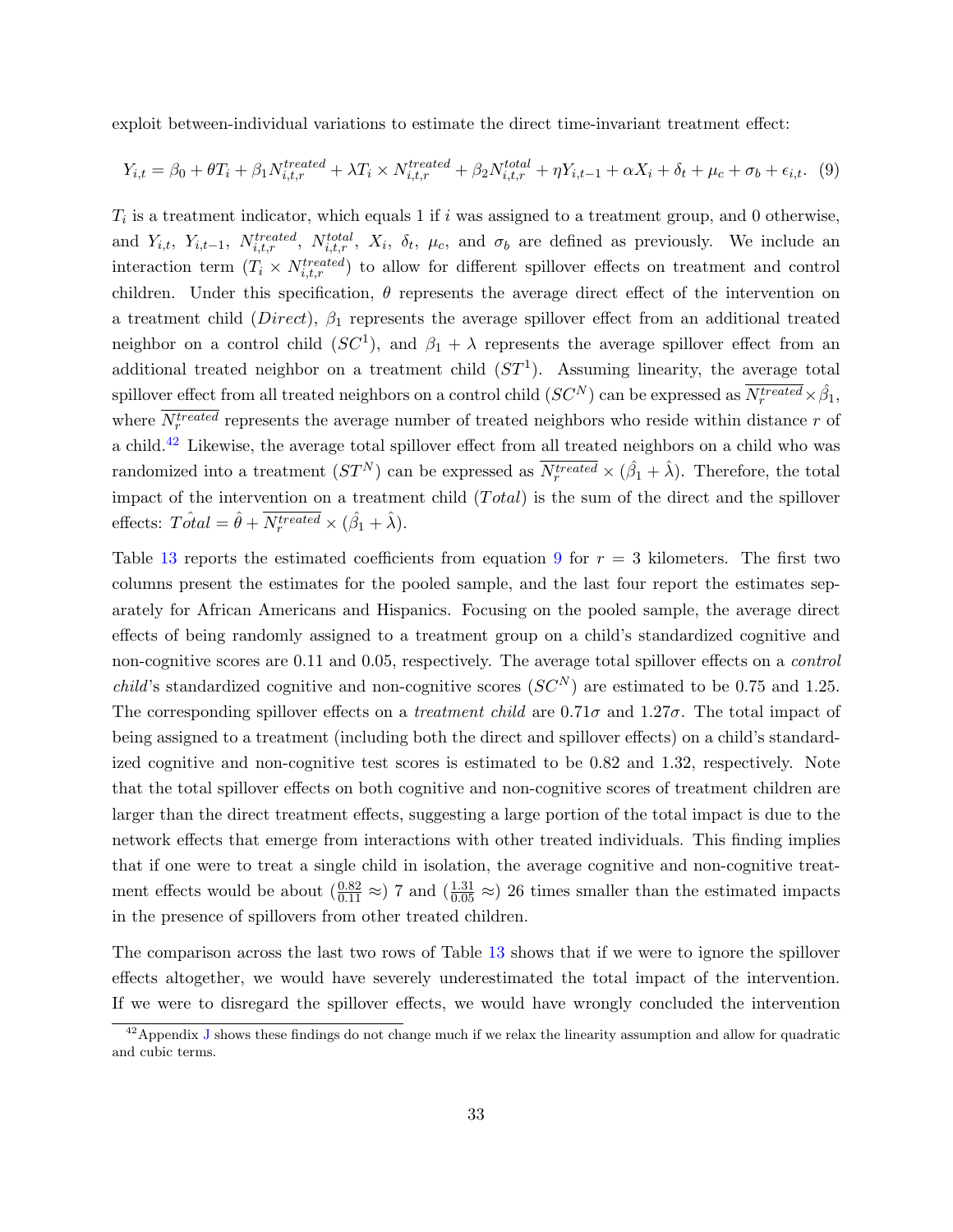<span id="page-33-0"></span>

|                         |             | All           |             | African American        |              | Hispanic      |
|-------------------------|-------------|---------------|-------------|-------------------------|--------------|---------------|
|                         | Cognitive   | Non-cognitive |             | Cognitive Non-cognitive | Cognitive    | Non-cognitive |
|                         | (1)         | (2)           | (3)         | (4)                     | (5)          | (6)           |
| $\hat{\theta}$ (Direct) | $0.1070***$ | 0.0456        | 0.0145      | $-0.0558$               | $0.276***$   | 0.135         |
|                         | (0.0393)    | (0.0642)      | (0.0667)    | (0.111)                 | (0.0671)     | (0.0978)      |
| β                       | $0.0042***$ | $0.0070***$   | $0.0056***$ | $0.0154***$             | $0.0044**$   | $0.0034**$    |
|                         | (0.0013)    | (0.0015)      | (0.0019)    | (0.0034)                | (0.0018)     | (0.0016)      |
| $\hat{\lambda}$         | $-0.0002*$  | 0.0001        | 0.0001      | 0.0005                  | $-0.0007***$ | $-0.0000$     |
|                         | (0.0001)    | (0.0002)      | (0.0003)    | (0.0003)                | (0.0002)     | (0.0003)      |
| ${\cal S}{\cal C}^N$    | $0.75***$   | $1.25***$     | $0.72***$   | $1.99***$               | $1.27***$    | $0.81**$      |
|                         | (0.22)      | (0.27)        | (0.24)      | (0.44)                  | (0.48)       | (0.38)        |
| $ST^N$                  | $0.71***$   | $1.27***$     | $0.74***$   | $2.05***$               | $1.05**$     | $0.80**$      |
|                         | (0.22)      | (0.27)        | (0.25)      | (0.45)                  | (0.49)       | (0.36)        |
| Total                   | $0.82***$   | $1.32***$     | $0.75***$   | $1.99***$               | $1.38***$    | $0.93***$     |
|                         | (0.23)      | (0.27)        | (0.25)      | (0.44)                  | (0.47)       | (0.37)        |
| $Total^{Standard}$      | $0.06***$   | $0.07**$      | 0.03        | 0.01                    | $0.11***$    | $0.12***$     |
|                         | (0.02)      | (0.03)        | (0.05)      | (0.07)                  | (0.03)       | (0.04)        |
| Observations            | 3.403       | 3,403         | 1,312       | 1,312                   | 1,760        | 1,760         |
| R-squared               | 0.659       | 0.384         | 0.684       | 0.441                   | 0.613        | 0.362         |

Table 13: Total Program Impact

Notes: Estimated coefficients from equation [9](#page-32-1) are presented. Robust standard errors, clustered at the census-block-group level, are in parentheses; \*\*\*  $p<0.01$ , \*\*  $p<0.05$ , \*  $p<0.1$ . N includes all observations for which we have lagged cognitive and non-cognitive scores, and other regressors.  $\overline{N^{treated}} = 178.13; \overline{N^{treated}_{Black}} = 128.83; \overline{N^{treated}_{Hispanic}} = 237.38$ 

only induced a  $0.06\sigma$  and  $0.07\sigma$  increase in cognitive and non-cognitive test scores, respectively, of a child who was randomly assigned to one of the treatment groups  $(Total^{Standard})$ .<sup>[43](#page-33-1)</sup> These estimates on cognitive and non-cognitive scores are considerably smaller than our estimated effects, which account for spillovers to the control group  $(Total)$ .

We report our estimates of impacts on African Americans and Hispanics, in columns 3-6 of Table [13.](#page-33-0)<sup>[44](#page-33-2)</sup> The first observation is that the direct effects of being randomized into a treatment group (Direct) on both cognitive and non-cognitive test scores are larger on Hispanics than African Amer-

<span id="page-33-1"></span><sup>&</sup>lt;sup>43</sup>Note these estimates are considerably smaller than the estimated effects of the Parent Academy arm of the intervention previously reported in Fryer, Levitt, and List (2015). Fryer, Levitt, and List (2015)—who ignore spillover effects—report that Parent Academies increased cognitive and non-cognitive test scores by  $0.119\sigma$  and  $0.203\sigma$ , by the end of the program year. Our Total<sup>Standard</sup> estimates of the whole intervention (which ignore spillover effects to the control group) on cognitive and non-cognitive scores are  $1.99$  (=0.119/0.06) and  $2.9$  (=0.203/0.07) times smaller than the reported effects by Fryer, Levitt, and List (2015). Two important factors cause the difference in these two sets of estimates: First, Fryer, Levitt, and List (2015) focus only on one treatment arm of the intervention (Parent Academies), whereas we estimate the impact of CHECC as a whole, and our sample includes observations from all children who were randomized over the four years of the intervention. Second, Fryer, Levitt and List (2015) focus on the short-term treatment effects and compare test scores from assessments that were administered immediately at the end of a program year. Our analysis, on the other hand, uses data from up to four years after a program ends, meaning we rely on both short- and longer-term outcomes to estimate the impact. In fact, the treatment effects wear off and the differences in test scores between the treatment and control groups become smaller over time, which suggests our estimates of  $Total^{Standard}$  should be smaller than the effects reported in Fryer, Levitt, and List (2015).

<span id="page-33-2"></span> $44$ On average, an African American (Hispanic) child in our sample has 129 (237) treated neighbors within 3 kilometers of her home.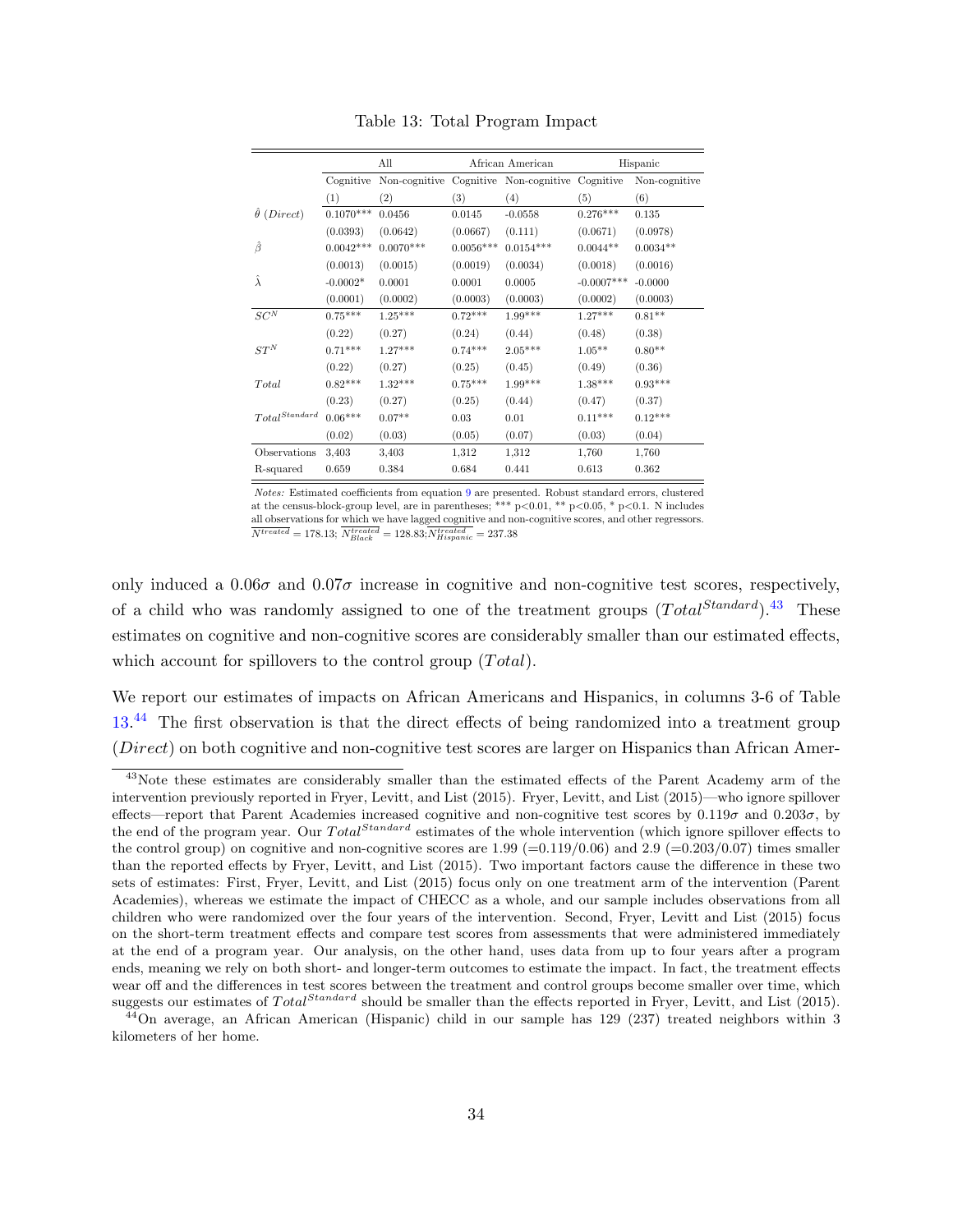icans, although the difference is only significant for cognitive skills.[45](#page-34-1) While the racial difference in cognitive spillovers are small and insignificant  $(p > 0.40)$ , non-cognitive spillovers are significantly larger for African Americans ( $p < 0.05$ ). Overall, the intervention increases the *cognitive* scores for African American and Hispanic children who were randomized into treatments by  $0.75\sigma$  and  $1.38\sigma$ , which are not significantly different from each other  $(p = 0.45)$ . By contrast, African American children who were offered the chance to participate in one of the programs gain more than their Hispanic counterparts in non-cognitive skills as a result of the intervention. The average total program impact (*Total*) on the non-cognitive test score of an African American treatment child is 1.99 $\sigma$ , which is significantly larger than  $0.93\sigma$ , the corresponding effect on a Hispanic treatment child ( $p = 0.07$ ). Importantly, disregarding spillover effects and evaluating CHECC by naively differencing the outcomes between control and treatment children results in a serious misrepresentation of these findings. Our estimates, presented in the last row, suggest that ignoring spillovers would have led us to conclude that whereas Hispanic children benefited as a result of the intervention, African Americans gained nothing. Note that this conclusion was in fact the one Fryer, Levitt, and List (2015) reached in their evaluation of the parent-program components of the intervention. The above exercise illustrates how failing to account for spillover effects can lead to severe underestimation of a program impact, which could result in inaccurate policy conclusions.

## <span id="page-34-0"></span>8 Conclusions

The standard approach in evaluating early education programs is to randomly assign children to treatment and control groups and report the difference in outcomes as the program impact. This approach is based on the assumption that the program does not indirectly alter the outcomes of the control group; that is there are no spillover effects.

We provide the first empirical evidence on the spillover effects from a large-scale early childhood intervention. We document significant spatial spillover effects and find that living close to treated families improves the outcomes of control children. These effects are large: On average, the intervention increases the cognitive and non-cognitive test scores of a control child by  $0.75\sigma$  and  $1.25\sigma$ , respectively. We find these spillover effects are larger for African Americans than Hispanics. Our evidence suggests non-cognitive spillovers are more likely to operate through children's rather than parents' social networks. We also find suggestive evidence that cognitive spillover effects are generated through influencing the parents' decision to enroll their child in a preschool program.

Our findings have important policy implications for evaluating the impact of early education programs and for interpreting the estimated effects, when such programs are taken to scale. Our findings suggest the traditional measures of early education impacts, which ignore the externalities

<span id="page-34-1"></span><sup>&</sup>lt;sup>45</sup>The corresponding p-values for cognitive and non-cognitive scores are 0.006 and 0.17.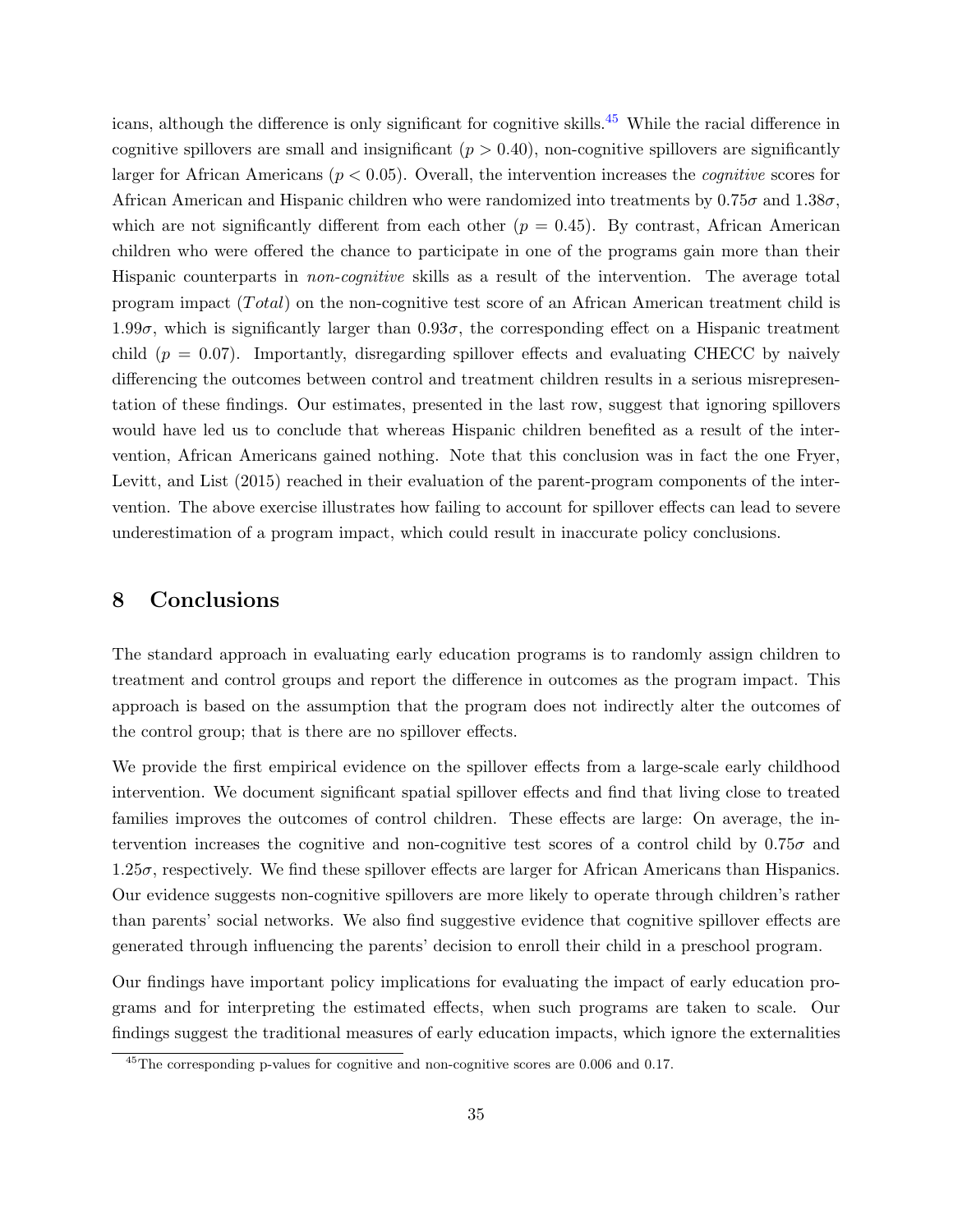to the control group, are likely to be too pessimistic. Our findings suggest that disregarding the spillover effects from a large-scale early education intervention can result in a severe underestimation of the program impact. Accounting for spillover effects is even more important for understanding the impacts when a program is scaled up and the level of exposure to direct beneficiaries from the program increases.

Given the importance of non-cognitive skills in children's future labor market and educational outcomes (Heckman, Stixrud, and Urzua 2006; Borghans et al., 2008; Brunello and Schlotter, 2011), our findings provide practical insights into designing early interventions to better foster such skills. Specifically, our results suggest that interventions that promote social interactions both within participants and between participants and non-participants are likely to generate larger positive externalities on non-cognitive skills.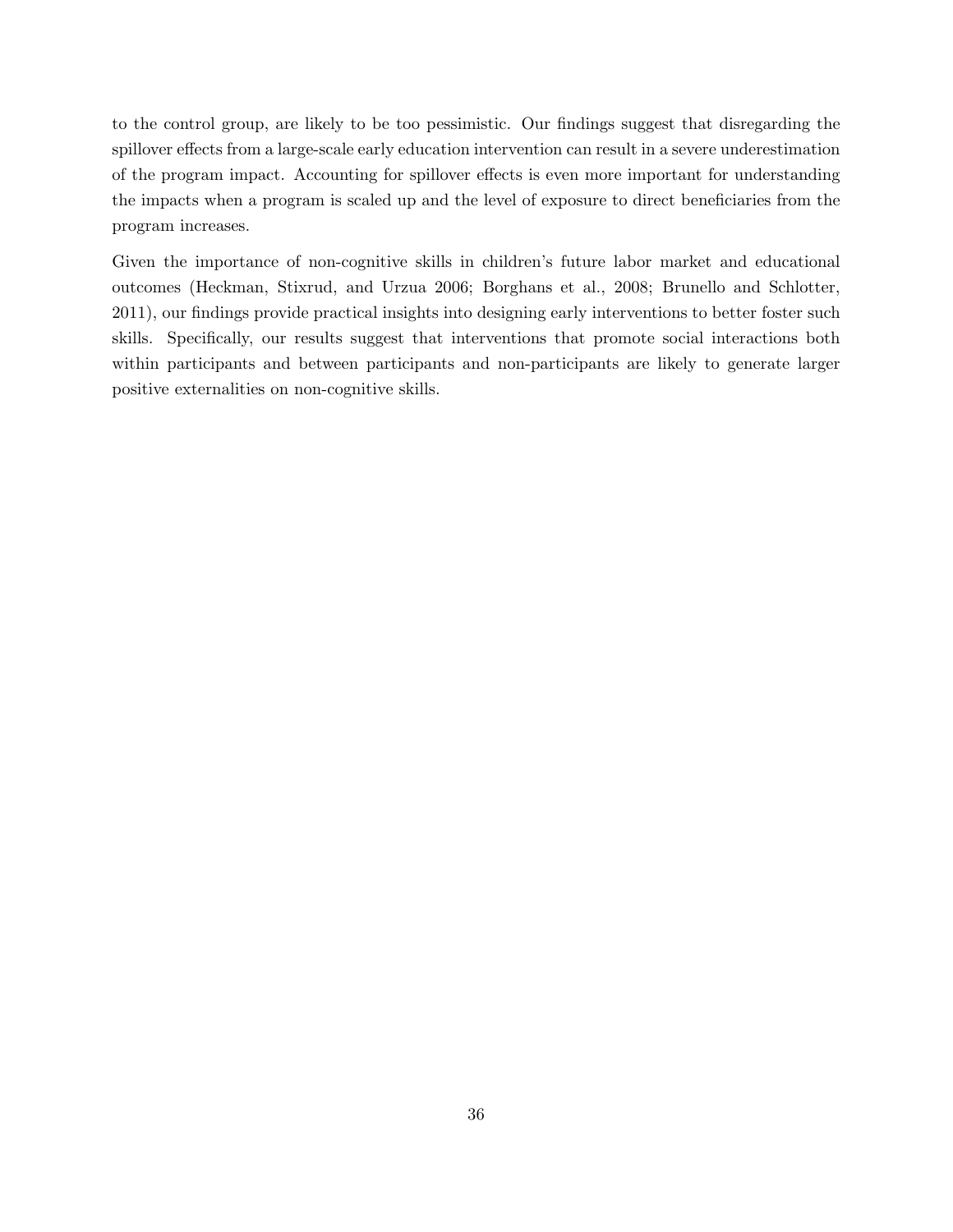## References

- [1] Abramitzky, Ran and Lavy, Victor and Pérez, Santiago (2018) "The Long-Term Spillover Effects of Changes in the Return to Schooling," National Bureau of Economic Research.
- [2] Al-Ubaydli, O., List, J. A. and Suskind, D. (2017a), "What Can We Learn From Experiments? Understanding the Threats to the Scalability of Experimental Results," Natural Field Experiments 00607, The Field Experiments Website.
- [3] Al-Ubaydli, O., List, J. A. LoRe, D. and Suskind, D. (2017b), "Scaling for Economists: Lessons from the Non-Adherence Problem in the Medical Literature," Journal of Economic Perspectives, American Economic Association, 31(4), 125–144.
- [4] Almlund, M., Duckworth, A.L., J. Heckman and T. Kautz (2011), "Personality psychology and economics," In: Handbook of the Economics of Education, Vol. 4, Amsterdam: Elservier, pp. 1–181.
- [5] Angelucci, M., & De Giorgi, G. (2009). "Indirect effects of an aid program: how do cash transfers affect ineligibles' consumption?" American Economic Review, 99(1), 486–508.
- [6] Angrist, J. D., and Pischke, J. S. (2008). "Mostly harmless econometrics: An empiricist's companion." Princeton university press.
- [7] Arzaghi, M. and J.V. Henderson (2008), "Networking off Madison avenue," Review of Economic Studies 75(4), 1011–1038.
- [8] Aslund, O., Osth, J. and Y. Zenou (2010), "How crucial is distance to jobs for ethnic minorities? Old question – Improved answer," Journal of Economic Geography 10, 389-422.
- [9] Avitabile, C. (2012). "Spillover effects in healthcare programs: evidence on social norms and information sharing" (No. IDB-WP-380). IDB Working Paper Series.
- [10] Aizer, A., & Currie, J. (2004). "Networks or neighborhoods? Correlations in the use of publiclyfunded maternity care in California." Journal of public Economics, 88(12), 2573–2585.
- [11] Barnett, W. S., (2011) "Effectiveness of Early Educational Intervention," Science, 333, 975– 978.
- [12] Bayer, P., Ross, S. L. and G. Topa (2008), "Place of work and place of residence: Informal hiring networks and labor market outcomes," Journal of Political Economy 116(6), 1150–1196.
- [13] Bisztray, M., Koren, M., and A. Szeidl (2017), "Learning to import from your peers," Unpublished manuscript, Central European University.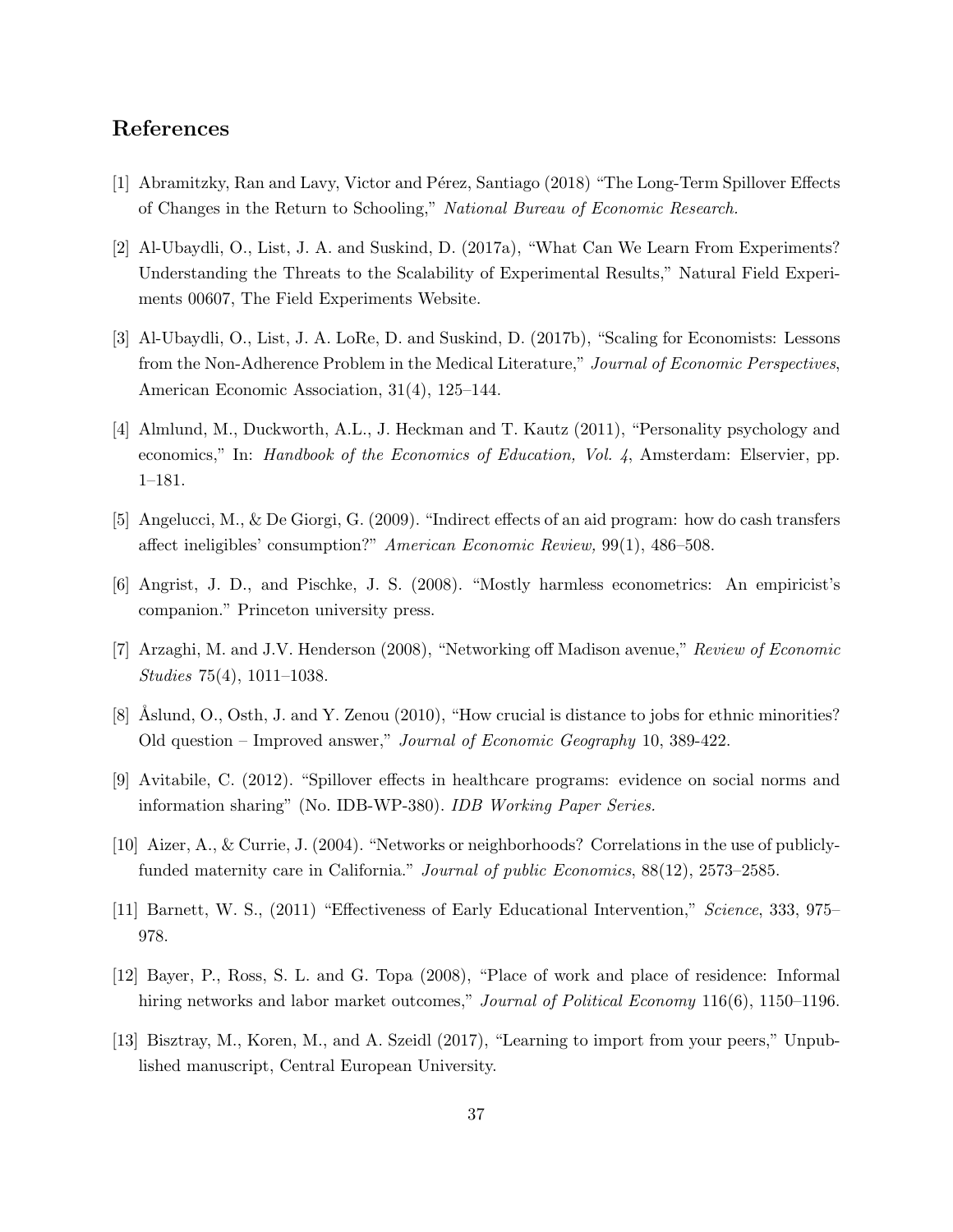- [14] Bobba, M., & Gignoux, J. (2014). "Neighborhood effects and take-up of transfers in integrated social policies: Evidence from Progresa."
- [15] Bobonis, G. J., & Finan, F. (2009). "Neighborhood peer effects in secondary school enrollment decisions." The Review of Economics and Statistics, 91(4), 695–716.
- [16] Boning, W. C., Guyton, J., Hodge, R. H., Slemrod, J., & Troiano, U. (2018). "Heard it Through the Grapevine: Direct and Network Effects of a Tax Enforcement Field Experiment" (No. w24305). National Bureau of Economic Research.
- [17] Borghans, L., Duckworth, A.L., Heckman,J.J., and B. ter Weel (2008), "The economics and psychology of personality traits," Journal of Human Resources 43, 972–1059.
- [18] Brunello, G., & Schlotter, M. (2011). "Non-cognitive skills and personality traits: Labour market relevance and their development in education & training systems" .
- [19] Carneiro, P. M., & Heckman, J. J. (2003). "Human capital policy."
- [20] Chetty, R., & Hendren, N. (2018-a). The impacts of neighborhoods on intergenerational mobility I: Childhood exposure effects. The Quarterly Journal of Economics, 133(3), 1107-1162.
- [21] Chetty, R., & Hendren, N. (2018-b). The impacts of neighborhoods on intergenerational mobility II: County-level estimates. The Quarterly Journal of Economics, 133(3), 1163-1228.
- [22] Chetty, R., Hendren, N. and L.F. Katz (2016), "The effects of exposure to better neighborhoods on children: New evidence from the Moving to Opportunity experiment," American Economic Review 106(4), 855–902.
- [23] Chyn, E. (2017). "Moved to Opportunity: The Long-Run Effect of Public Housing Demolition on Labor Market Outcomes of Children."
- [24] Cook, J. L., and Cook, G. L. (2009)."Child development: Principles and perspectives." Boston: Pearson A&B.
- [25] Crépon, B., Duflo, E., Gurgand, M., Rathelot, R., & Zamora, P. (2013). "Do labor market policies have displacement effects? Evidence from a clustered randomized experiment." The Quarterly Journal of Economics, 128(2), 531–580.
- [26] Cunha, F., & Heckman, J. (2007). "The technology of skill formation." American Economic Review, 97(2), 31–47.
- [27] Cunha, F., Heckman,J.J., and S.M. Schennach (2010), "Estimating the technology of cognitive and noncognitive skill formation," Econometrica 78, 883–931.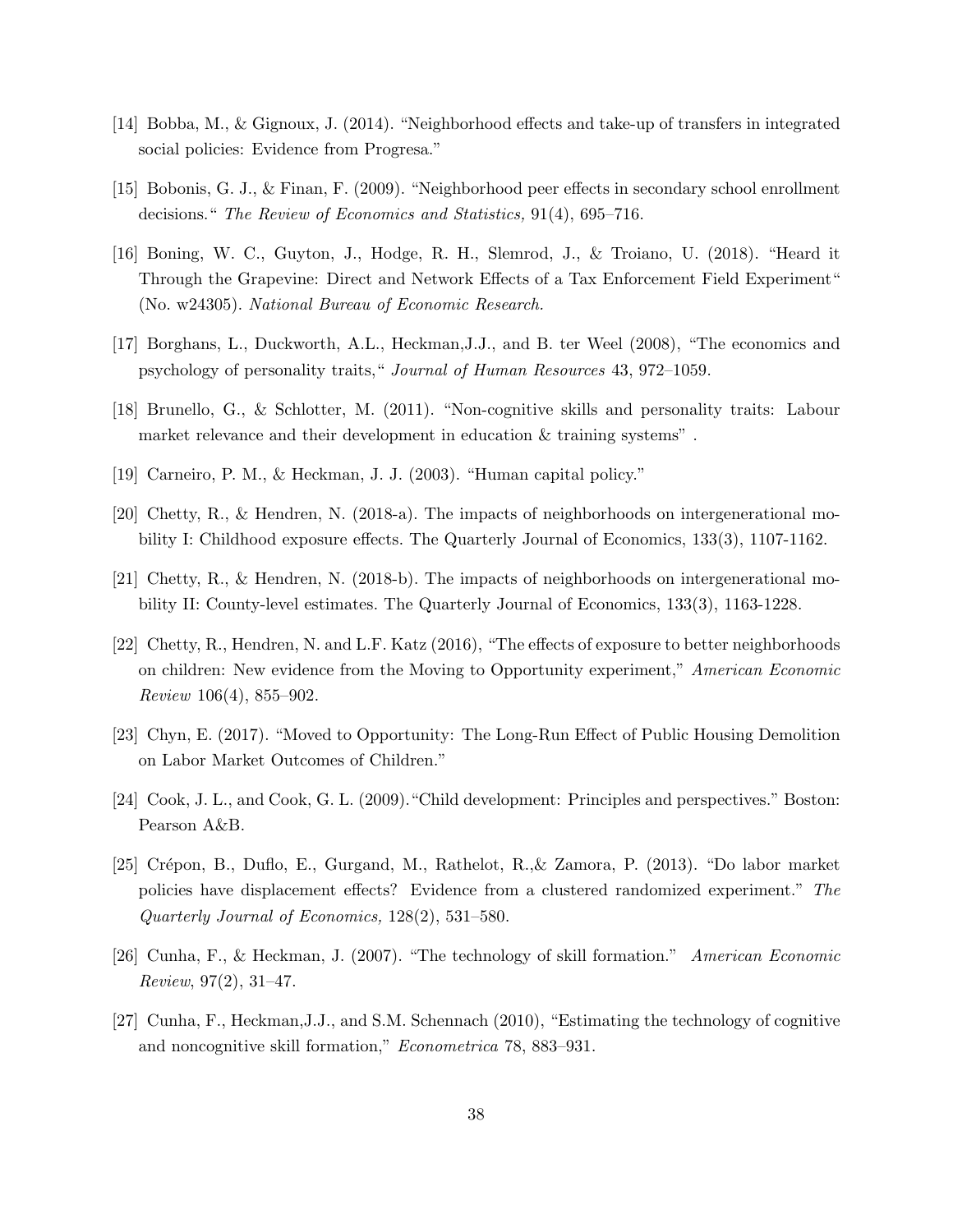- [28] Currie, J., & Almond, D. (2011). "Human capital development before age five." In Handbook of labor economics, 4, 1315–1486. Elsevier.
- [29] Damm, A.P. (2009), "Ethnic enclaves and immigrant labor market outcomes: Quasiexperimental evidence," Journal of Labor Economics 27, 281–314.
- [30] Damm, A. P., & Dustmann, C. (2014). "Does growing up in a high crime neighborhood affect youth criminal behavior?." American Economic Review, 104(6), 1806–32.
- [31] Dunn, L. M., Dunn, L. M., Bulheller, S., & Häcker, H. (1965). "Peabody picture vocabulary test." Circle Pines, MN: American Guidance Service.
- [32] Duflo, E., & Saez, E. (2003). "The role of information and social interactions in retirement plan decisions: Evidence from a randomized experiment." The Quarterly journal of economics, 118(3), 815–842.
- [33] Edin, P.-A., Fredriksson, P., Åslund, O. (2003), "Ethnic enclaves and the economic success of immigrants. Evidence from a natural experiment," Quarterly Journal of Economics 118, 329–357.
- [34] Entwisle, D. R., Alexander, K. L., & Olson, L. S. (1994). "The gender gap in math: Its possible origins in neighborhood effects." American Sociological Review, 822–838.
- [35] Epple, D., & Romano, R. E. (2011). "Peer effects in education: A survey of the theory and evidence." In Handbook of social economics, 1, 1053–1163. North-Holland.
- [36] Ferracci, M., Jolivet, G., & van den Berg, G. J. (2010). "Treatment evaluation in the case of interactions within markets."
- [37] Fryer, R.G. Jr. and L.F. Katz (2013), "Achieving escape velocity: Neighborhood and school interventions to reduce persistent inequality," American Economic Review: Papers & Proceedings 103(3), 232–237.
- [38] Fryer Jr, R.G., Levitt, S.D. and List, J.A., (2015), "Parental incentives and early childhood achievement: a field experiment in Chicago heights," National Bureau of Economic Research Working Paper No. 21477.
- [39] Fryer Jr, R.G., Levitt, S.D., List, J.A., and Samek, A. (2018), "Towards an Understanding of What Works in Preschool Education, " Unpublished manuscript, University of Chicago.
- [40] Gautier, P., Muller, P., Klaauw, B. V. D., Rosholm, M., & Svarer, M. (2012). "Estimating equilibrium effects of job search assistance."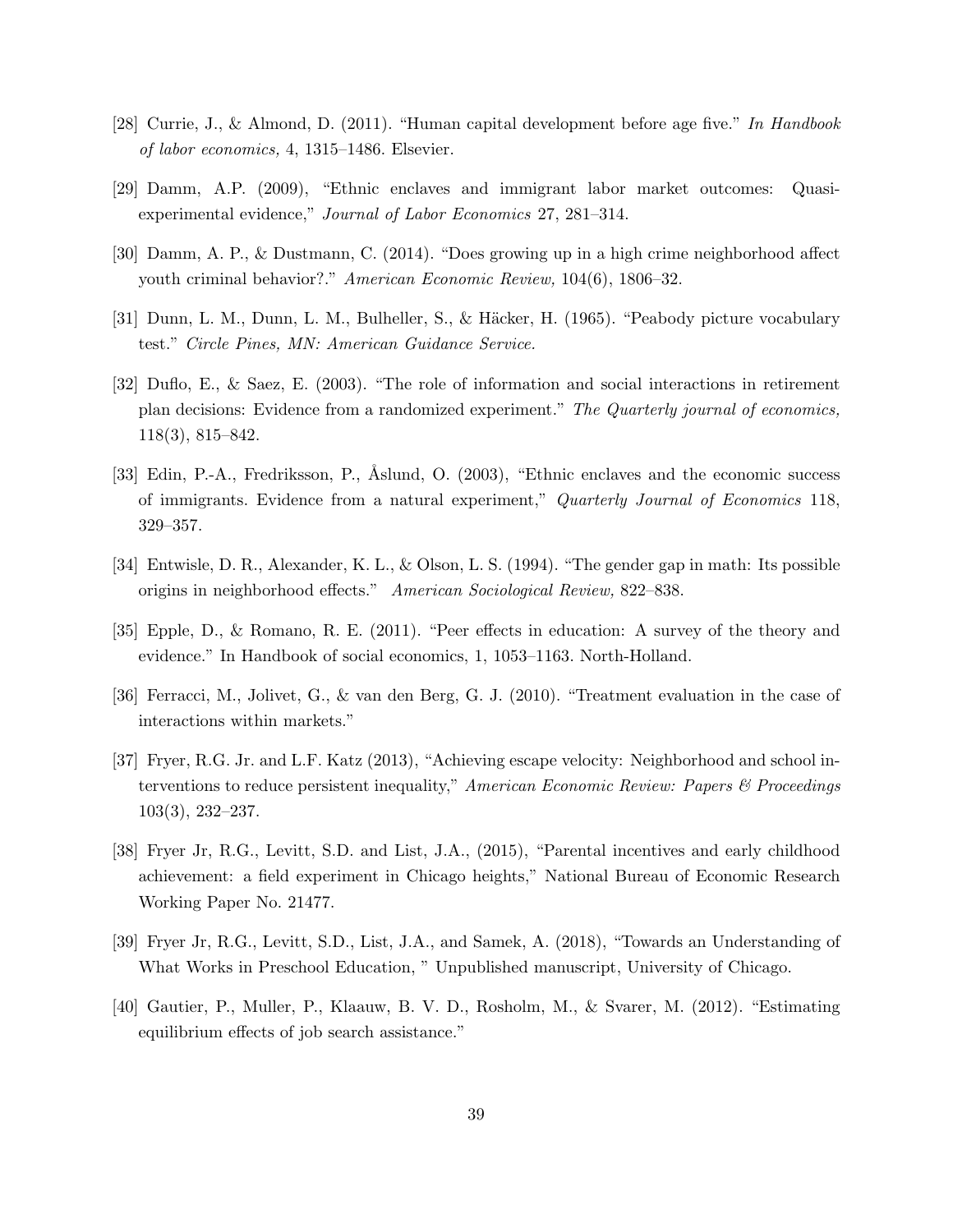- [41] Gibbs, C., Ludwig, J., & Miller, D., (2011). "Does Head Start Do Any Lasting Good?" NBER Working Paper No. 17452.
- [42] Gin´e, X., & Mansuri, G. (2018). "Together we will: experimental evidence on female voting behavior in Pakistan." American Economic Journal: Applied Economics, 10(1), 207–35.
- [43] Halpern-Felsher, B.L., Connell, J.P., Spencer, M.B., Aber, J.L., Duncan, G.J., Clifford, E., Crichlow, W.E., Usinger, P.A., Cole, S.P., Allen, L. and Seidman, E., (1997). "Neighborhood and family factors predicting educational risk and attainment in African American and White children and adolescents." Neighborhood poverty, 1, 146–173.
- [44] Hartup, W. W. (1984). "The Peer Context In Middle Childhood." In Development During Middle Childhood: The Years From Six to Twelve. National Research Council.
- [45] Heckman, J.J. and T. Kautz (2012), "Hard evidence on soft skills," Labour Economics 19, 451–464.
- [46] Heckman, J.J.,Malofeeva, L., Pinto, R. and P.A. Savelyev (2011), "Understanding the mechanisms through which an influential early childhood program boosted adult outcomes," Unpublished manuscript, Department of Economics, University of Chicago.
- [47] Heckman, J.J., Moon, S.H., Pinto, R., Savelyev, P.A. and A. Yavitz (2010), "The rate of return to the High Scope Perry Preschool Program," Journal of Public Economics 94, 114–128.
- [48] Heckman, J.J., Stixrud, J. and S. Urzua (2006), "The effects of cognitive and noncognitive abilities on labor-market outcomes and social behavior," Journal of Labor Economics 24,411– 482.
- [49] Hellerstein, J.K., McInerney, M. and D. Neumark (2011), "Neighbors and coworkers: The importance of residential labor market networks," Journal of Labor Economics 29, 659–695.
- [50] Higgins, E.T. and Parsons, J.E. (1983) "Social cognition and the social life of the child: Stages as subcultures" in E.T. Higgins, D.N. Ruble, W.W. Hartup (Eds.), Social cognition and social development: A socio-cultural perspective, Cambridge University Press, New York (1983), 15– 62
- [51] Ioannides, Y.M. (2011), "Neighborhood effects and housing," In: J. Benhabib, A. Bisin, and M.O. Jackson (Eds.), Handbook of Social Economics, Vol. 1B, Amsterdam: Elsevier Science, 1281–1340.
- [52] Ioannides, Y.M. and G. Topa (2010), "Neighborhood effects: Accomplishments and looking beyond them," Journal of Regional Science 50, 343–362.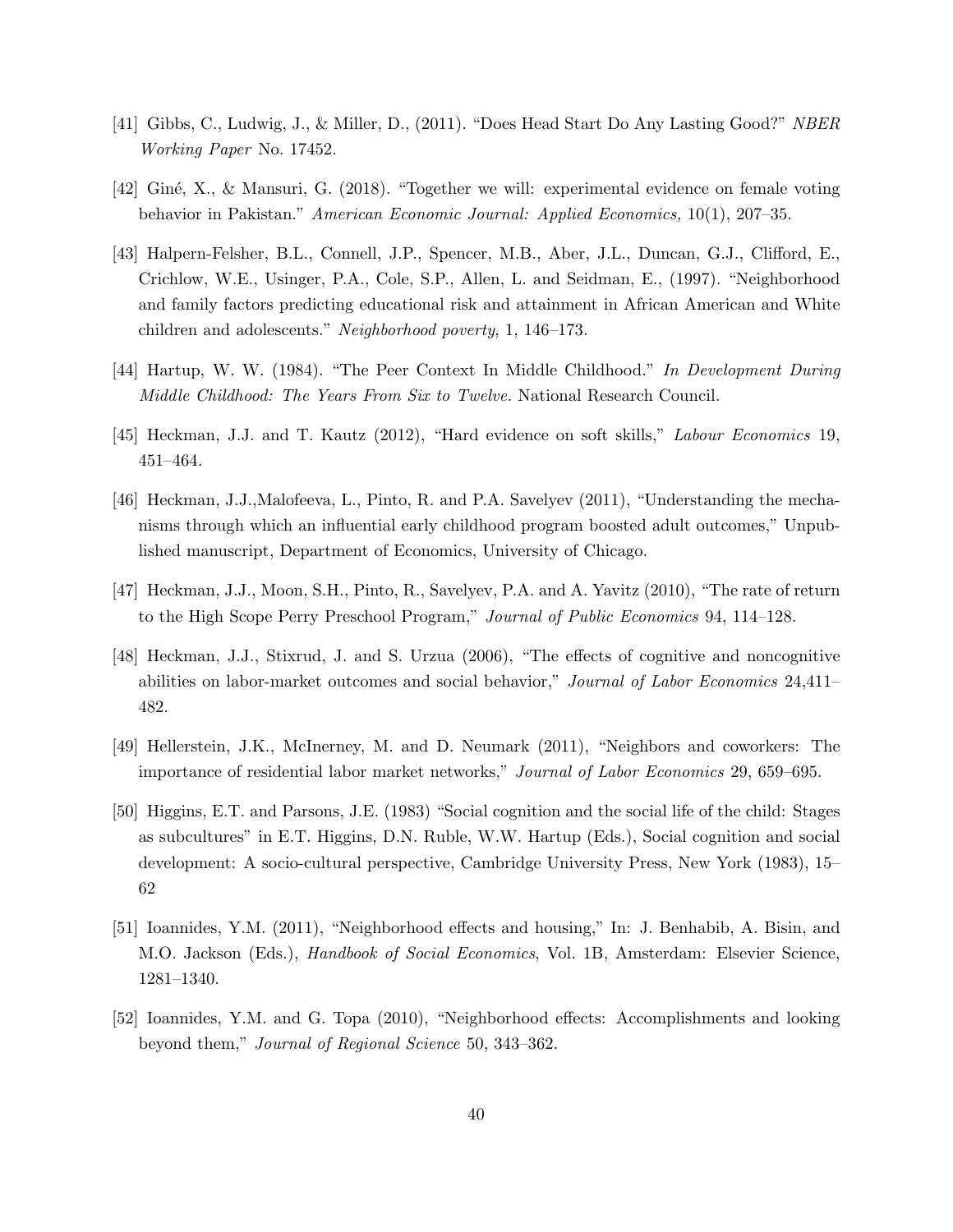- [53] Janssens, W. (2011). "Externalities in program evaluation: The impact of a women's empowerment program on immunization." Journal of the European Economic Association, 9(6), 1082–1113.
- [54] Kalil, A. (2015). "Inequality Begins at Home: The Role of Parenting in the Diverging Destinies of Rich and Poor Children." In Families in an Era of Increasing Inequality, Springer International Publishing. 63–82.
- [55] Katz, L.F., Kling, J.R. and J.B. Liebman (2001), "Moving to opportunity in Boston: Early results of a randomized mobility experiment," Quarterly Journal of Economics 116, 607–654.
- [56] Kautz, T., Heckman, J. J., Diris, R., Ter Weel, B., & Borghans, L. (2014). "Fostering and measuring skills: Improving cognitive and non-cognitive skills to promote lifetime success." National Bureau of Economic Research. (No. w20749).
- [57] Kim, J., Alderman, H., & Orazem, P. F. (1999). "Can private school subsidies increase enrollment for the poor? The Quetta Urban Fellowship Program." The World Bank Economic Review, 13(3), 443-465.
- [58] Kline, P., and Walters, C. R. (2016). "Evaluating public programs with close substitutes: The case of Head Start." The Quarterly Journal of Economics, 131(4), 1795–1848.
- [59] Kling, J.R., Ludwig, J. and L.F. Katz (2005), "Neighborhood effects on crime for female and male youth: Evidence from a randomized housing voucher experiment," Quarterly Journal of Economics 120, 87–130.
- [60] Kling, J.R., Liebman, J.B. and L.F. Katz (2007), "Experimental analysis of neighborhood effects," Econometrica 75, 83–119.
- [61] Kremer, Michael, Edward Miguel, and Rebecca Thornton (2009), "Incentives to Learn." Review of Economics and Statistics 91 (1): 437- 456.
- [62] Lalive, R., & Cattaneo, M. A. (2009). "Social interactions and schooling decisions." The Review of Economics and Statistics, 91(3), 457–477.
- [63] Lalive, R., Landais, C., & Zweimüller, J. (2015). "Market externalities of large unemployment insurance extension programs." American Economic Review, 105(12), 3564–96.
- [64] Leventhal, T., & Brooks-Gunn, J. (2000). "The neighborhoods they live in: the effects of neighborhood residence on child and adolescent outcomes." Psychological bulletin, 126(2), 309.
- [65] Miguel, E. and M. Kremer (2004), "Worms: identifying impacts on education and health in the presence of treatment externalities," Econometrica 72, 159–217.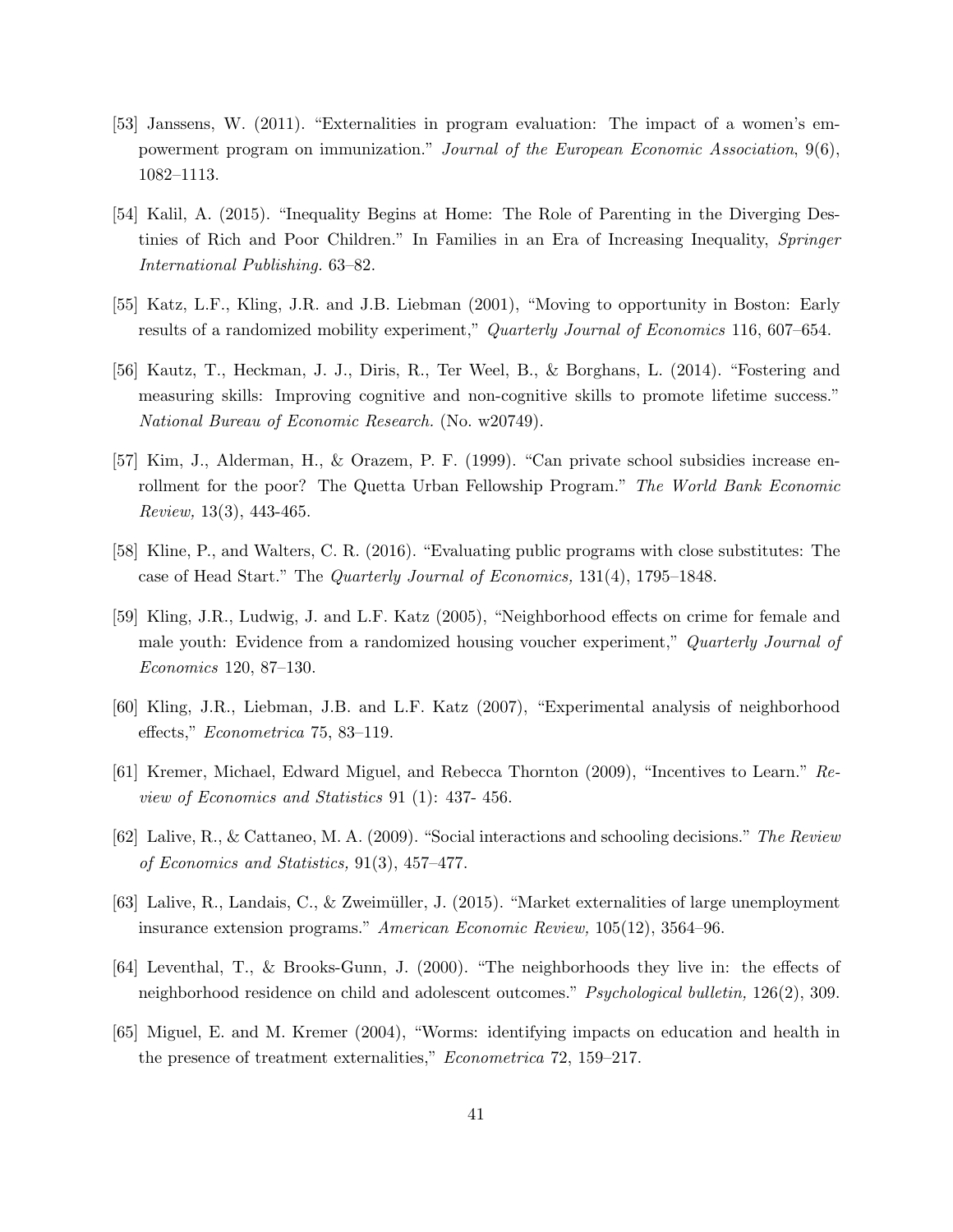- [66] Minh, A., Muhajarine, N., Janus, M., Brownell, M., & Guhn, M. (2017). "A review of neighborhood effects and early child development: How, where, and for whom, do neighborhoods matter?." Health  $\mathcal B$  place, 46, 155-174.
- [67] Muralidharan, K., Niehaus, P., & Sukhtankar, S. (2017). "General equilibrium effects of (improving) public employment programs: Experimental evidence from India" (No. w23838). National Bureau of Economic Research.
- [68] Oreopoulos, P. (2003), "The long-run consequences of living in a poor neighborhood," Quarterly Journal of Economics 118, 1533–1575.
- [69] Puma, M., Bell, S., Cook, R., Heid, C., (2010) "Head Start Impact Study: Final Report" Washington, DC: U.S. Department of Health and Services, Administration for Children and Families,
- [70] Puma, M., Bell, S., Cook, R., Heid, C., Broene, P., Jenkins, F., Mashburn, A. & Downer, J. (2012). "Third Grade Follow-up to the Head Start Impact Study Final Report" OPRE Report # 2012-45, Washington, DC: Office of Planning, Research and Evaluation, Administration for Children and Families, U.S. Department of Health and Human Services.
- [71] Rincke, Johannes and Traxler, Christian, (2011), "Enforcement Spillovers," The Review of Economics and Statistics, 93(4), 1224–1234.
- [72] Rosenthal, S. S. and W. C. Strange (2008), "The attenuation of human capital spillovers" Journal of Urban Economics 46(2), 373–389.
- [73] Sacerdote, B. (2011). "Peer effects in education: How might they work, how big are they and how much do we know thus far?." In Handbook of the Economics of Education. 3, 249-277. Elsevier.
- [74] Sanbonmatsu, L., Kling, J.R., Duncan, G.J. and J. Brooks-Gunn (2006), "Neighborhoods and academic achievement: Results from the Moving to Opportunity experiment," Journal of Human Resources 41, 649–691.
- [75] Sinclair, B., McConnell, M., & Green, D. P. (2012). "Detecting spillover effects: Design and analysis of multilevel experiments." American Journal of Political Science, 56(4), 1055–1069.
- [76] Waldfogel, J., & Washbrook, E. (2011). "Early years policy." Child Development Research.
- [77] Willoughby, Michael T., R. J. Wirth, and Clancy B. Blair. (2012), "Executive function in early childhood: longitudinal measurement invariance and developmental change.," Psychological assessment, 24(2), 418.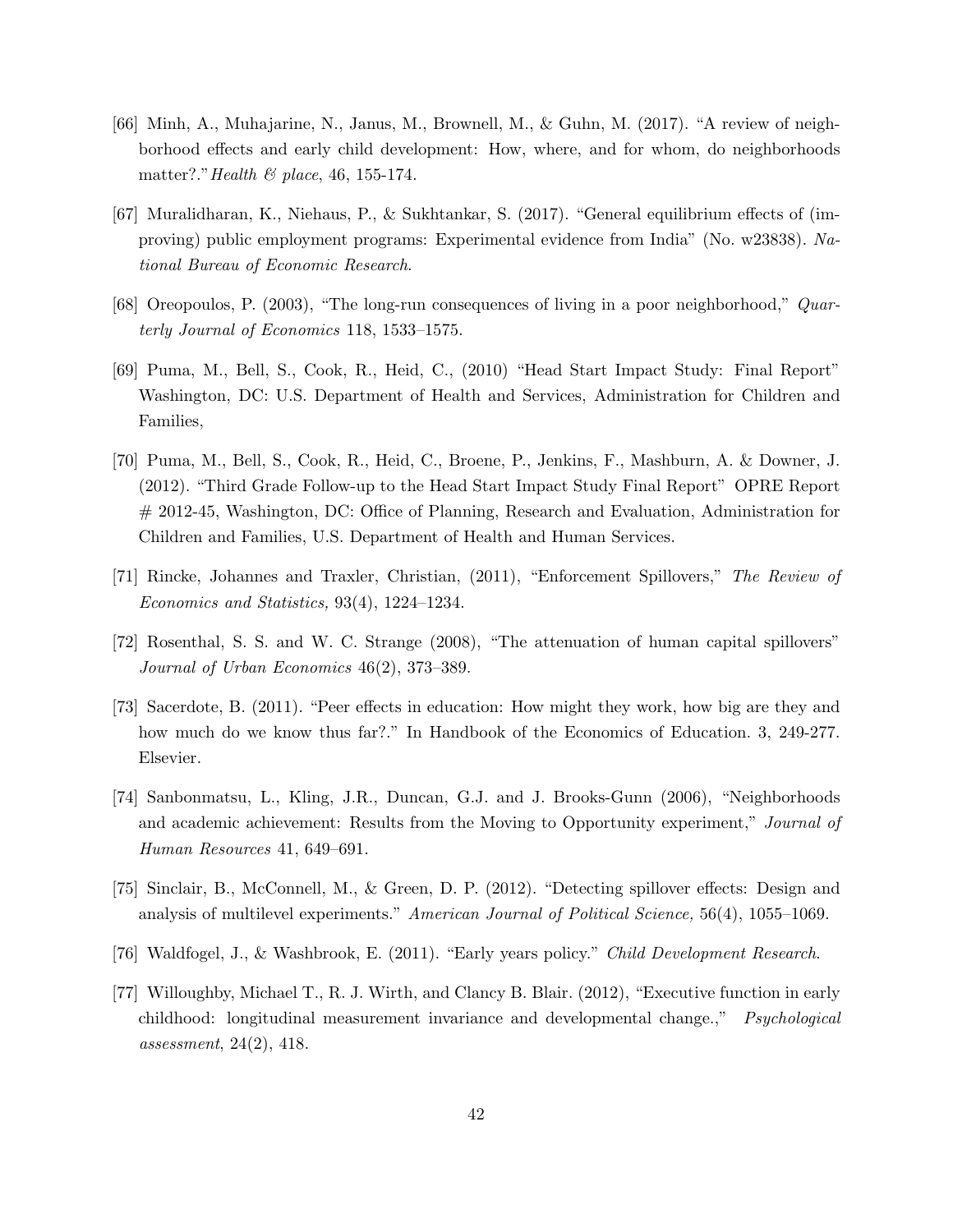[78] Woodcock, Richard W., K. S. McGrew, and N. Mather. (2001), Woodcock-Johnson tests of achievement., Itasca, IL: Riverside Publishing.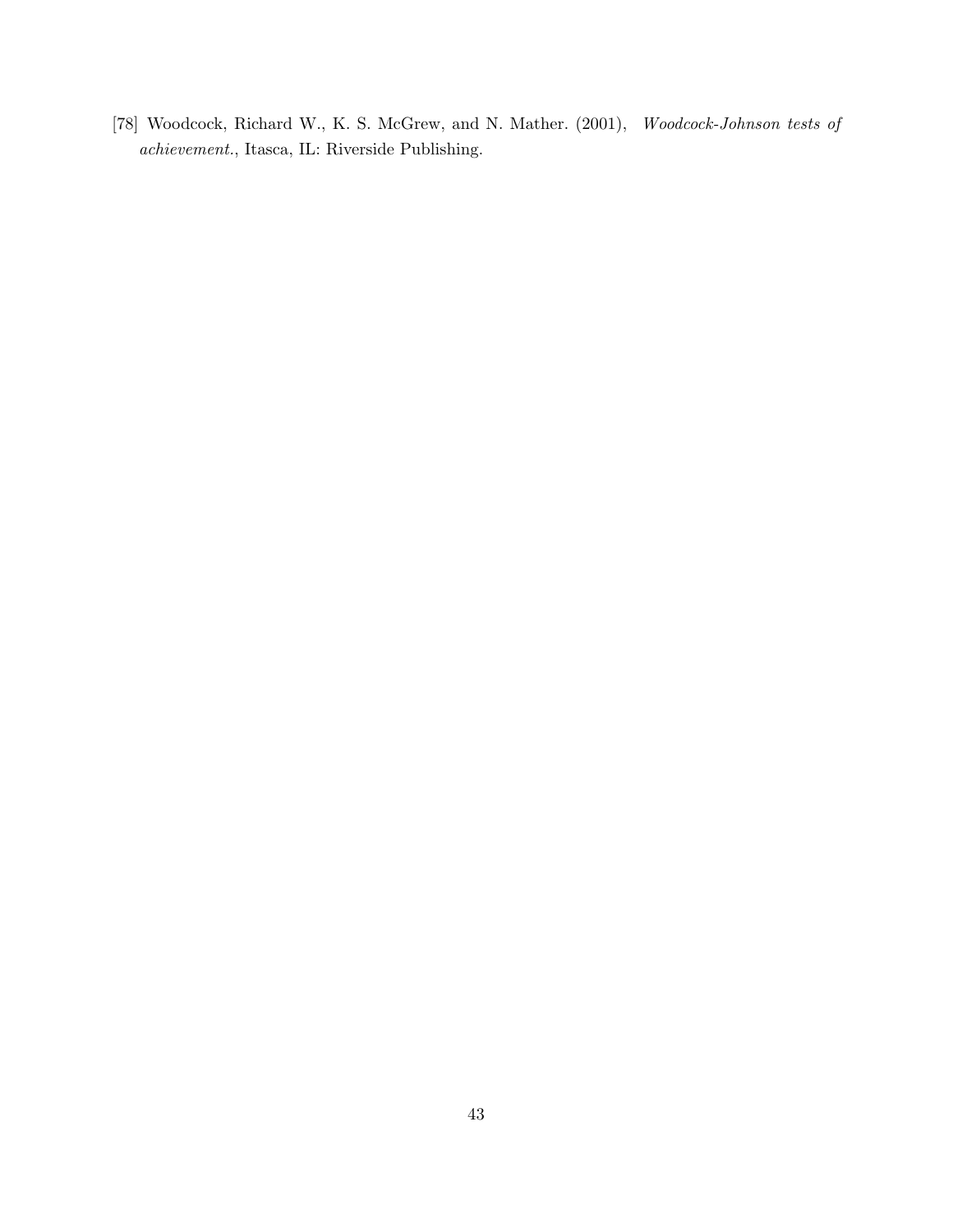# Spillover Effects in Education Appendix

By John A. List<sup>[1](#page-43-2)</sup>, Fatemeh Momeni<sup>[2](#page-43-3)</sup> and Yves Zenou<sup>[3](#page-43-4)</sup>

## <span id="page-43-1"></span>A Assessment Schedule

|      | Winter       | Early Spring | Late Spring   | Late Summer             |  |
|------|--------------|--------------|---------------|-------------------------|--|
|      | $(Jan-Feb)$  | (Apr)        | (May)         | $(\text{Jul-Sep})$      |  |
| 2010 |              |              |               | $Pre^{20\overline{10}}$ |  |
| 2011 | $Mid^{2010}$ |              | $Post^{2010}$ | $SL^{2010}$             |  |
|      |              |              | $Pre^{2011}$  |                         |  |
| 2012 | $Mid^{2011}$ | $AO1^{2010}$ | $Post^{2011}$ | $SL^{2011}$             |  |
|      |              |              | $Pre^{2012}$  |                         |  |
| 2013 | $Mid^{2012}$ | $AO1^{2011}$ | $Post^{2012}$ | $SL^{2012}$             |  |
|      |              | $AO2^{2010}$ | $Pre^{2013}$  |                         |  |
|      |              | $AO1^{2012}$ |               |                         |  |
| 2014 | $Mid^{2013}$ | $AO2^{2011}$ | $Post^{2013}$ | $SL^{2013}$             |  |
|      |              | $AO3^{2010}$ |               |                         |  |
|      |              | $AO1^{2013}$ |               |                         |  |
| 2015 |              | $AO2^{2012}$ |               |                         |  |
|      |              | $AO3^{2011}$ |               |                         |  |
|      |              | $AO4^{2010}$ |               |                         |  |
|      |              | $AO2^{2013}$ |               |                         |  |
| 2016 |              | $AO3^{2012}$ |               |                         |  |
|      |              | $AO4^{2011}$ |               |                         |  |
|      |              | $AO5^{2010}$ |               |                         |  |

Table A.1: Assessment Calendar

Notes: Superscripts are cohort identifiers (randomization years).

Pre= pre assessment; Mid= mid assessment; Post= post assessment; SL= summer loss assessment;  $AOx=$  age-out assessment x years after the treatment ended

<span id="page-43-2"></span><span id="page-43-0"></span><sup>1</sup>Department of Economics, University of Chicago, Chicago, IL, USA. Email: jlist@uchicago.edu.

<span id="page-43-4"></span><span id="page-43-3"></span><sup>2</sup>Department of Economics, University of Chicago, Chicago, IL, USA. Email: fmomeni@uchicago.edu.

<sup>3</sup>Department of Economics, Monash University, Caulfield, VIC, Australia, and IFN. Email: yves.zenou@monash.edu.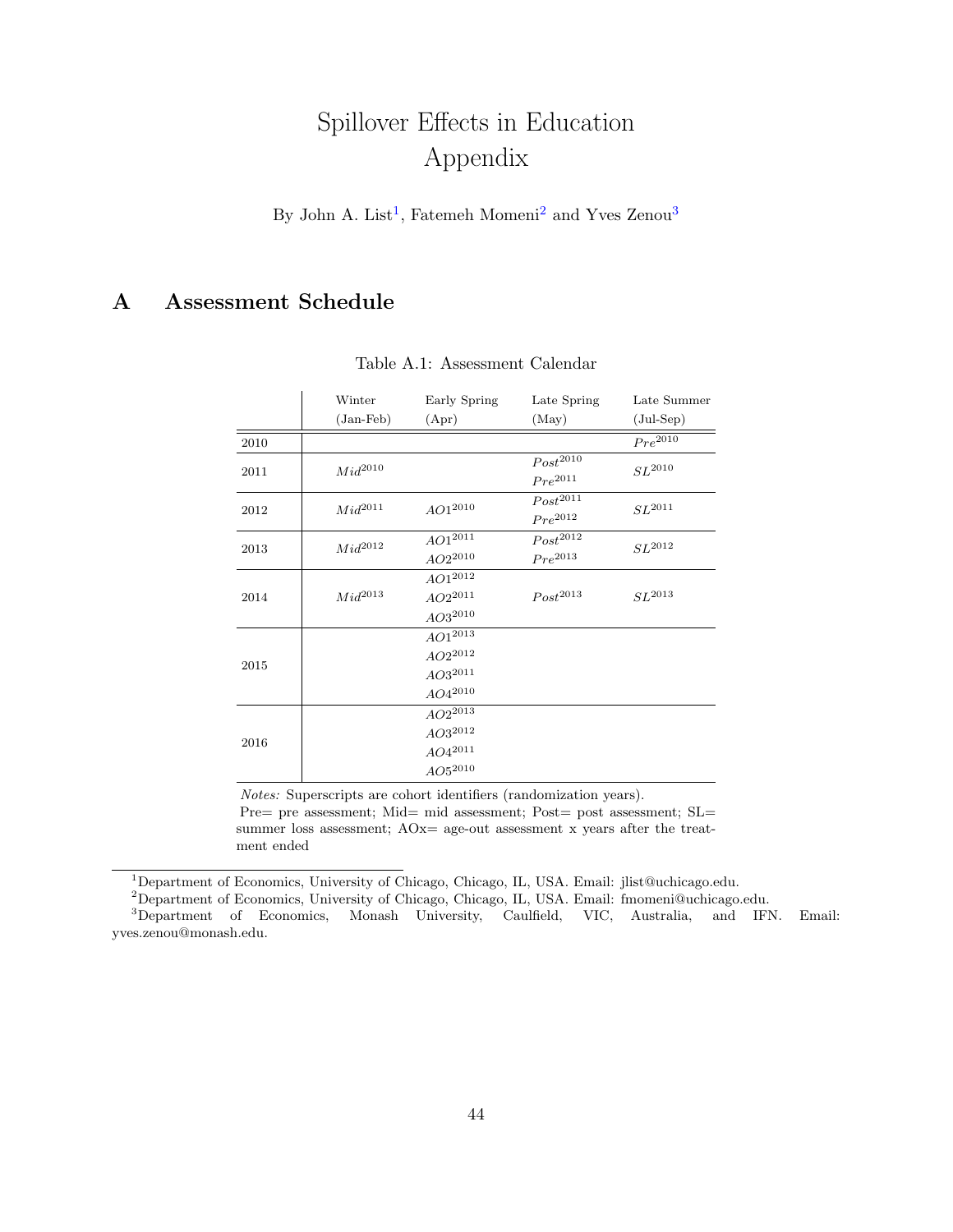# B Maps



Figure B.1: Map of Home Locations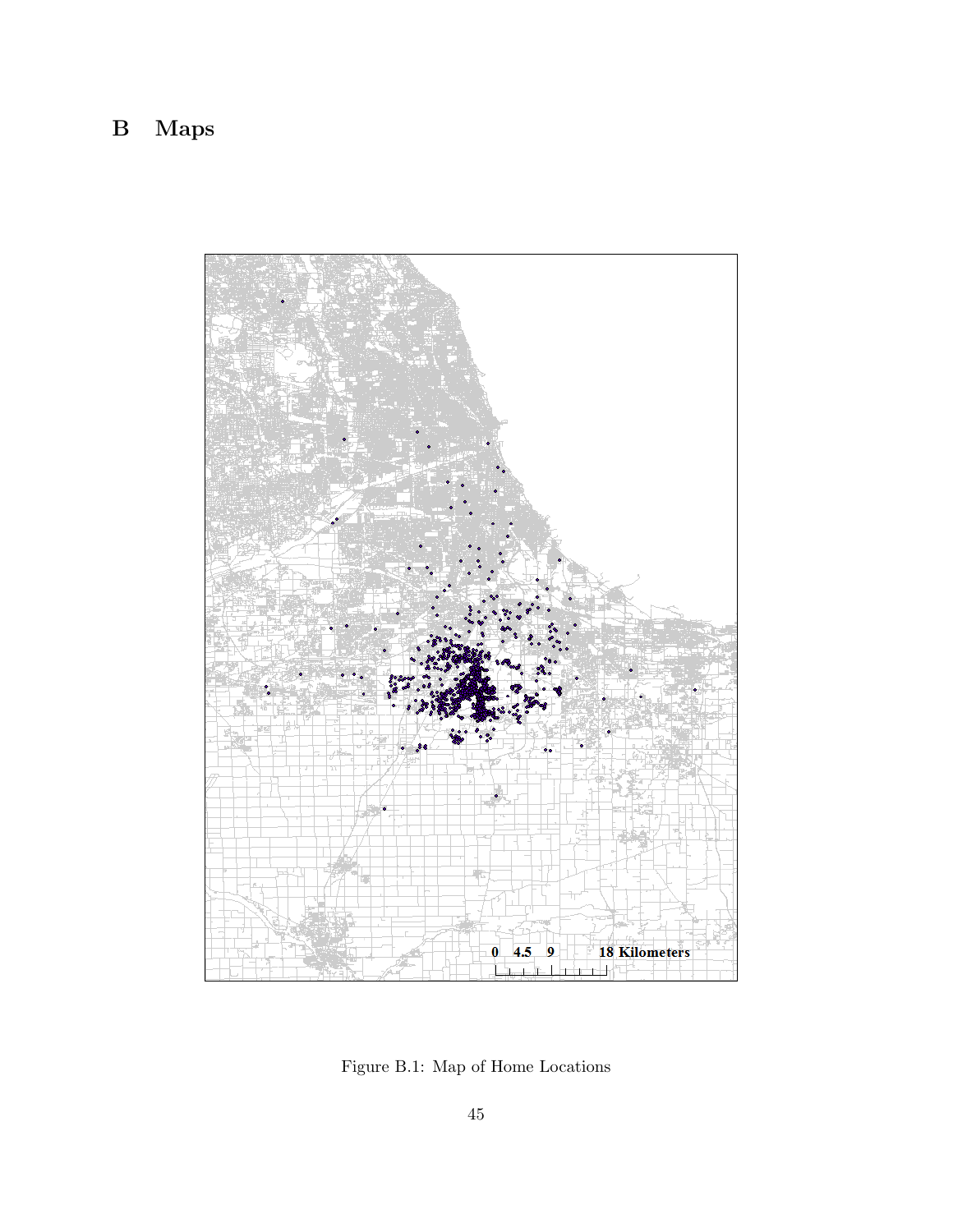

Figure B.2: Map of Home Locations, Zoomed in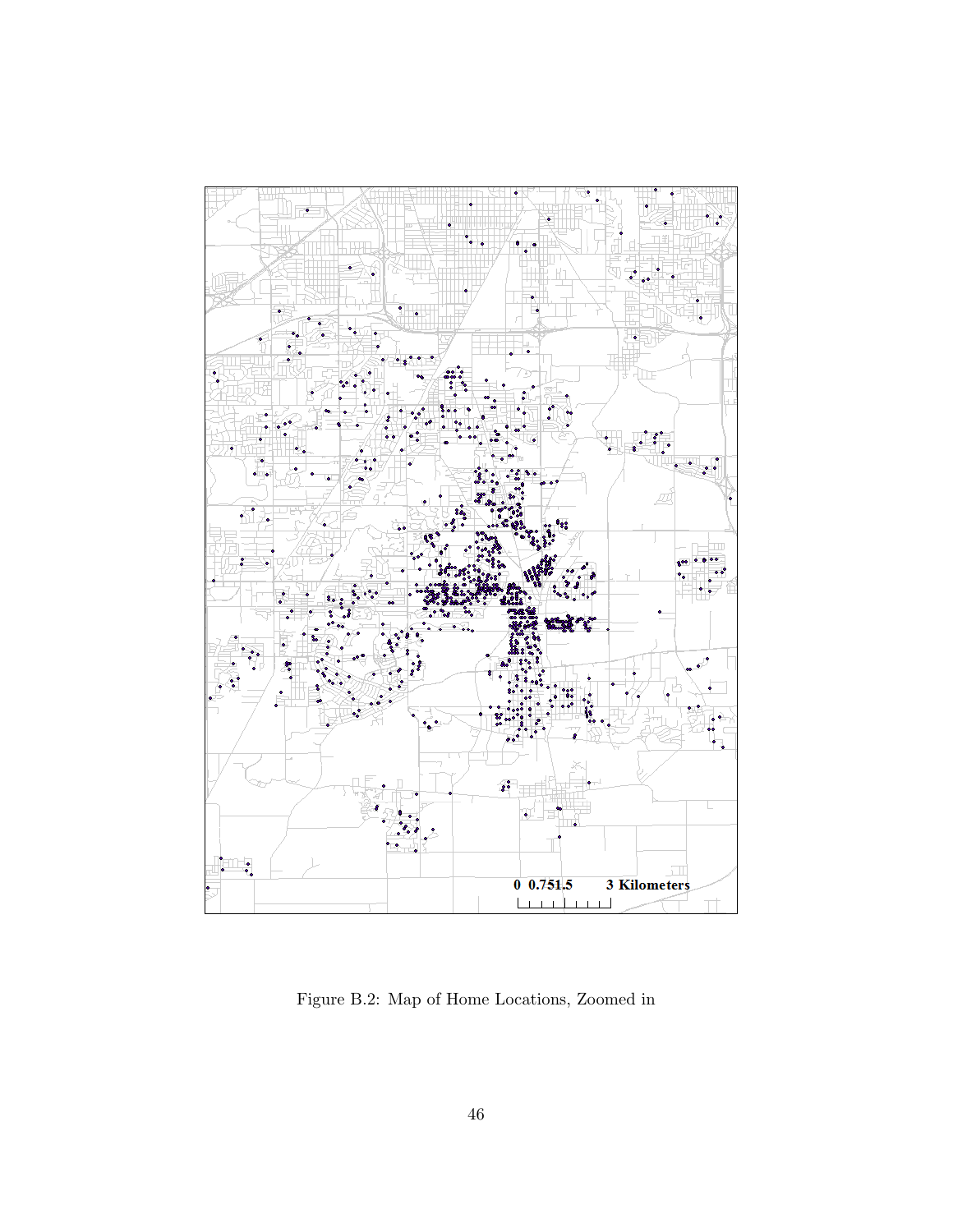## <span id="page-46-0"></span>C Details on Constructing the Samples

Here we present how we treat observations from children who were randomized in multiple years in constructing our panel data set for the control, treatment, and pooled samples.

We follow two rules in constructing the control sample: (i) For those control children who were randomized into treatments in later years, we only keep the observations that took place before their treatment started; (ii) for those who were randomized into the control group in more than one year, we only keep the observations corresponding to their first randomization.

In construction of our treatment sample, we follow two rules: (i) For those treatment children who were first randomized into the control and later into a treatment group, we only keep the observations after their treatment started; (ii) for those who were randomized twice and both times into a treatment group, we only keep the observations corresponding to the first randomization.

Finally, we use the following three rules in constructing our pooled sample: (i) For children who were randomized twice and both times into the control group, we only keep the observations that correspond to the first randomization; (ii) for children who were randomized twice and both times into a treatment group, we only keep the observations corresponding to their first randomization; and (iii) for those who were randomized twice, the first time into the control group and the second time into a treatment group, we only keep the observations corresponding to the second randomization.

Three factors can result in missing an observation for a child in our control sample: (i) The child was absent on the assessment day;  $(ii)$  the child was moved to a treatment group in a later randomization and thus her outcomes (for the times after she had entered the treatment groups) are not included in the sample; or  $(iii)$  the child belongs to later cohorts for which the assessment is taking place at a later date (April 2018 or after). Similarly, an observation from the treatment sample would be missing if  $(i)$  the child was absent on that assessment day;  $(ii)$  the child was previously in the control group and thus her outcomes (for the times before she entered the treatment group) are not included in the sample; or *(iii)* corresponding assessment is taking place at a later date (April 2018 or later).

## <span id="page-46-1"></span>D Sub-tests

The cognitive index was constructed by taking the average of a child's percentile scores on five subtests of the Peabody Picture Vocabulary Test (PPVT), WJ Letter-Word, WJ Spelling, WJ Applied Problems, and WJ Quantitative Concepts (the four subtests from the Woodcock Johnson III Test of Achievement). These scores were then standardized by assessment type (pre, mid, post,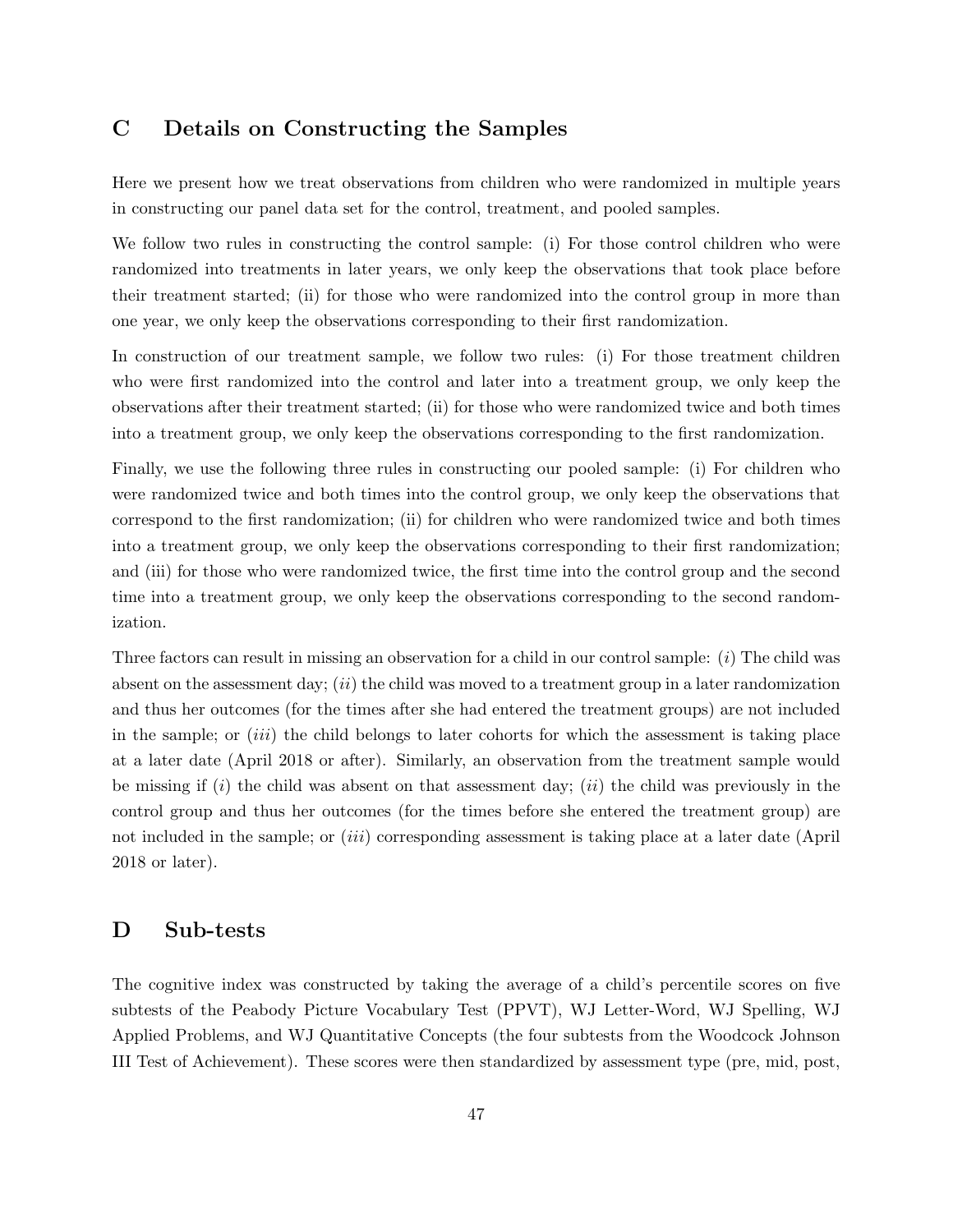etc.), including the entire study population. The non-cognitive index was constructed by taking the average of a child's percent-correct scores in the three subtests of the Blair and Willoughby (Spatial Conflict, Operation Span, and Same Game) and the Preschool Self-Regulation Assessment (PSRA) and standardizing with respect to the assessment type.<sup>[4](#page-47-1)</sup>

To explore which components of the cognitive and non-cognitive measures are more important in generating the spillover effects, we estimate the following fixed-effects model:

$$
Y_{i,t}^k = \beta_0 + \beta_1 N_{i,t,r}^{treated} + \beta_2 N_{i,t,r}^{total} + \gamma_i + \delta_t + \epsilon_{i,t},
$$
\n(D.1)

where  $Y_{i,t}^k$  is the standardized score of a child i at time t on subtest k, and  $N_{i,t,r}^{treated}$  and  $N_{i,t,r}^{total}$ represent the number of treated neighbors and total number of neighbors, as previously defined. We include the time and individual fixed effects, and cluster standard errors at the census-blockgroup level. Under this specification,  $\beta_1$  represents the average spillover effect from an additional treated neighbor who resides within a radius r of a child.

<span id="page-47-2"></span>

|              |             |            | Cognitive Sub-scores |            |         |            | Non-cognitive Sub-scores |             |          |            |
|--------------|-------------|------------|----------------------|------------|---------|------------|--------------------------|-------------|----------|------------|
| $r$ (meters) | <b>PPVT</b> | WJL        | <b>WJA</b>           | <b>WJS</b> | WJQ     | <b>OSP</b> | <b>SPAT</b>              | <b>PSRA</b> | SAME     | CARD       |
| 3000         | $.0025*$    | $.0044***$ | $-.0057***$          | $.0044***$ | .0018   | $.0093***$ | $.0142***$               | .0002       | $-.0052$ | $.0082***$ |
|              | (.0014)     | (.001)     | (.0011)              | (.0011)    | (.0019) | (.0026)    | (.0031)                  | (.0021)     | (.0128)  | (.0023)    |
|              |             |            |                      |            |         |            |                          |             |          |            |
| 5000         | .0014       | $.0026***$ | $-.003***$           | $.0031***$ | .0009   | $.0055***$ | $.0089***$               | .0003       | $-.0105$ | $.0051***$ |
|              | (.0009)     | (.0007)    | (.0009)              | (.0007)    | (.001)  | (.0014)    | (.0019)                  | (.0013)     | (.009)   | (.0013)    |
|              | $.0012*$    | $.002***$  | $-.0026***$          | $.0025***$ | .0007   | $.0041***$ | $.0071***$               | .0001       | $-.0077$ | $.0045***$ |
| 7000         |             |            |                      |            |         |            |                          |             |          |            |
|              | (.0007)     | (.0006)    | (.0008)              | (.0006)    | (.0009) | (.0011)    | (.0015)                  | (.001)      | (.0078)  | (.0011)    |
|              |             |            |                      |            |         |            |                          |             |          |            |

Table D.1: Spillover Effects by Subtests—Fixed Effects

Notes: This table presents point estimates for the spillover effects from an additional treated neighbor on a child's standardized scores on each subtest, estimated from the fixed-effects model. Robust standard errors, clustered at the census-block-group level, are in parentheses; \*\*\* p<0.01, \*\* p<0.05, \* p<0.1

As point estimates for  $\beta_1$  presented in Table [D.1](#page-47-2) suggest, the spillovers on cognitive skills are mainly driven by the effects on receptive vocabulary (PPVT), spelling ability (WJS), and the ability to identify letters and words (WJL). The spillovers on non-cognitive skills are driven by the effects on attention (Spatial Conflict), working memory (Operation Span), and attention shifting in children who are kindergarten age or older.

<span id="page-47-1"></span><span id="page-47-0"></span><sup>4</sup>For children in kindergarten or older, the Same Game test of Blair and Willoughby was replaced with a variant of Wisconsin Card Sort game.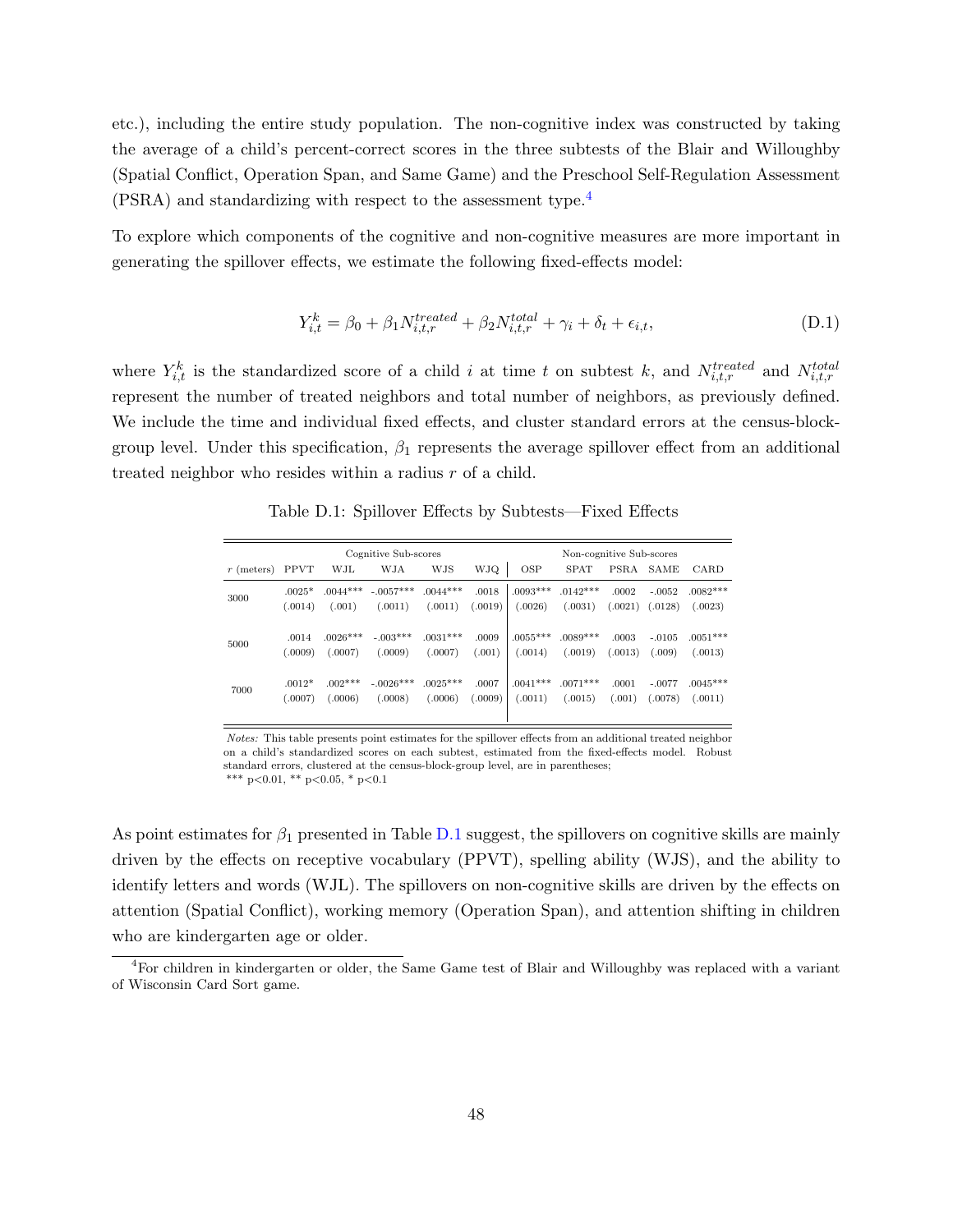# E Spatial Fade-out

|                   |                  | Cognitive Scores |                 |                  | Non-cognitive Scores |             |
|-------------------|------------------|------------------|-----------------|------------------|----------------------|-------------|
|                   | Pooled           | Control          | Treatment       | Pooled           | Control              | Treatment   |
|                   | (1)              | (2)              | (3)             | (4)              | (5)                  | (6)         |
| $r=2$ km          | $0.0050^{***}\;$ | $0.0049**$       | 0.0021          | $0.0120^{***}\,$ | $0.0077***$          | $0.0107***$ |
|                   | (0.0019)         | (0.0024)         | (0.0016)        | (0.0025)         | (0.0030)             | (0.0023)    |
|                   | $0.0033***$      | $0.0038***$      | 0.0016          | $0.0078***$      | $0.0069***$          | $0.0064***$ |
| $r=3$ km          | (0.0010)         | (0.0012)         | (0.0010)        | (0.0013)         | (0.0015)             | (0.0013)    |
|                   | $0.0026***$      | $0.0032***$      | $0.0010*$       | $0.0053***$      | $0.0045***$          | $0.0042***$ |
| $\rm r\rm=4~km$   | (0.0007)         | (0.0011)         | (0.0006)        | (0.0009)         | (0.0013)             | (0.0010)    |
|                   | $0.0021***$      | $0.0023***$      | $0.0010^{\ast}$ | $0.0043***$      | $0.0037***$          | $0.0034***$ |
| $r=5$ km          | (0.0006)         | (0.0008)         | (0.0006)        | (0.0008)         | (0.0011)             | (0.0008)    |
|                   | $0.0019***$      | $0.0022***$      | $0.0010*$       | $0.0038***$      | $0.0031***$          | $0.0032***$ |
| $r=6$ km          | (0.0006)         | (0.0008)         | (0.0005)        | (0.0007)         | (0.0010)             | (0.0008)    |
|                   | $0.0018***$      | $0.0021***$      | $0.0008*$       | $0.0033***$      | $0.0025***$          | $0.0028***$ |
| $r=7$ km          | (0.0005)         | (0.0007)         | (0.0005)        | (0.0007)         | (0.0010)             | (0.0007)    |
| $r=8$ km          | $0.0017***$      | $0.0020***$      | $0.0008*$       | $0.0031***$      | $0.0021**$           | $0.0028***$ |
|                   | (0.0005)         | (0.0007)         | (0.0005)        | (0.0006)         | (0.0009)             | (0.0007)    |
| $r=9$ km          | $0.0015***$      | $0.0018***$      | 0.0007          | $0.0029***$      | $0.0021**$           | $0.0025***$ |
|                   | (0.0005)         | (0.0007)         | (0.0005)        | (0.00060)        | (0.0009)             | (0.0007)    |
| $r=10 \text{ km}$ | $0.0014***$      | $0.0019***$      | 0.0006          | $0.0027***$      | $0.0020**$           | $0.0023***$ |
|                   | (0.0005)         | (0.0006)         | (0.0005)        | (0.0006)         | (0.0009)             | (0.0006)    |
|                   | 5,208            | 2,442            | 3,074           | 5,208            | 2,442                | 3,074       |

Table E.1: Mean Effect Sizes on Cognitive and Non-cognitive Scores, Fixed-Effects Estimates

*Notes:* Columns 1-3 (4-6) represent the effect of an additional treated neighbor on a child's standardized cognitive (non-cognitive) score. Robust standard errors, clustered at the census-<br>block-group level, are in paren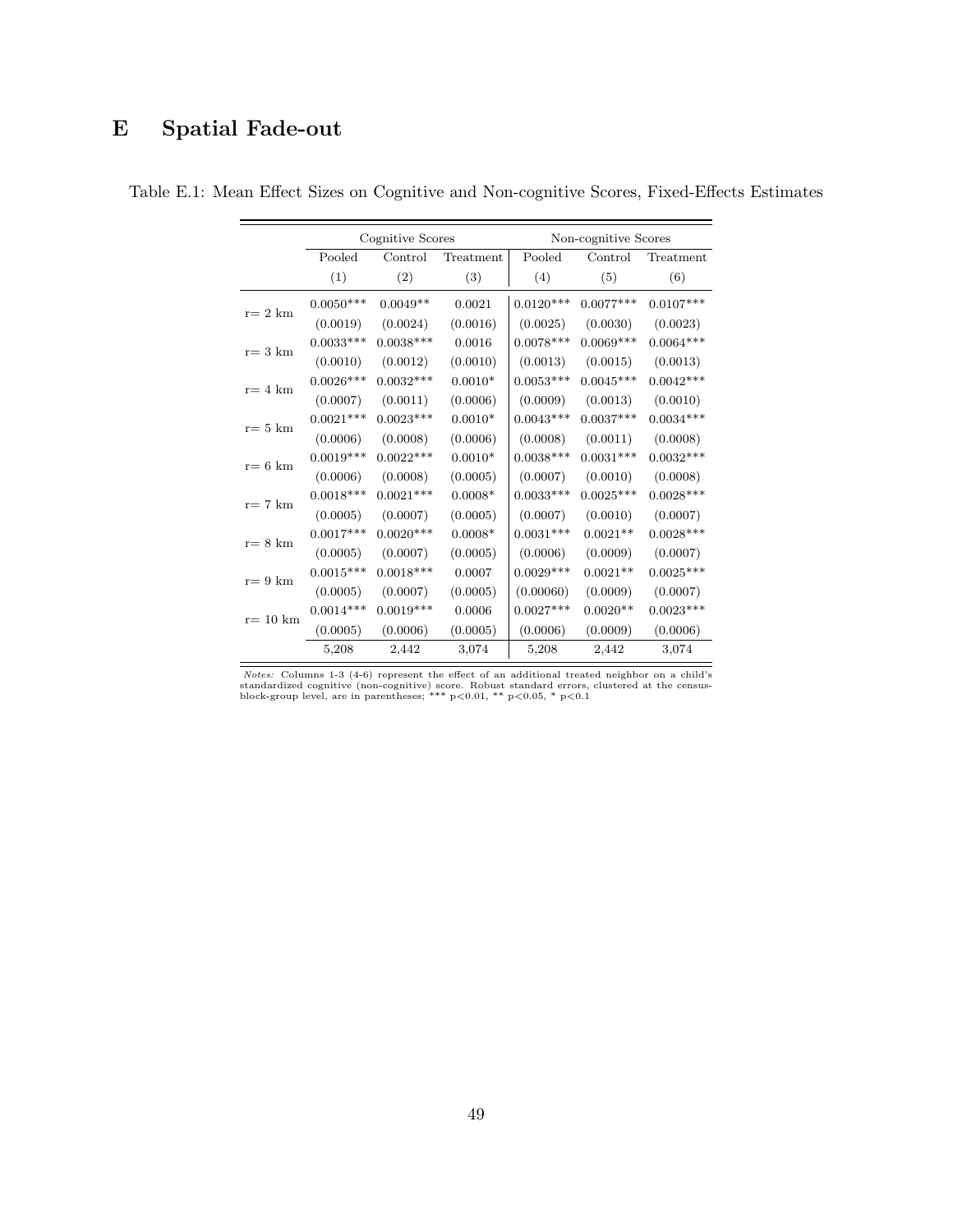|                     |             | Cognitive Scores |           |             | Non-cognitive Scores |             |
|---------------------|-------------|------------------|-----------|-------------|----------------------|-------------|
| $\boldsymbol{r}$    | Pooled      | Control          | Treatment | Pooled      | Control              | Treatment   |
| (meters)            | (1)         | (2)              | (3)       | (4)         | (5)                  | (6)         |
| $r = 2 \text{ km}$  | $0.0034**$  | 0.0026           | 0.0015    | $0.0095***$ | $0.0061**$           | $0.0102**$  |
|                     | (0.0017)    | (0.0039)         | (0.0028)  | (0.0030)    | (0.0031)             | (0.0044)    |
| $r = 3 \text{ km}$  | $0.0042***$ | $0.0052**$       | 0.0019    | $0.0070***$ | $0.0059***$          | $0.0067**$  |
|                     | (0.0012)    | (0.0025)         | (0.0020)  | (0.0015)    | (0.0018)             | (0.0026)    |
| $r = 4 \text{ km}$  | $0.0030***$ | $0.0039**$       | 0.0014    | $0.0059***$ | $0.0037***$          | $0.0062***$ |
|                     | (0.0007)    | (0.0018)         | (0.0012)  | (0.0013)    | (0.0011)             | (0.0023)    |
| $r = 5$ km          | $0.0033***$ | $0.0038**$       | $0.0021*$ | $0.0059***$ | $0.0040***$          | $0.0060***$ |
|                     | (0.0009)    | (0.0016)         | (0.0011)  | (0.0014)    | (0.0013)             | (0.0023)    |
|                     | $0.0030***$ | $0.0033**$       | 0.0017    | $0.0060***$ | $0.0035***$          | $0.0058**$  |
| $\rm r=6~km$        | (0.0007)    | (0.0013)         | (0.0011)  | (0.0016)    | (0.0013)             | (0.0023)    |
|                     | $0.0027***$ | $0.0034***$      | 0.0015    | $0.0054***$ | $0.0038***$          | $0.0053**$  |
| $\rm r$ = 7 km      | (0.0007)    | (0.0013)         | (0.0010)  | (0.0014)    | (0.0012)             | (0.0022)    |
|                     | $0.0022***$ | $0.0027**$       | 0.0010    | $0.0052***$ | $0.0035***$          | $0.0050**$  |
| $r = 8$ km          | (0.0006)    | (0.0011)         | (0.0010)  | (0.0014)    | (0.0012)             | (0.0020)    |
|                     | $0.0021***$ | $0.0028**$       | 0.0010    | $0.0045***$ | $0.0035***$          | $0.0042**$  |
| $r = 9$ km          | (0.0006)    | (0.0011)         | (0.0008)  | (0.0013)    | (0.0011)             | (0.0019)    |
|                     | $0.0021***$ | $0.0026**$       | 0.0011    | $0.0043***$ | $0.0031***$          | $0.0039**$  |
| $r = 10 \text{ km}$ | (0.0006)    | (0.0010)         | (0.0008)  | (0.0012)    | (0.0011)             | (0.0018)    |
| Obs.                | 3,403       | 1,495            | 2,093     | 3,403       | 1,495                | 2,093       |

Table E.2: Mean Effect Sizes on Cognitive and Non-cognitive Scores, LDV Estimates

Notes: Columns 1-3 (4-6) represent the effect from an additional treated neighbor on a child's standardized cognitive (non-cognitive) score. Robust standard errors, clustered at the census-<br>block-group, are level in parentheses; \*\*\* p<0.01, \*\* p<0.05, \* p<0.1

# <span id="page-49-0"></span>F Spillovers from Parent Academy, Preschool, and Cog-X Treatments

In section [6,](#page-23-0) we compared the spillover effects from the Parent Academy treatments, which exclusively offered education program for parents, to the four Pre-K treatments, which offered pre-school programs to children. Two of the four Pre-K treatment groups (Preschool-Plus and Kinderprep), also included parental components, which, compared to Parent Academies, were shorter and not incentivized. We refer to these two treatments as Cog-X treatments. In this section, instead of estimating the overall spillover effects from Pre-K treatments, we separately estimate the effects from Cog-X to the ones from the preschool treatments, which exclusively targeted children, using the following specification:

$$
Y_{i,t} = \beta_0 + \beta_{parent} N_{i,t,r}^{Parent} + \beta_{parent\_child} N_{i,t,r}^{Cogx} + \beta_{child} N_{i,t,r}^{Present} + \lambda N_{i,t,r}^{total} + \eta Y_{i,t-1} + X_i \alpha + \sigma_b + \mu_c + \delta_t + \epsilon_{i,t},
$$
\n(F.1)

where  $N_{i,t,r}^{Parent}$ ,  $N_{i,t,r}^{Cogx}$ , and  $N_{i,t,r}^{Preschool}$  represent the number of neighbors residing within distance r of a child i who were assigned to Parent Academy, Cog-X , and the two preschool treatments that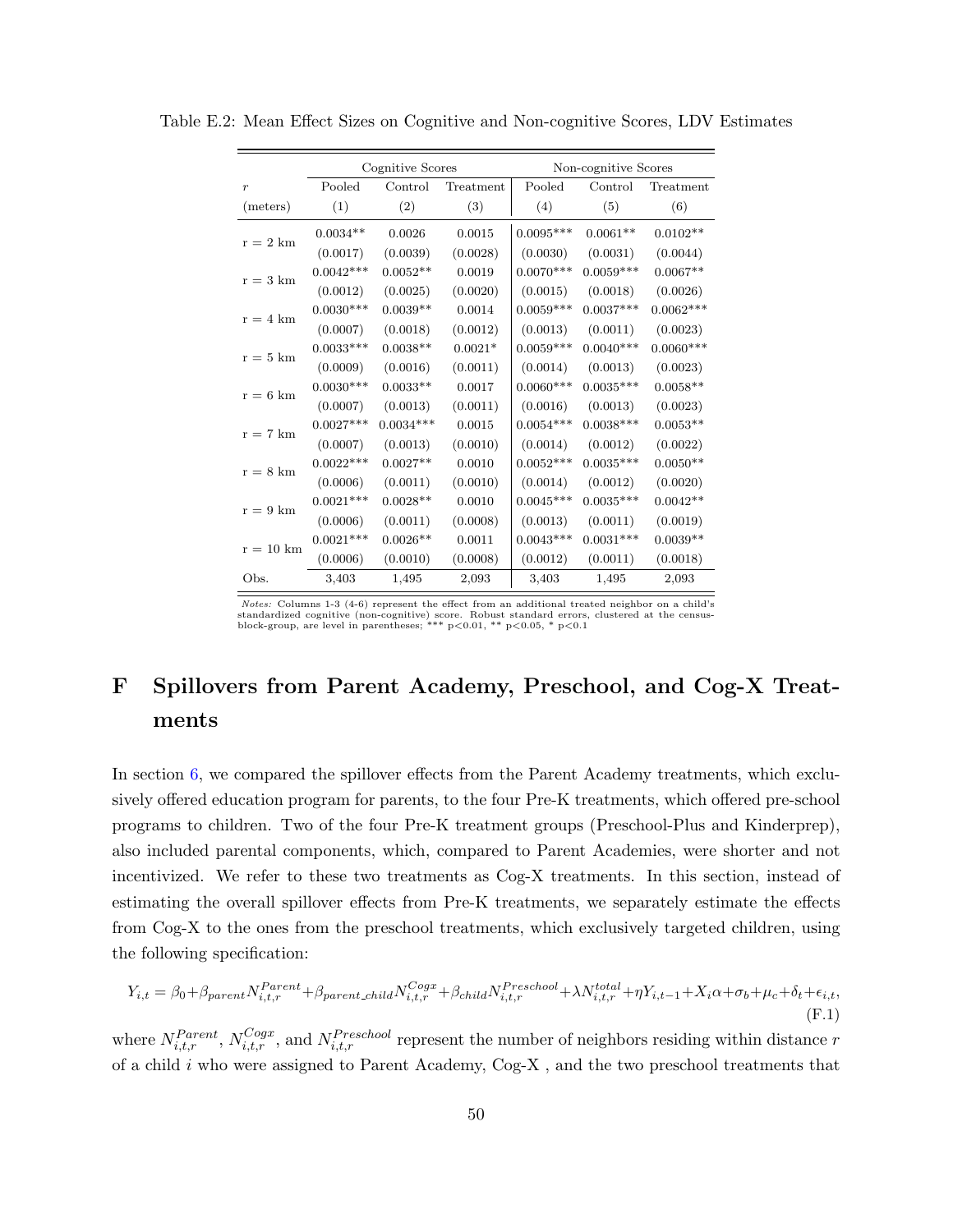exclusively targeted children. All other arguments are defined as in section  $6$ . Under the above specifications,  $\beta_{parent}$ ,  $\beta_{parent\_child}$ , and  $\beta_{child}$  represent the spillover effects from an additional treated neighbor who was assigned to Parent Academies, Cog-X, or the two preschool treatments with no parental components. Table [F.1](#page-50-1) presents the estimates of  $\hat{\beta}_{parent}$ ,  $\hat{\beta}_{parent\_child}$  and  $\hat{\beta}_{child}$ .

<span id="page-50-1"></span>

|                    |                         | Cognitive Scores                             |                        | Non-cognitive Scores    |                                |                        |  |
|--------------------|-------------------------|----------------------------------------------|------------------------|-------------------------|--------------------------------|------------------------|--|
|                    | $\beta_{parent}$<br>(1) | $\beta_{parent\_child}$<br>$\left( 2\right)$ | $\beta_{child}$<br>(3) | $\beta_{parent}$<br>(4) | $\beta_{parent\_child}$<br>(5) | $\beta_{child}$<br>(6) |  |
| $r = 3 \text{ km}$ | $0.0045**$              | $0.0040***$                                  | 0.0040                 | $-0.0010$               | $0.0105***$                    | $0.0132***$            |  |
|                    | (0.0022)                | (0.0013)                                     | (0.0026)               | (0.0035)                | (0.0023)                       | (0.0029)               |  |
| $r = 5 \text{ km}$ | $0.0074***$             | $0.0034***$                                  | 0.0005                 | 0.0007                  | $0.0067***$                    | $0.0079*$              |  |
|                    | (0.0024)                | (0.0009)                                     | (0.0024)               | (0.0045)                | (0.0015)                       | (0.0044)               |  |
| $r = 7$ km         | $0.0074***$             | $0.0029***$                                  | $-0.0006$              | 0.0006                  | $0.0056***$                    | 0.0074                 |  |
|                    | (0.0026)                | (0.0007)                                     | (0.0025)               | (0.0040)                | (0.0013)                       | (0.0045)               |  |
| Obs.               | 3.403                   | 3.403                                        | 3.403                  | 3.403                   | 3,403                          | 3,403                  |  |

Table F.1: Mean Effect Sizes on Cognitive and Non-cognitive Scores

Notes: Columns 1-3 (4-6) represent the effect of an additional treated neighbor of each type, on a child's standardized cognitive (non-cognitive) score. Robust standard errors, clustered at the census-block-group level, are in parentheses; \*\*\*  $p<0.01$ , \*\*  $p<0.05$ , \*  $p<0.1$ 

Our estimates suggest the programs that included parental-education components are likely to generate larger cognitive spillovers than those that exclusively targeted children.<sup>[5](#page-50-2)</sup> Focusing on noncognitive spillovers, our estimates confirm our previous findings that programs that directly targeted children (Cog-X and preschool treatments) generate significantly larger non-cognitive spillovers than the ones that exclusively targeted parents  $(p < 0.10)$ .

# <span id="page-50-0"></span>G Spillover effects from Pre-K versus Parent Academy Neighbors on Control and Treated Children

Table [G.1](#page-51-1) breaks down the estimated effects  $(\hat{\beta}_p \text{ and } \hat{\beta}_c)$ , by the treatment assignment of a receiving child for neighborhood radii of 3, 5, and 7 kilometers. The estimates confirm that for both the treatment and control subgroups, the non-cognitive spillovers are larger from the Pre-K neighbors than the Parent Academy neighbors. Spillover effects on cognitive scores tend to be larger from Parent Academy than from Pre-K neighbors.

<span id="page-50-2"></span><sup>&</sup>lt;sup>5</sup>The differences in spillover effects are insignificant for  $r = 3$  km, but as we broaden neighborhood radii to 5 and 7 kilometers, the difference in spillovers on cognitive skills from Cog-X and Parent Academy to the ones from the preschool treatments become significant  $(p < 0.10)$ .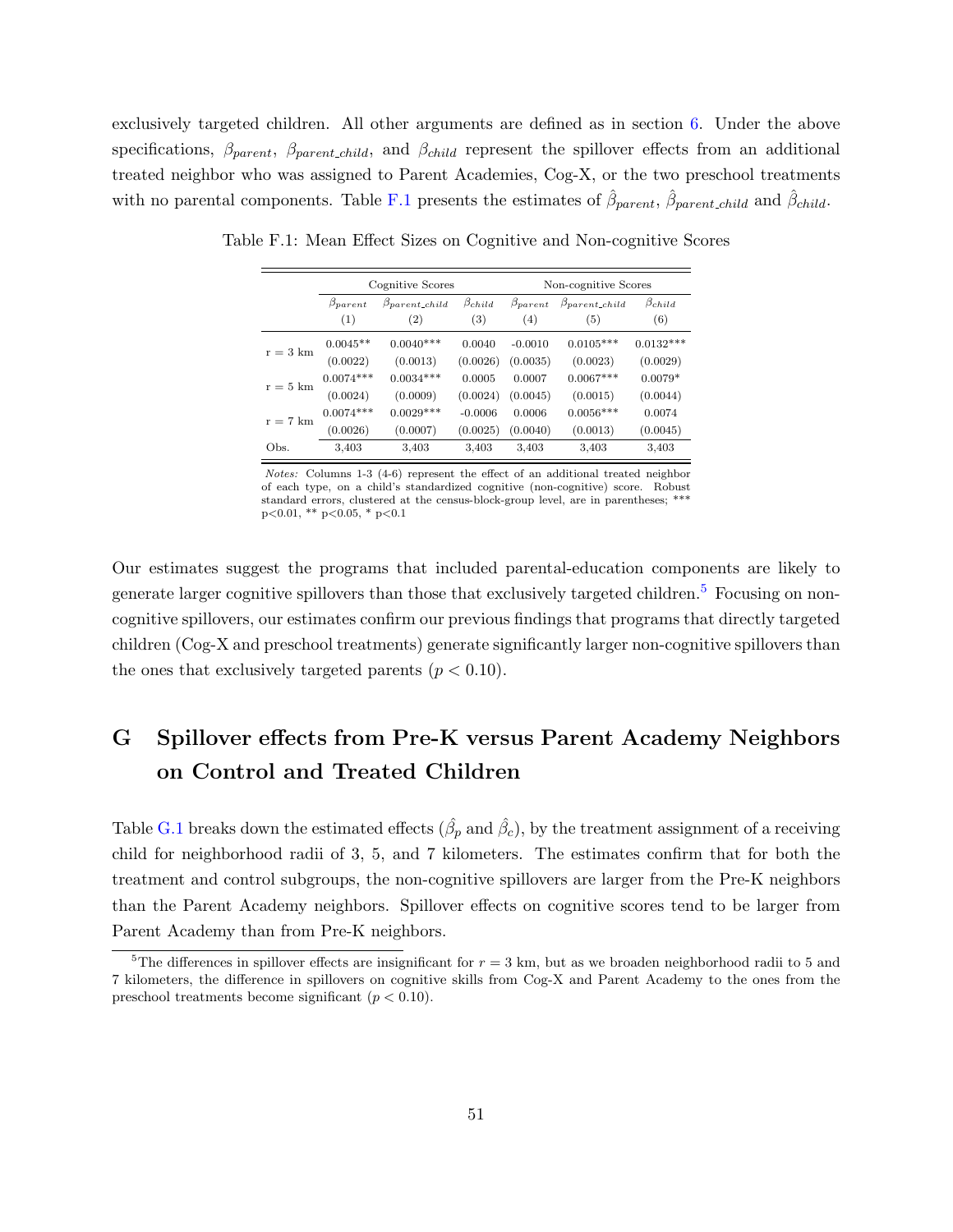|                    |             | $\alpha$ and $\alpha$ is the control dependence of |                   |                      |            |                  | $\sqrt{2}$        |                      |
|--------------------|-------------|----------------------------------------------------|-------------------|----------------------|------------|------------------|-------------------|----------------------|
|                    |             | Cognitive Scores                                   |                   | Non-cognitive Scores |            | Cognitive Scores |                   | Non-cognitive Scores |
|                    | $\beta_p$   | $\beta_c$                                          | $\beta_p$         | $\beta_c$            | $\beta_p$  | $\beta_c$        | $\beta_p$         | $\beta_c$            |
|                    | (1)         | (2)                                                | $^{(3)}$          | (4)                  | (1)        | (2)              | (3)               | (4)                  |
|                    |             |                                                    | Effect on Control |                      |            |                  | Effect on Control |                      |
| $r = 3 \text{ km}$ | $0.0044**$  | $0.0035***$                                        | $0.0043***$       | $0.0084***$          | $0.0067*$  | $0.0040*$        | 0.0045            | $0.0070***$          |
|                    | (0.0017)    | (0.0013)                                           | (0.0016)          | (0.0021)             | (0.0038)   | (0.0022)         | (0.0027)          | (0.0021)             |
| $r = 5 \text{ km}$ | $0.0028**$  | $0.0020**$                                         | $0.0022*$         | $0.0047***$          | 0.0045     | $0.0035**$       | 0.0001            | $0.0044***$          |
|                    | (0.0011)    | (0.0008)                                           | (0.0012)          | (0.0014)             | (0.0027)   | (0.0015)         | (0.0027)          | (0.0012)             |
| $r = 7$ km         | $0.0024***$ | $0.0018**$                                         | $0.0018*$         | $0.0032***$          | $0.0051**$ | $0.0033**$       | $-0.0023$         | $0.0040***$          |
|                    | (0.0009)    | (0.0007)                                           | (0.0010)          | (0.0012)             | (0.0025)   | (0.0013)         | (0.0032)          | (0.0012)             |
|                    |             |                                                    | Effect on Treated |                      |            |                  | Effect on Treated |                      |
| $r = 3 \text{ km}$ | 0.0017      | 0.0014                                             | $0.0027**$        | $0.0095***$          | 0.0017     | 0.0020           | $-0.0009$         | $0.0120***$          |
|                    | (0.0011)    | (0.0013)                                           | (0.0012)          | (0.0020)             | (0.0021)   | (0.0023)         | (0.0023)          | (0.0033)             |
| $r = 5 \text{ km}$ | $0.0013**$  | 0.0008                                             | 0.0014            | $0.0049***$          | $0.0034**$ | 0.0018           | 0.0001            | $0.0073***$          |
|                    | (0.0006)    | (0.0008)                                           | (0.0009)          | (0.0012)             | (0.0016)   | (0.0012)         | (0.0025)          | (0.0021)             |
| $r = 7$ km         | $0.0012**$  | 0.0006                                             | $0.0015**$        | $0.0037***$          | $0.0030*$  | 0.0013           | 0.0006            | $0.0059***$          |
|                    | (0.0005)    | (0.0006)                                           | (0.0008)          | (0.0010)             | (0.0017)   | (0.0010)         | (0.0027)          | (0.0019)             |

<span id="page-51-1"></span>Table G.1: Spillover Effects from Parent Academy and Pre-K Neighbors, on Treatment and Control

#### (a) Fixed Effects Estimates

(b) LDV estimates

Notes: Columns 1 and 3 (2 and 4) report the average spillover effect from an additional Parent Academy (Pre-K) neighbor, residing within a distance  $r$  of a child, on her standardized cognitive and non-cognitive scores (equations [3](#page-24-1) and [4\)](#page-24-2). The estimates are reported separately for the control and treatment groups. Panel (a) presents the fixed-effects estimates and panel (b) reports the LDV estimates. Robust standard errors, clustered at the census-block-group level, are in parentheses; \*\*\* p<0.01, \*\* p<0.05, \* p<0.1

## <span id="page-51-0"></span>H Total Impact Evaluation and Neighborhood Radius

In section [7,](#page-31-0) we estimated the impact of the intervention under the neighborhood radius of 3 kilometers. Table [H.1](#page-52-1) presents the corresponding effects for two other neighborhood radii:  $r=5$ and r=7 kilometers. Our estimates of the direct program effects on treatment children  $(\theta)$  are not significantly different across various neighborhood radii.<sup>[6](#page-51-2)</sup>

As we broaden the definition of the neighborhood, the estimated total spillover effect on both the control  $(SC^N)$  and treatment  $(ST^N)$  children increases. This finding is intuitive, because broadening the neighborhood would allow for neighbors who live farther away to also impact a child's outcomes. The increases in the total spillover effects result in larger estimates of the total impacts  $(Total)$  as we increase the neighborhood radius. The average estimated total impact of the intervention (Total) on a treatment child's cognitive scores is  $0.82\sigma$  for  $r = 3$  km and increases to 1.16 $\sigma$  and 1.24 $\sigma$  for  $r = 5$  km and  $r = 7$  km. Likewise, the average estimated total impact of the intervention (Total) on the non-cognitive score of a child increases from  $1.32\sigma$  to  $1.97\sigma$  and

<span id="page-51-2"></span><sup>&</sup>lt;sup>6</sup>P-values from the Wald tests of  $\hat{\theta}_{r1}^{Cog} = \hat{\theta}_{r2}^{Cog}$  against  $\hat{\theta}_{r1}^{Cog} \neq \hat{\theta}_{r2}^{Cog}$  for r1=3K and r2=5K; r1=3K and r2=7K; and r1=5K and r2=7K are 0.28, 0.12, and 0.08. The corresponding p-values for non-cognitive scores  $(\hat{\theta}^{Ncog})$  are 0.75, 0.85, and 1.00.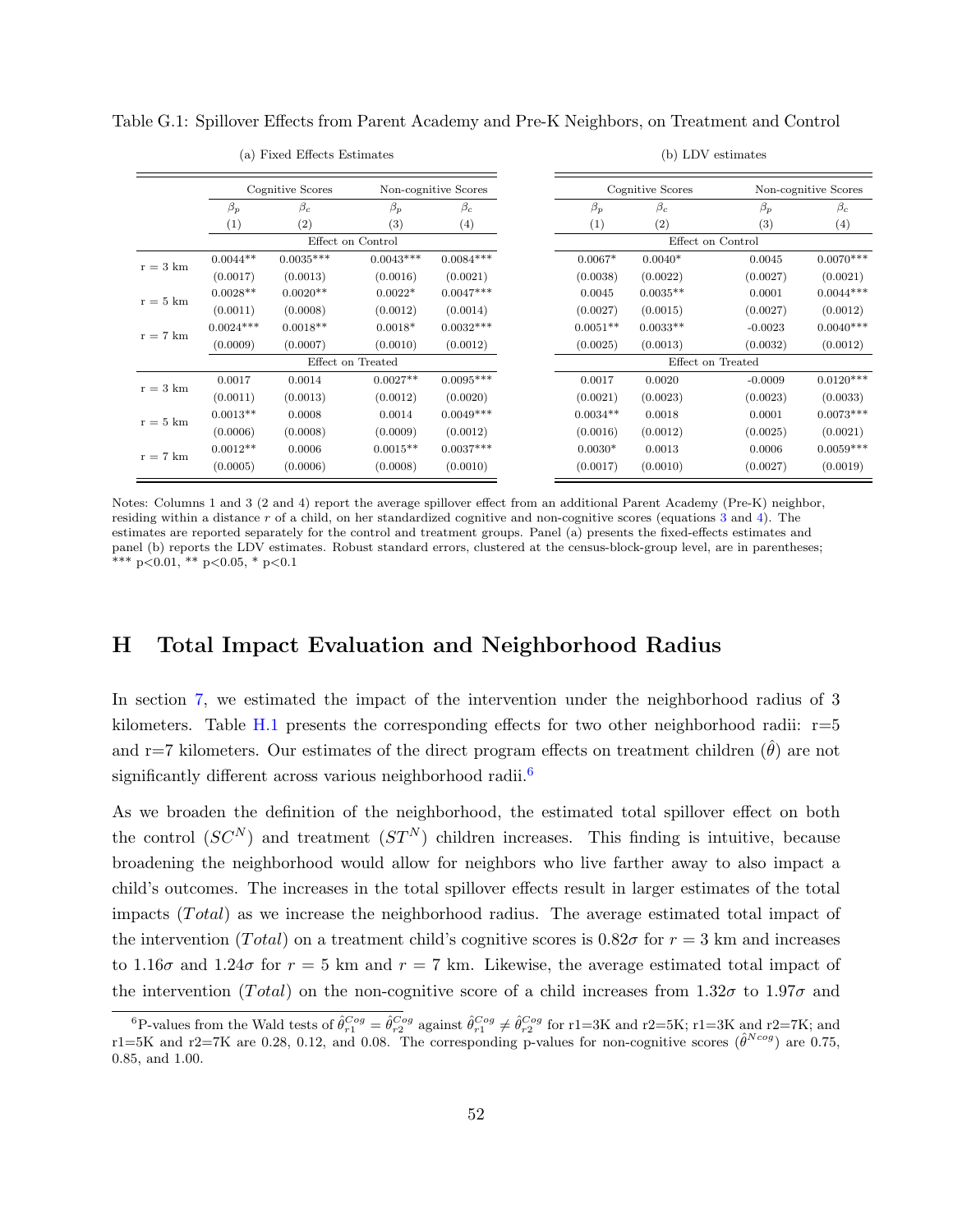| r                                          | $5 \;{\rm km}$ |               |             | $5 \;{\rm km}$ | 7 km        |               |  |  |
|--------------------------------------------|----------------|---------------|-------------|----------------|-------------|---------------|--|--|
| $\overline{N_d^{treated}}$                 |                | 178.13        |             | 325.63         |             | 422.81        |  |  |
|                                            | Cognitive      | Non-cognitive | Cognitive   | Non-cognitive  | Cognitive   | Non-cognitive |  |  |
| $\hat{\theta}$ (Direct)                    | $0.108***$     | 0.0456        | $0.126***$  | 0.0540         | $0.150***$  | 0.0541        |  |  |
|                                            | (0.0393)       | (0.0642)      | (0.0458)    | (0.0731)       | (0.0528)    | (0.0837)      |  |  |
| Ĝ                                          | $0.0042***$    | $0.0070***$   | $0.0034***$ | $0.0058***$    | $0.0028***$ | $0.0053***$   |  |  |
|                                            | (0.0017)       | (0.0015)      | (0.0009)    | (0.0014)       | (0.0007)    | (0.0014)      |  |  |
| Â                                          | $-0.0002*$     | 0.0001        | $-0.0002*$  | 0.0001         | $-0.0002*$  | 0.0000        |  |  |
|                                            | (0.0001)       | (0.0002)      | (0.0001)    | (0.0002)       | (0.0001)    | (0.0002)      |  |  |
| $\cal SC^N$                                | $0.75***$      | $1.25***$     | $1.09***$   | $1.90***$      | $1.17***$   | $2.25***$     |  |  |
|                                            | (0.22)         | (0.27)        | (0.28)      | (0.46)         | (0.31)      | (0.61)        |  |  |
| $ST^N$                                     | $0.71***$      | $1.27***$     | $1.03***$   | $1.91***$      | $1.09***$   | $2.27***$     |  |  |
|                                            | (0.22)         | (0.27)        | (0.27)      | (0.46)         | (0.30)      | (0.61)        |  |  |
| Total                                      | $0.82***$      | $1.32***$     | $1.16***$   | $1.97***$      | $1.24***$   | $2.32***$     |  |  |
|                                            | (0.23)         | (0.27)        | (0.28)      | (0.45)         | (0.31)      | (0.60)        |  |  |
| $\label{thm:totalStandard} Total Standard$ | $0.06***$      | $0.07**$      | $0.06***$   | $0.07**$       | $0.07***$   | $0.07**$      |  |  |
|                                            | (0.02)         | (0.03)        | (0.02)      | (0.03)         | (0.02)      | (0.03)        |  |  |
| Observations                               | 3,403          | 3,403         | 3,403       | 3,403          | 3,403       | 3,403         |  |  |
| R-squared                                  | 0.659          | 0.384         | 0.660       | 0.387          | 0.660       | 0.387         |  |  |

<span id="page-52-1"></span>Table H.1: Total Program Impact under r=3, 5, and 7 kilometers, LDV Estimates

Notes: Estimated coefficients from equation [9](#page-32-1) are presented;. N includes all the observations for which we have the lagged cognitive and non-cognitive scores, and other regressors.  $N_{3km}^{treated}$ 178.13;  $N_{5km}^{treated} = 325.63$ ;  $N_{7km}^{treated} = 422.81$ ; Robust standard errors, clustered at the census-<br>block-group level, are in parentheses; \*\*\* p<0.01, \*\* p<0.05, \* p<0.1

2.32 $\sigma$  as we increase the radius from 3 to 5 and 7 kilometers. Finally, our estimates for program impacts if we were to ignore spillovers to control children  $(Total^{Standard})$  are very similar and not significantly different across various radii.<sup>[7](#page-52-2)</sup>

## <span id="page-52-0"></span>I Estimated Effects on a Restricted Sample

Sections [4](#page-15-0) and [5](#page-19-0) present the estimated spillover effects using all observations. One potential concern is the role of selection and how selection into taking assessments might be deriving our findings. We address this concern by estimating the main effects from equations [1](#page-14-2) and [2](#page-20-1) for a subset of our sample who take at least five out of the eight possible assessments. Our data include 1,792 observations from 313 children who attend a minimum of five assessments. Note these children represent under 20% of of the total number of children in our pooled sample. Table [I.1](#page-53-1) presents the point estimates. Our estimates are similar in magnitude to the ones from the whole sample. The estimates on non-cognitive spillover effects are especially close to the ones presented in Table [4](#page-16-0) and [6.](#page-21-0) The fixed-effects estimates of  $\beta_1$  on cognitive spillover effects from the whole sample for neighborhood radii of 3, 5, and 7 kilometers are  $0.0033\sigma$ ,  $0.0021\sigma$ , and  $0.0018\sigma$ , respectively, whereas

<span id="page-52-2"></span><sup>&</sup>lt;sup>7</sup>P-values from the Wald tests of  $T\hat{\alpha}t a_{r1}^{Standard-Cog} = T\hat{\alpha}t a_{r2}^{Standard-Cog}$  against  $T\hat{\alpha}t a_{r1}^{Standard-Cog} \neq$  $T\hat{\alpha}tal_{r2}^{Standard-Cog}$  for r1=3 km and r2=5 km; r1=3 km and r2=7 km; and r1=5 km and r2=7 km are 0.71, 0.35, and 0.18. The corresponding p-values for non-cognitive scores are 0.99, 0.93, and 0.85.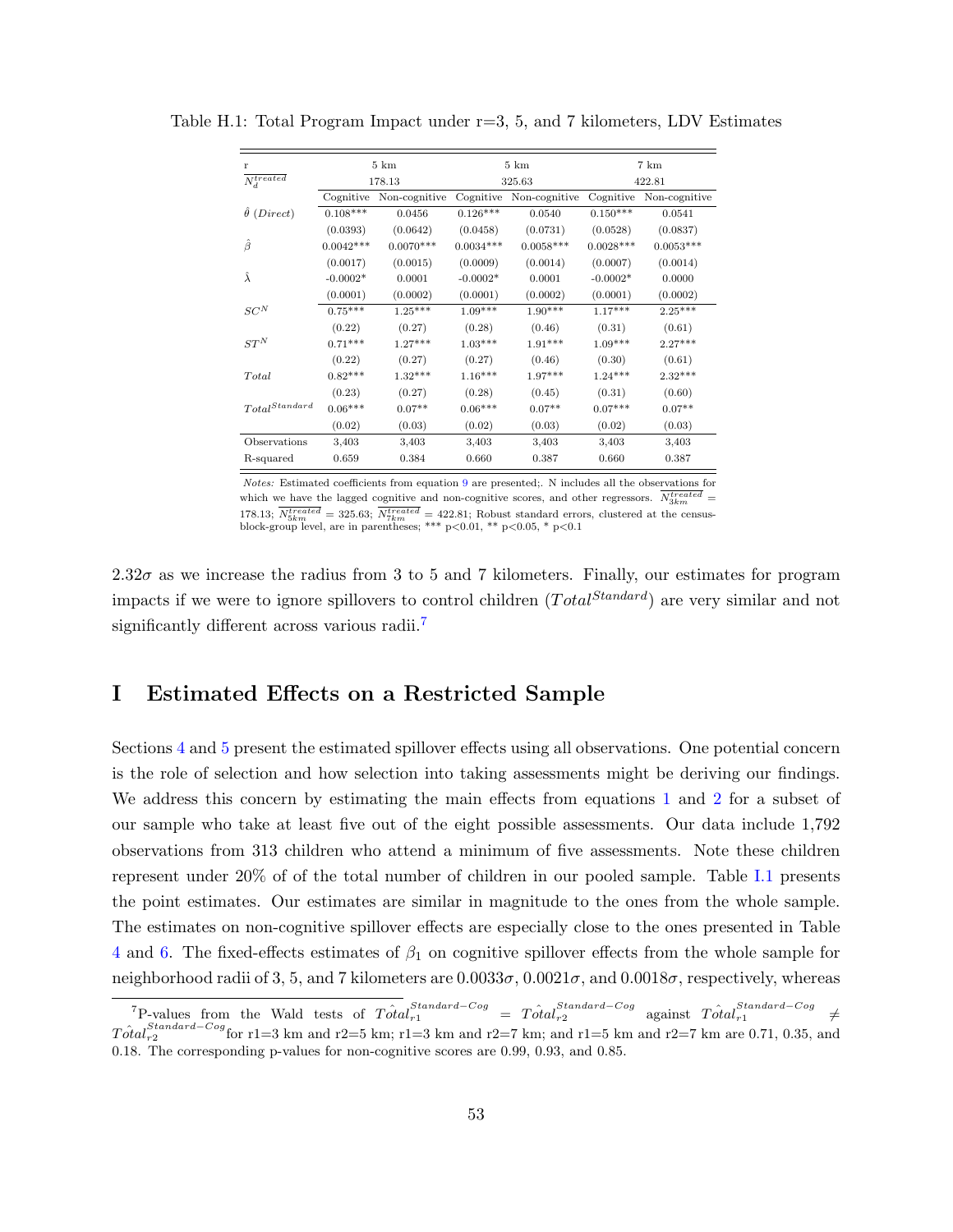the corresponding estimates from the restricted sample are  $0.0040\sigma$ ,  $0.0021\sigma$ , and  $0.0018\sigma$ . Likewise, the LDV estimates of  $\beta_1$  on cognitive spillover effects from the whole sample for neighborhood radii of 3, 5, and 7 kilometers are  $0.0042\sigma$ ,  $0.0033\sigma$ , and  $0.0027\sigma$ . The corresponding estimates for the restricted subsample are  $0.0029\sigma$ ,  $0.0017\sigma$ , and  $0.0010\sigma$ . The fixed effects estimates on noncognitive spillover effects from the whole sample for neighborhood radii of 3, 5 and 7 kilometers were  $0.0069\sigma$ ,  $0.0043\sigma$ , and  $0.0033\sigma$ , whereas the fixed-effects estimates from the restricted sample are  $0.0070\sigma$ ,  $0.0036\sigma$ , and  $0.0027\sigma$ . Similarly, the LDV estimates on non-cognitive spillover effects from the whole sample for neighborhood radii of 3, 5, and 7 kilometers are  $0.0070\sigma$ ,  $0.0059\sigma$ , and  $0.0054\sigma$ , whereas the corresponding fixed-effects estimates from the restricted sample are  $0.0064\sigma$ ,  $0.0050\sigma$ , and  $0.0045\sigma$ .

|                    |             | Fixed Effects | LDV        |               |  |
|--------------------|-------------|---------------|------------|---------------|--|
|                    | Cognitive   | Non-cognitive | Cognitive  | Non-cognitive |  |
| $r = 3 \text{ km}$ | $0.0040**$  | $0.0070***$   | $0.0029**$ | $0.0064***$   |  |
|                    | (0.0011)    | (0.0018)      | (0.0012)   | (0.0019)      |  |
| $r = 5 \text{ km}$ | $0.0021***$ | $0.0036***$   | $0.0017*$  | $0.0050***$   |  |
|                    | (0.0007)    | (0.0013)      | (0.0009)   | (0.0015)      |  |
| $r = 7$ km         | $0.0018***$ | $0.0027***$   | 0.0010     | $0.0045***$   |  |
|                    | (0.0006)    | (0.0010)      | (0.0007)   | (0.0013)      |  |
| Obs.               | 1,792       | 1,792         | 1400       | 1400          |  |
| Unique child       | 313         | 313           | 313        | 313           |  |

<span id="page-53-1"></span>Table I.1: Estimates of spillover effects on the subsample with a minimum of five assessments

Notes: Estimated spillover effects from equations [1](#page-14-2) and [2](#page-20-1) for a subsample of observations from children who attended a minimum of five out of eight assessments. Robust standard errors, clustered at the census-block-group level, are in parentheses; \*\*\*  $p<0.01$ , \*\*  $p<0.05$ ,  $*$  p $< 0.1$ 

## <span id="page-53-0"></span>J Exploring Non-linearities in Measuring the Total Spillover Effects

We calculated our estimation of the total spillover effects under the assumption of linearity. In this section, we explore whether and how allowing for nonlinearities affects our estimates. We explore non-linearities by considering polynomial functional forms of up to degree 3.

<span id="page-53-2"></span>
$$
Y_{i,t} = \alpha_0 + \theta T_i + \alpha_1 N_{i,t,r}^{treated} + \alpha_2 (N_{i,t,r}^{treated})^2 + \dots +
$$
  
\n
$$
\lambda_1 T_i \times N_{i,t,r}^{treated} + \lambda_2 T_i \times (N_{i,t,r}^{treated})^2 + \dots + \beta_2 N_{i,t,r}^{total} + \eta Y_{i,t-1} + X_i \alpha + \sigma_b + \delta_t + \mu_c + \epsilon_{i,t,r}
$$
\n(J.1)

While under the linear specification, the marginal spillover effect from the j-th treated neighbor is given by  $\alpha_1$  for a control child and by  $\alpha_1 + \lambda_1$  for a treated child, the corresponding effects under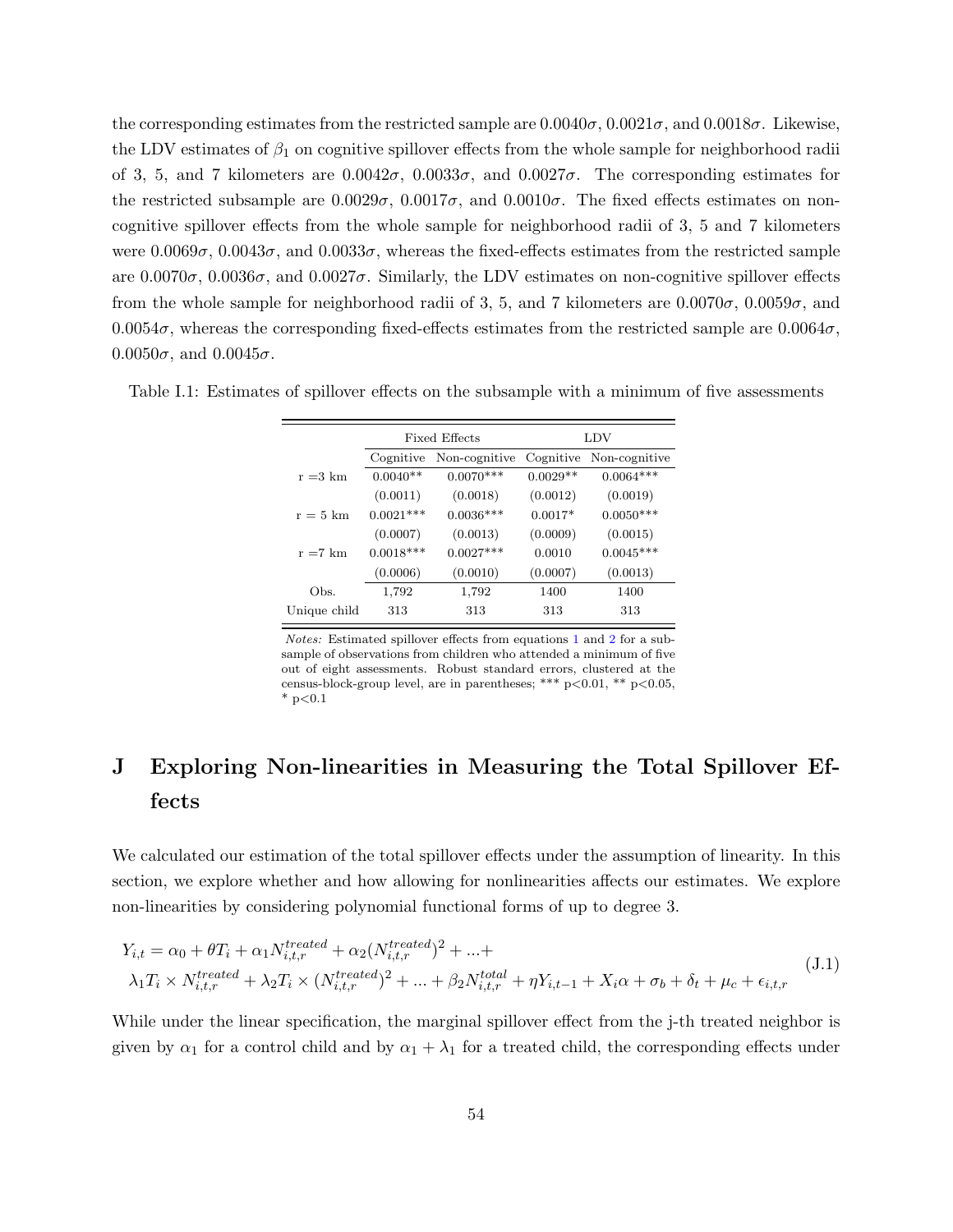polynomials of degrees 2 and 3 are given by  $\alpha_1 + 2\alpha_2 j$  and  $\alpha_1 + 2\alpha_2 j + 3\alpha_3 j^2$  for a control child, and  $\alpha_1 + \lambda_1 + 2(\alpha_2 + \lambda_2)j$  and  $\alpha_1 + 2(\alpha_2 + \lambda_2)j + 3(\alpha_3 + \lambda_3)j^2$  for a treated child. Therefore, the average spillover effects on a control child from all neighbors, using polynomials of degrees 1, 2, and 3, can be calculated as follows:<sup>[8](#page-54-0)</sup>

$$
\overline{SC_1^N} = \alpha_1 \overline{N^{tr}}
$$
  
\n
$$
\overline{SC_2^N} = \alpha_1 \overline{N^{tr}} + 2\alpha_2 \sum_{j=1}^{\overline{N^{tr}}} j = \alpha_1 \overline{N^{tr}} + \alpha_2 \overline{N^{tr}} (\overline{N^{tr}} + 1)
$$
  
\n
$$
\overline{SC_3^N} = \alpha_1 \overline{N^{tr}} + 2\alpha_2 \sum_{j=1}^{\overline{N^{tr}}} j + 3\alpha_3 \sum_{j=1}^{\overline{N^{tr}}} j^2 = \alpha_1 \overline{N^{tr}} + \alpha_2 \overline{N^{tr}} (\overline{N^{tr}} + 1) + 0.5\alpha_3 (\overline{N^{tr}} + 1)(2\overline{N^{tr}} + 1).
$$

|                                      |             | Cognitive    |                   |             | Non-cognitive |               |
|--------------------------------------|-------------|--------------|-------------------|-------------|---------------|---------------|
|                                      | (1)         | (2)          | (3)               | (4)         | (5)           | (6)           |
| $T_i$                                | $0.11***$   | 0.08         | 0.05              | 0.05        | 0.12          | 0.08          |
|                                      | (0.04)      | (0.06)       | (0.07)            | (0.06)      | (0.08)        | (0.11)        |
| $N_{i,t,r}^{treated}$                | $0.0042***$ | 0.0031       | 0.0023            | $0.0070***$ | $0.0080***$   | $0.0096***$   |
|                                      | (0.0013)    | (0.0019)     | (0.0019)          | (0.0015)    | (0.0021)      | (0.0028)      |
| $(N_{i,t,r}^{treated})^2$            |             | 1.58e-06     | $6.10e-06$        |             | $-1.42e-06$   | $-1.08e-05$   |
|                                      |             | $(1.52e-06)$ | $(7.42e-06)$      |             | $(1.39e-06)$  | $(9.33e-06)$  |
| $(N_{i,t,r}^{treated})$ <sup>3</sup> |             |              | $-5.44e-09$       |             |               | 1.04e-08      |
|                                      |             |              | $(9.01e-0.9)$     |             |               | $(1.07e-0.8)$ |
| $T_i \times N_{i,t,r}^{treated}$     | $-0.0002*$  | 0.0001       | 0.0007            | 0.0001      | $-0.0008$     | 0.0004        |
|                                      | (0.0001)    | (0.0006)     | (0.0014)          | (0.0002)    | (0.0007)      | (0.0021)      |
| $T_i \times (N_{i,t,r}^{treated})^2$ |             | $-7.08e-07$  | $-3.34e-06$       |             | 1.89e-06      | $-4.41e-06$   |
|                                      |             | $(1.12e-06)$ | $(6.72e-06)$      |             | $(1.33e-06)$  | $(1.04e-05)$  |
| $T_i \times (N_{i,t,r}^{treated})^3$ |             |              | 3.36e-09          |             |               | 8.57e-09      |
|                                      |             |              | $(8.53e-09)$      |             |               | $(1.34e-08)$  |
| $SC^N$                               | $0.75***$   | $0.60*$      | $0.56^{\ast\ast}$ | $1.24***$   | $1.37***$     | $1.41***$     |
|                                      | (0.22)      | (0.31)       | (0.29)            | (0.27)      | (0.35)        | (0.37)        |
| $ST^N$                               | $0.71***$   | $0.55*$      | $0.60**$          | $1.27***$   | $1.34***$     | $1.39***$     |
|                                      | (0.22)      | (0.32)       | (0.29)            | (0.27)      | (0.38)        | (0.38)        |
| Total                                | $0.82***$   | $0.63*$      | $0.65**$          | $1.32***$   | $1.45***$     | $1.47***$     |
|                                      | (0.23)      | (0.34)       | (0.28)            | (0.27)      | (0.38)        | (0.37)        |
| Constant                             | $0.469***$  | $0.478***$   | $0.491***$        | $-2.431***$ | $-2.500***$   | $-2.449***$   |
|                                      | (0.113)     | (0.114)      | (0.123)           | (0.180)     | (0.186)       | (0.188)       |
| Observations                         | 3,403       | 3,403        | 3,403             | 3,403       | 3,403         | 3,403         |
| R-squared                            | 0.659       | 0.659        | 0.660             | 0.384       | 0.384         | 0.385         |

<span id="page-54-1"></span>Table J.1: Estimates of spillover effects under non-linear specifications

*Notes:* Estimated coefficients from equation [J.1](#page-53-2) for neighborhood radius of  $r = 3$  km. Columns 1 and 4 correspond to the linear specification; 2 and 5 correspond to polynomials of degree 2; columns 3 and 6 correspond to polynomials of degree 3. Robust standard errors, clustered at the census-block-group level, are in parentheses; \*\*\* p<0.01, \*\* p<0.05,  $*$  p $< 0.1$ 

Table [J.1](#page-53-2) presents the estimated coefficients from equation J.1 for neighborhood radius of  $r = 3$  km.

<span id="page-54-0"></span><sup>&</sup>lt;sup>8</sup>Replacing  $\alpha_i$  with  $\alpha_i + \lambda_i$  ( $\forall i \in \{1,2,3\}$ ) would give us the corresponding average spillover effects on a treatment child.